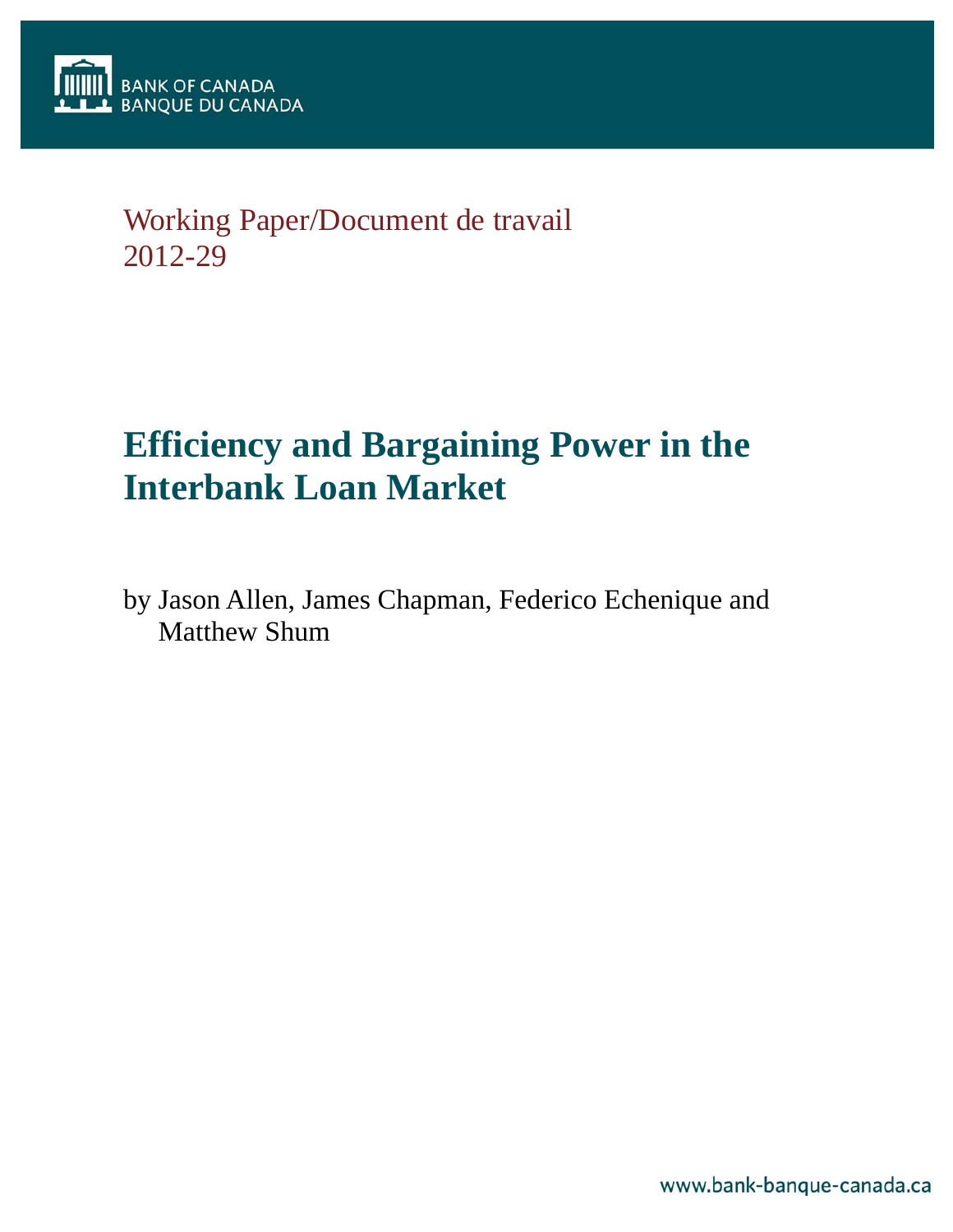Bank of Canada Working Paper 2012-29

September 2012

## **Efficiency and Bargaining Power in the Interbank Loan Market**

**by** 

## $J$ ason Allen, $^1$  James Chapman, $^1$  Federico Echenique $^2$  and Matthew Shum $^2$

1Financial Stability Department Bank of Canada Ottawa, Ontario, Canada K1A 0G9 jallen@bankofcanada.ca jchapman@bankofcanada.ca

2Division of the Humanities and Social Sciences California Institute of Technology fede@caltech.edu mshum@caltech.edu

Bank of Canada working papers are theoretical or empirical works-in-progress on subjects in economics and finance. The views expressed in this paper are those of the authors. No responsibility for them should be attributed to the Bank of Canada.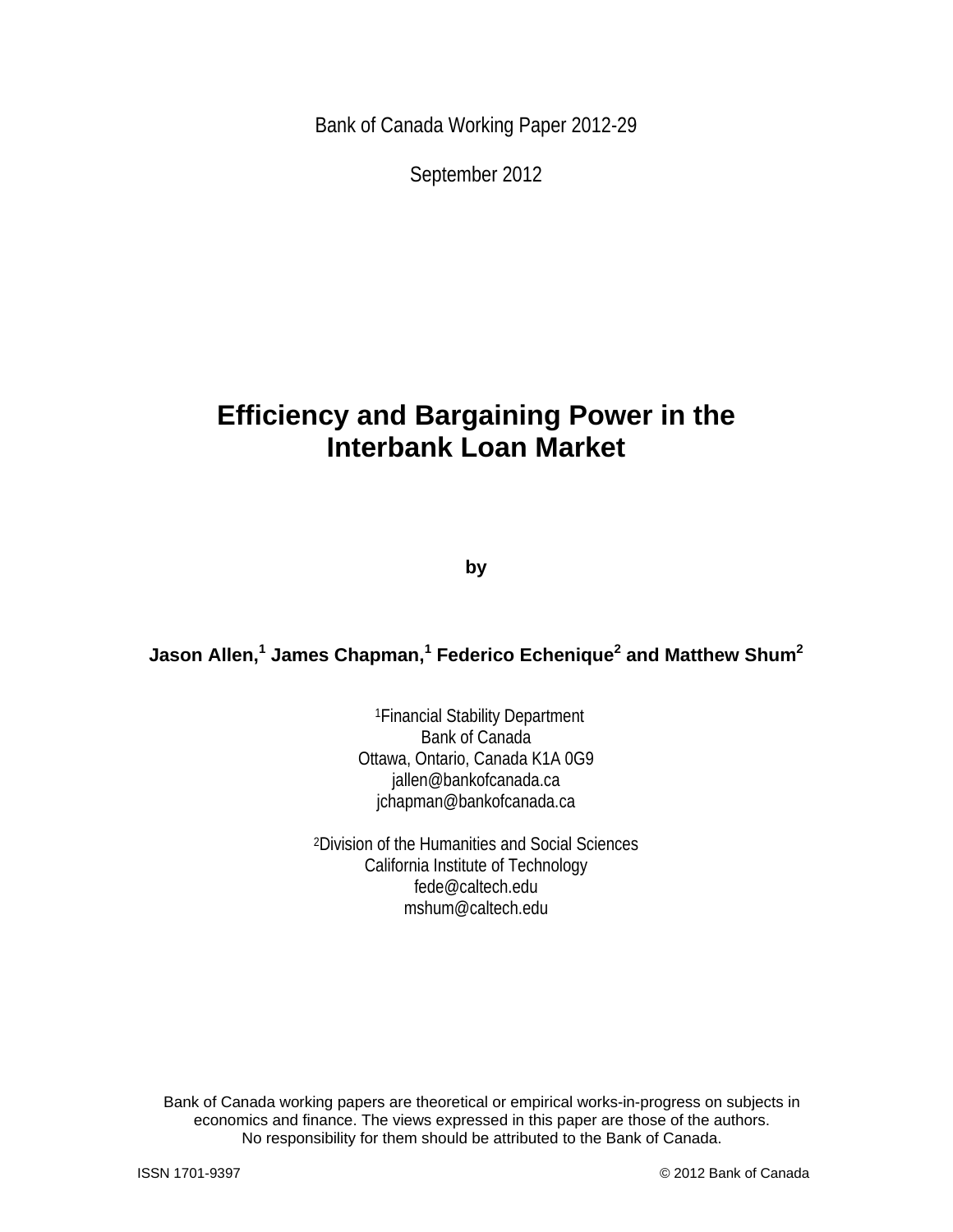## **Acknowledgements**

We thank the Canadian Payments Association. We thank Lana Embree, Matthias Fahn, Rod Garratt, Denis Gromb, Scott Hendry, Thor Koeppl, Antoine Martin, Mariano Tappata, and James Thompson as well as seminar participants at the University of Western Ontario, Renmin University of China, the Bank of Canada workshop on financial institutions and markets, the FRBNY, and IIOC (Arlington) for comments. Any errors are our own.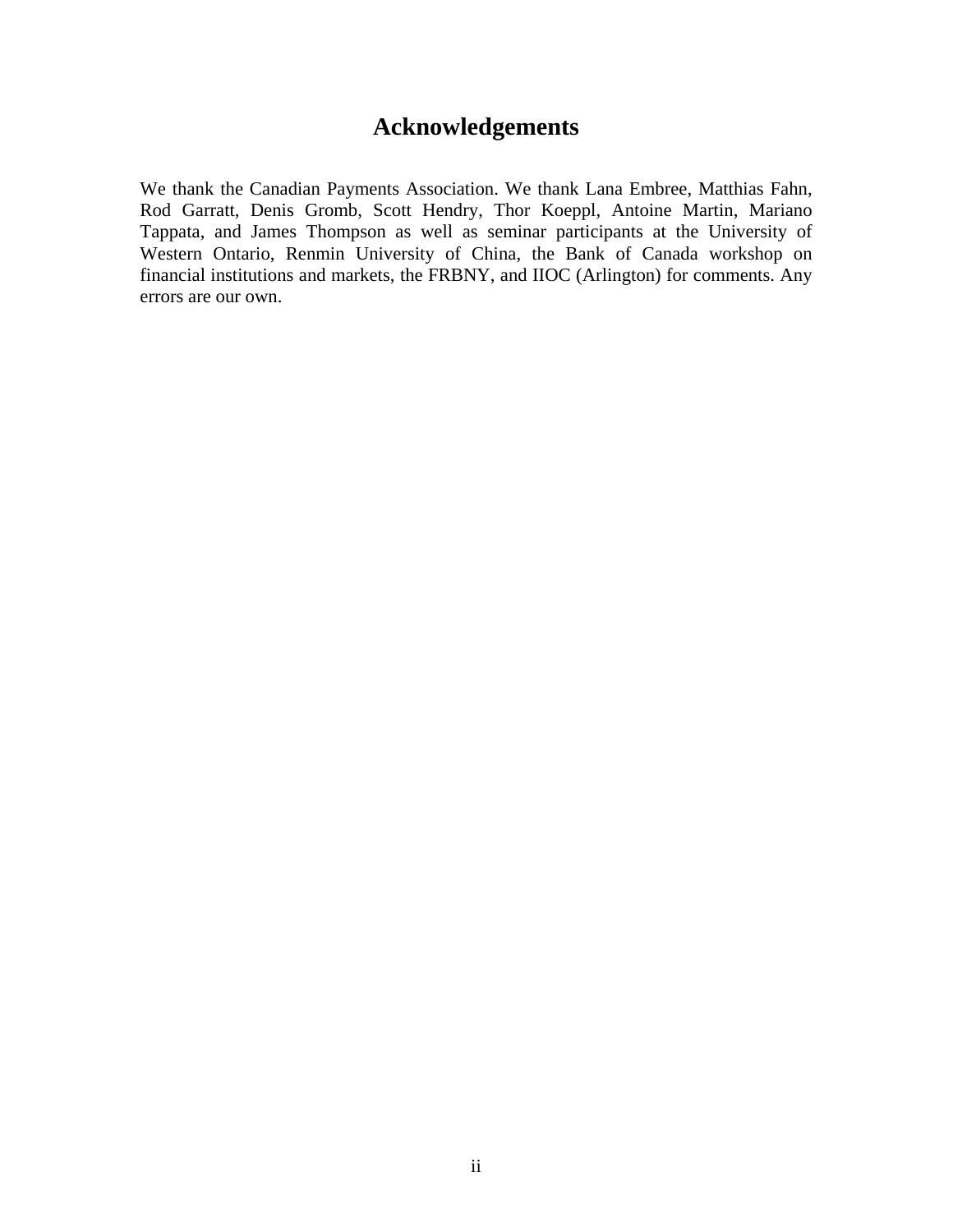## **Abstract**

Using detailed loan transactions-level data we examine the efficiency of an overnight interbank lending market, and the bargaining power of its participants. Our analysis relies on the equilibrium concept of the *core*, which imposes a set of no-arbitrage conditions on trades in the market. For Canada we show that while the market is fairly efficient, some degree of inefficiency persists throughout our sample. The level of inefficiency matches distinct phases of both the Bank of Canada's operations as well as phases of the 2007- 2008 financial crisis, where more liquidity intervention implies more inefficiency. We find that bargaining power tilted sharply towards borrowers as the financial crisis progressed, and towards riskier borrowers. This supports a nuanced version of the Too-Big-To-Fail story, whereby participants continued to lend to riskier banks at favorable rates, not because of explicit support to the riskier banks provided by governmental authorities, but rather due to the collective self-interest of these banks.

*JEL classification: C71, G21, G28, E58 Bank classification: Financial institutions; Payment, clearing, and settlement systems* 

## **Résumé**

À l'aide de données détaillées sur les transactions relatives aux prêts, les auteurs examinent l'efficience du marché du financement interbancaire à un jour ainsi que le pouvoir de négociation de ses participants. L'analyse repose sur ce concept d'équilibre qu'est le *cœur*, qui impose un ensemble de conditions de non-arbitrage aux opérations du marché. L'étude montre que même si, au Canada, ce marché fonctionne de façon efficace, il se caractérise par un certain degré d'inefficience tout au long de la période considérée. Les variations du degré d'inefficience correspondent à des phases distinctes tant des opérations de la Banque du Canada que de la crise financière de 2007-2008, des injections accrues de liquidité ayant pour corollaire une plus grande inefficience. Les auteurs constatent par ailleurs que la balance du pouvoir de négociation a penché très nettement durant la crise du côté des institutions emprunteuses, en particulier du côté des emprunteurs à risque. Cela tend à confirmer une version nuancée d'une hypothèse bien connue, à savoir que l'État vole au secours des banques en difficulté lorsque celles-ci sont trop grosses ou trop complexes (*too big to fail*). Selon cette version, les participants auraient continué d'octroyer des prêts à taux favorables aux banques à risque, non du fait d'un soutien explicite des autorités à ces banques, mais surtout parce que cet octroi était dans l'intérêt collectif des prêteurs.

*Classification JEL : C71, G21, G28, E58 Classification de la Banque : Institutions financières; Systèmes de paiement, de compensation et de règlement*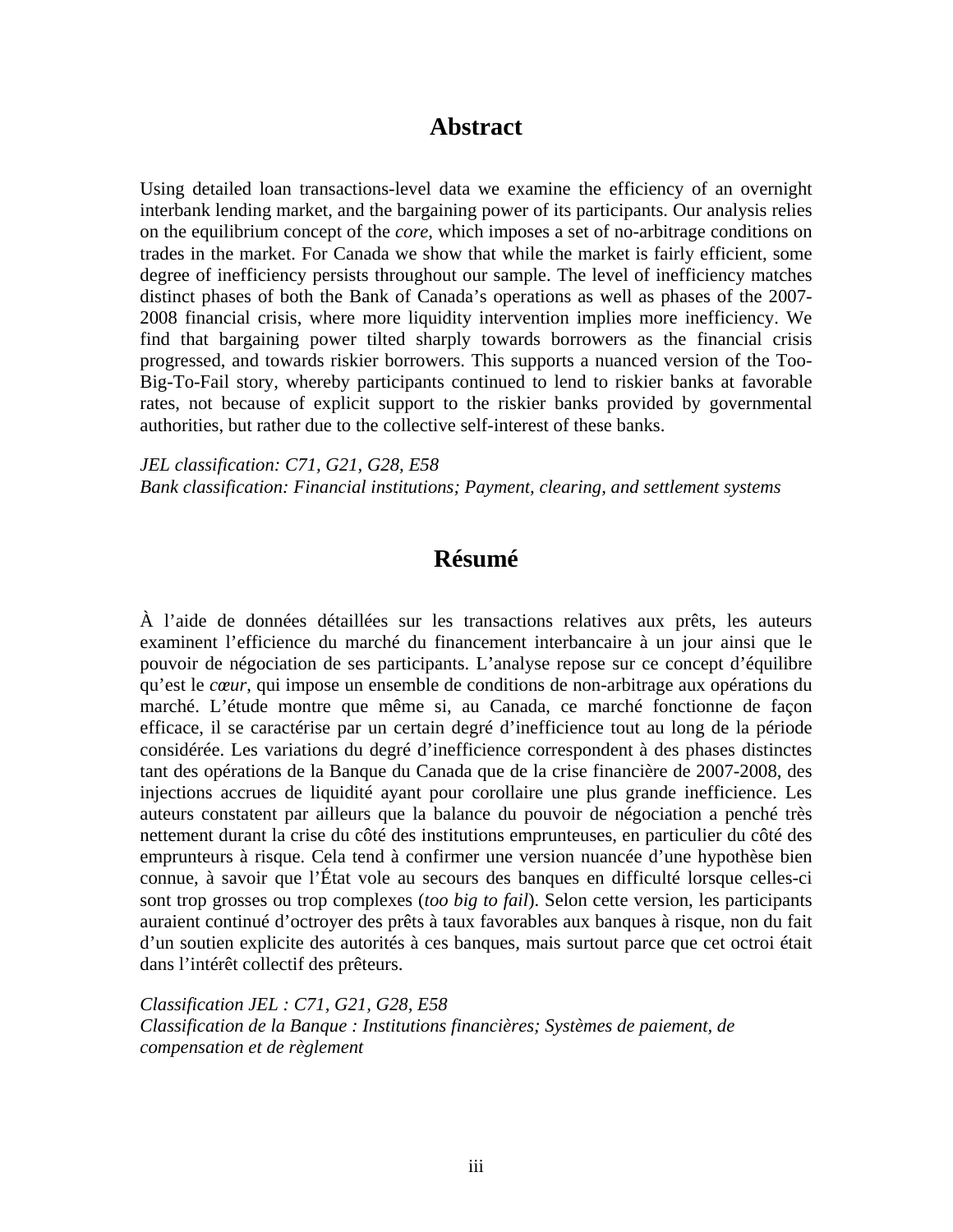### 1 Introduction

Multilateral trading markets are endemic in modern economies with well-known examples such as the bargaining over tariffs and similar trade barriers among the WTO countries, monetary and fiscal policy-making among the European Union countries, co-payment rate determination among hospital and insurance company networks, and even trades of players among professional sports teams. Our paper presents a novel approach to empirically assess the efficiency of these markets, and the bargaining power of the different agents in the market. We use data from the Canadian market for overnight loans.

A serious impediment to the analysis of efficiency and bargaining power in real-world trading environments is the complexity of the markets themselves. The players are engaged in a complicated game of imperfect competition, in which some of their actions are restricted by trading conventions, but where the players may communicate and send signals in arbitrary ways. Even if we could write down a formal model that would capture the interactions among players, it would be difficult to characterize the equilibrium of such a game—a prerequisite to any analysis of bargaining and efficiency. Moreover, the outcome of such a game greatly depends on the assumed extensive-form. For example, outcomes can vary according to the sequencing of offers (who is allowed to make an offer to whom and when), as well as the nature of information asymmetries among the players. For these reasons, a complete "structural" analysis of such imperfectly competitive bargaining environments seems out of the question.

In this paper we take a different approach. Instead of modeling the explicit multilateral trading game amongst market participants, we impose an equilibrium assumption on the final outcome of the market. Our approach is methodologically closer to general equilibrium theory than to game theory: We use the classical equilibrium concept of the core. The core simply imposes a type of ex-post no-arbitrage condition on observed outcomes; it requires that the outcome be immune to defection by any subset of the participating players. Many alternative equilibrium concepts would imply outcomes in the core, but the advantage for our purposes is that the core is "model free," in the sense that it does not require any assumptions on the extensive-form of the game being played. As we shall see, the relatively weak restrictions of the core concept nevertheless allow us to draw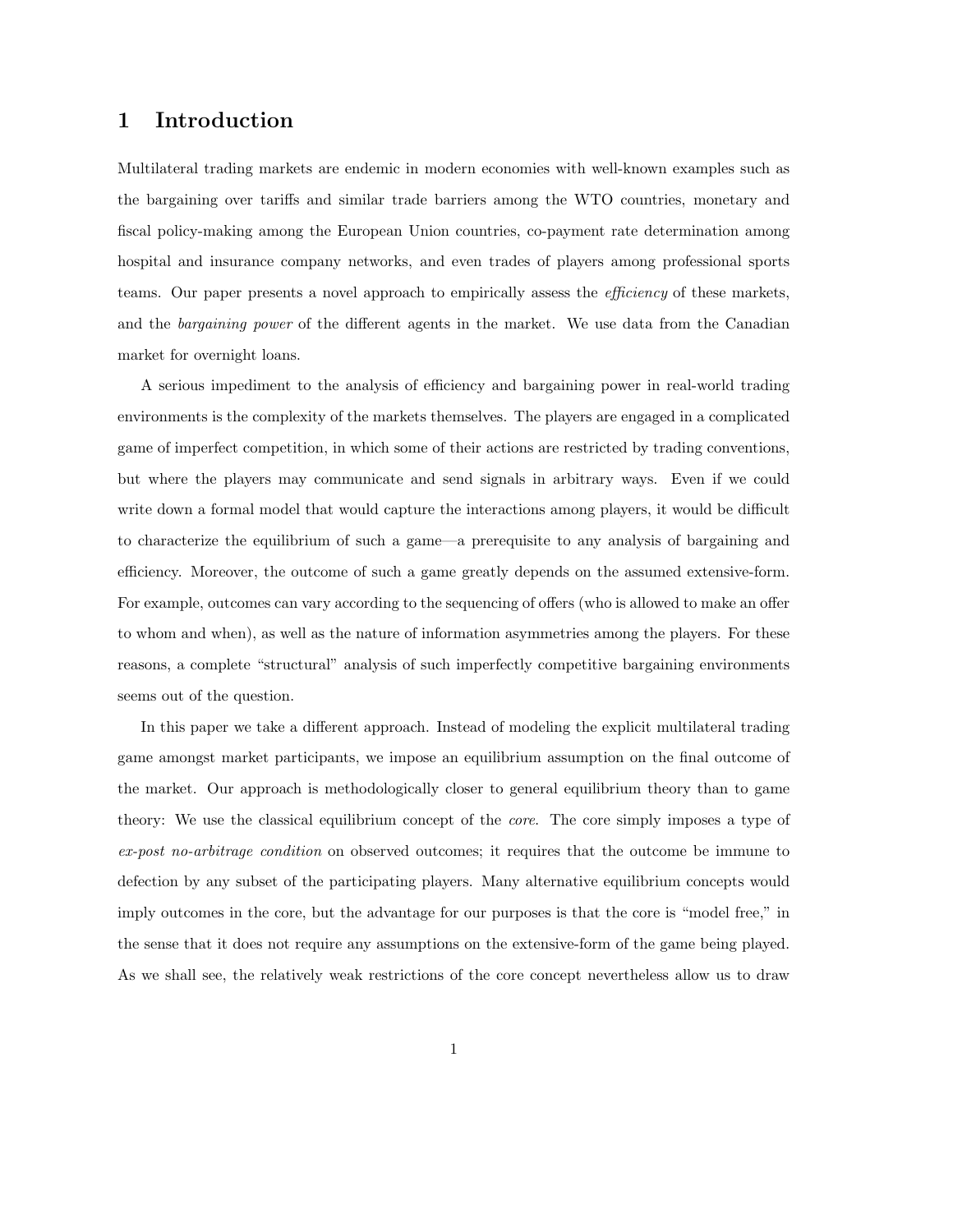some sharp conclusions about how efficiently the Canadian overnight interbank market functioned, in the years preceding, and during, the most recent economic crisis.

Subsequently, for outcomes which are in the core, we define a simple measure of how much the observed outcomes favor particular market participants: specifically, borrowing versus lending banks in the overnight interbank market. We use this measure as an indicator of bargaining power, and analyze its relationship to characteristics of the market and its participants. Thus, in our paper efficiency means the degree to which the absence of arbitrage conditions imposed by the core are satisfied, and *bargaining power* results from the position of the outcomes in the core. If the outcome is relatively more favorable to some agents, we shall say that these agents have enjoyed greater bargaining power.

We study the Large Value Transfer System (LVTS) in Canada, which is the system the Bank of Canada uses to implement monetary policy. Throughout the day, LVTS participants send each other payments and at the end of the day have the incentive to settle their positions to zero. If there are any remaining short or long positions after interbank negotiations these must be settled with the central bank at unfavorable rates. Participants are therefore encouraged to trade with each other in the overnight loan market. This market is ideal for study for various reasons: first, the market operates on a daily basis among seasoned players, so that inexperience or na¨ıvete of the players should not lead to any inefficiencies. Second, there is a large amount of detailed data available on the amount and prices of transactions in this market. Finally, the LVTS is a "corridor" system, meaning that interest rates in the market are bounded above and below, respectively, by the current rates for borrowing from and depositing at the central bank. This makes it easy to specify the outside options for each market participant, which is a crucial component in defining the core of the game; at the same time, the corridor leads to a simple and intuitive measure of bargaining power between the borrowers and lenders in the market.<sup>1</sup>

Several researchers have explicitly modeled the decision of market participants in environments similar to LVTS. For example, Ho and Saunders (1985), Afonso and Lagos (2011), Duffie and Gârleanu (2005), and Duffie, Gârleanu, and Pedersen (2007) examine the efficiency of the allocation

<sup>&</sup>lt;sup>1</sup>In contrast, in overnight markets without such an explicit corridor, both the outside options and bargaining power are not as convenient to define. Many central banks use a corridor system – e.g. the ECB. The Federal Reserve and Bank of Japan, however, use reserve regimes. Corridor system rely on standing liquidity facilities whereas reserve regimes rely on period-average reserve requirements. See Whitsell (2006) for a discussion.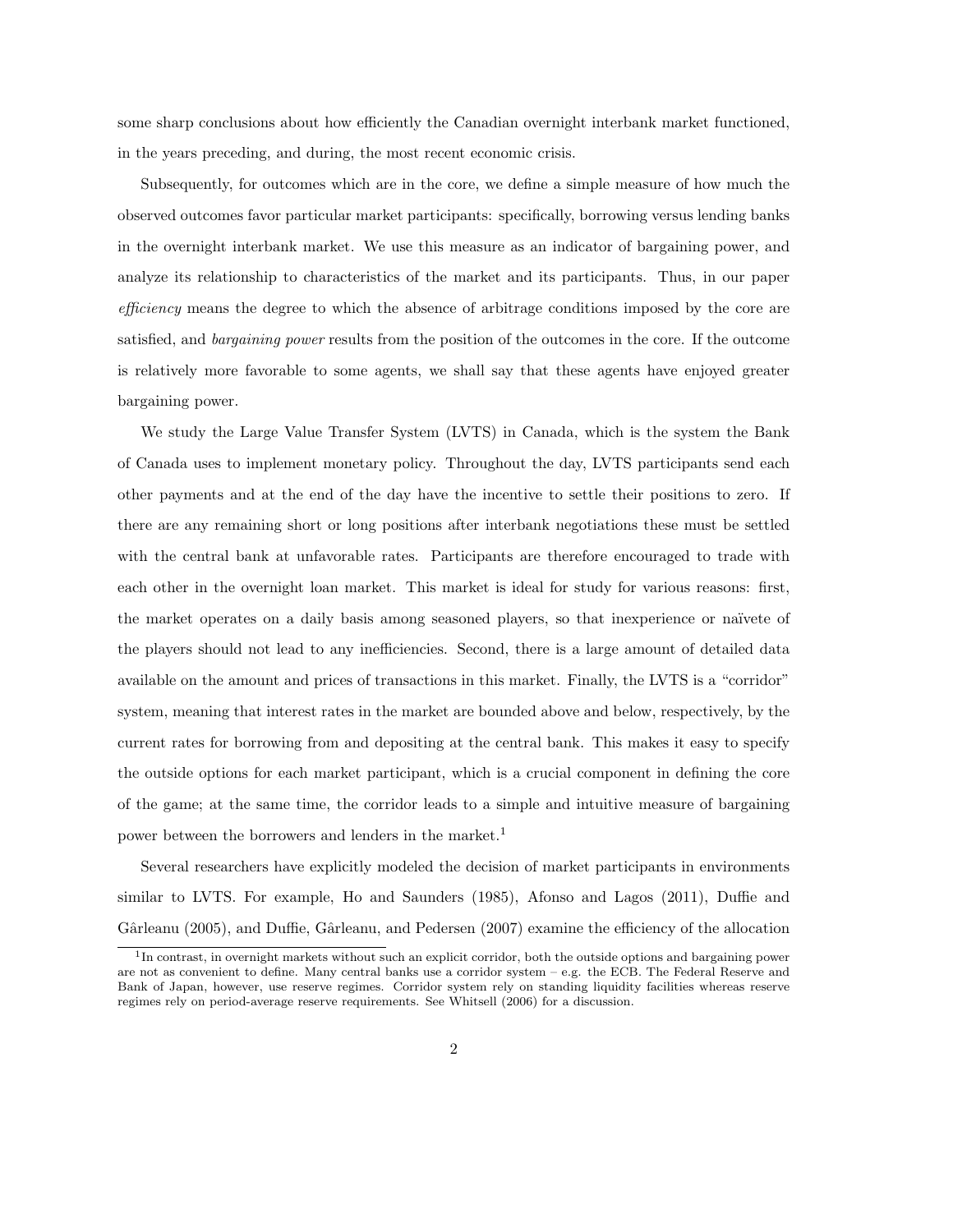of funds in the Federal funds market or over-the-counter markets, more generally.<sup>2</sup> The systems, markets and agents under study in this paper have previously been examined in Chapman, McAdams, and Paarsch (2007), Hendry and Kamhi (2009), Bech, Chapman, and Garratt (2010), and Allen, Hortaçsu, and Kastl (2011).

Moreover, as previously mentioned, the core imposes, essentially, no-arbitrage conditions on the trades in the interbank market, so that inefficient outcomes – those which violate the core conditions – are also those in which arbitrage opportunities were not exhausted for some coalition of the participating banks. Thus, our analysis of the interbank market through the lens of the the core complements a recent strand in the theoretical finance literature exploring reasons for the existence and persistence of "limited arbitrage" in financial markets (see Gromb and Vayanos (2010) for a survey of the literature).

A market outcome is the result of overnight lending between financial institutions at the end of the day: the outcome consists of the payoffs to the different banks. We (1) check if each outcome is in the core (this can be done by simply checking a system of inequalities), and (2) measure the degree to which outcomes are aligned with the interests of net borrowers or lenders in the system: our measure of bargaining power. We proceed to outline our results.

In the "normal" pre-crisis period, 2004-2007, the system largely complies with the core: it is efficient and there are few deviations from the absence of arbitrage. The bargaining power measure generally hovers around 0.5, meaning that borrowers and lenders are equally favored. During periods when the risk prospects of borrowing banks rise above average, our bargaining power favors the lender, meaning that a lender can command higher interest rates if it lends to banks in riskier circumstances.

With the onset of the crisis in 2008, however, interesting changes happen. There is generally an increase in the number of violations of the core, so that the market becomes less efficient (in absolute terms, though, the inefficiencies are never very large). During the financial crisis the Bank of Canada increased its injections of cash settlement balances (similar to excess reserves). We find that these injections are positively correlated with violations of the core. The additional cash may have caused some situations where arbitrage opportunities were left unexploited.

<sup>2</sup>An interested reader can find a book length treatment of the economics of OTC markets in Duffie (2012).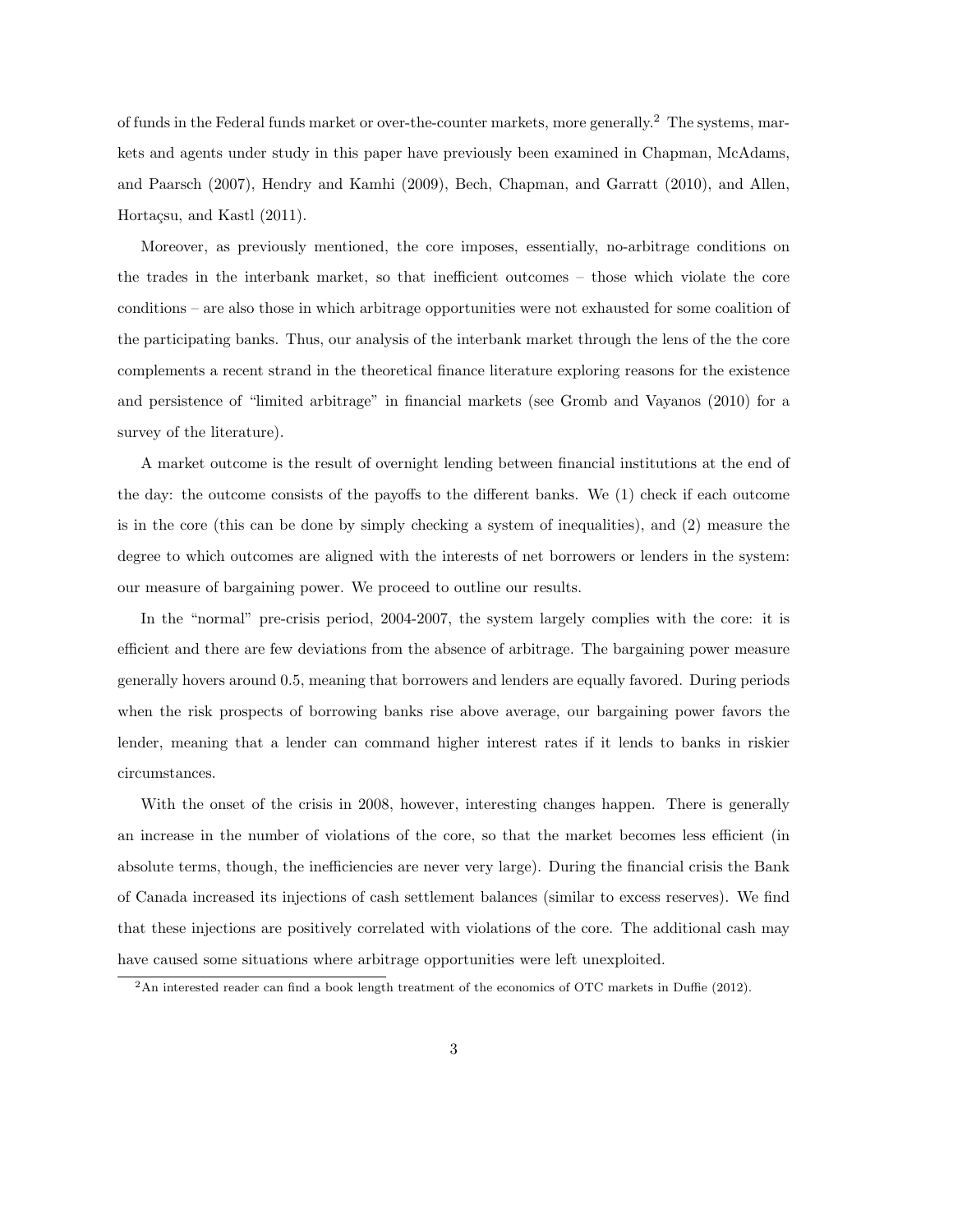Also, the financial crisis brought about a shift in bargaining power to favor the borrowers; indeed, increased levels of risk are associated with changes in bargaining power to favor borrowers. That is, during the crisis period, when a borrowing bank (on the short side in the interbank market) becomes riskier according to standard measures of counterparty risk (including Merton's (1974) "distance to default" measure, credit default swap (CDS) prices, and exposure to wholesale funding), it receives better terms in the interbank loans market. All these results contrast sharply with our findings for the "normal" non-crisis period.

The needs for funds during the crisis should, as one might expect, have favored the lenders. Instead, we see borrowers obtaining better terms, and (surprisingly) a positive correlation between borrowers' bargaining power and market measures suggesting increasing default risk. In turn, we find that more core violations are associated with higher bargaining power for the borrowers.

Our findings may reflect an attempt by the system to shore up troubled banks: a "too big to fail" story. Our evidence is consistent with lenders being more lenient with borrowers, and in particular with the borrowers who were subject to higher levels of risk (be it at the level of the individual bank, or the system). The additional core violations during the crisis is also consistent with banks being less concerned with exploiting arbitrage opportunities and more with keeping the system whole to their mutual benefit.

Our findings, however, are more nuanced that the standard TBTF story, where financial institutions are so large and interconnected that if they encounter difficulty they would require government support. Overall, our findings are consistent with a "weak" version of the too-big-to-fail (TBTF) hypothesis, whereby banks within the Canadian overnight market continued to lend to risky counterparties despite the increasing risk in the market. However, such actions were not directly supported or guaranteed by regulators, as would be the case under the government-sponsored TBTF hypothesis; indeed, unlike in the U.S., no bail-outs or other forms of support were ever mentioned or undertaken in the Canadian financial sector. Rather, the observed effects appear to be a spontaneous reaction among the players in the market, and support the sentiment of then-governor of the Bank of Canada David Dodge, who stated that "we have a collective interest in the whole thing (sic [the Canadian financial system]) not going into a shambles."

There are several reasons why banks might be more concerned about the failure of other banks.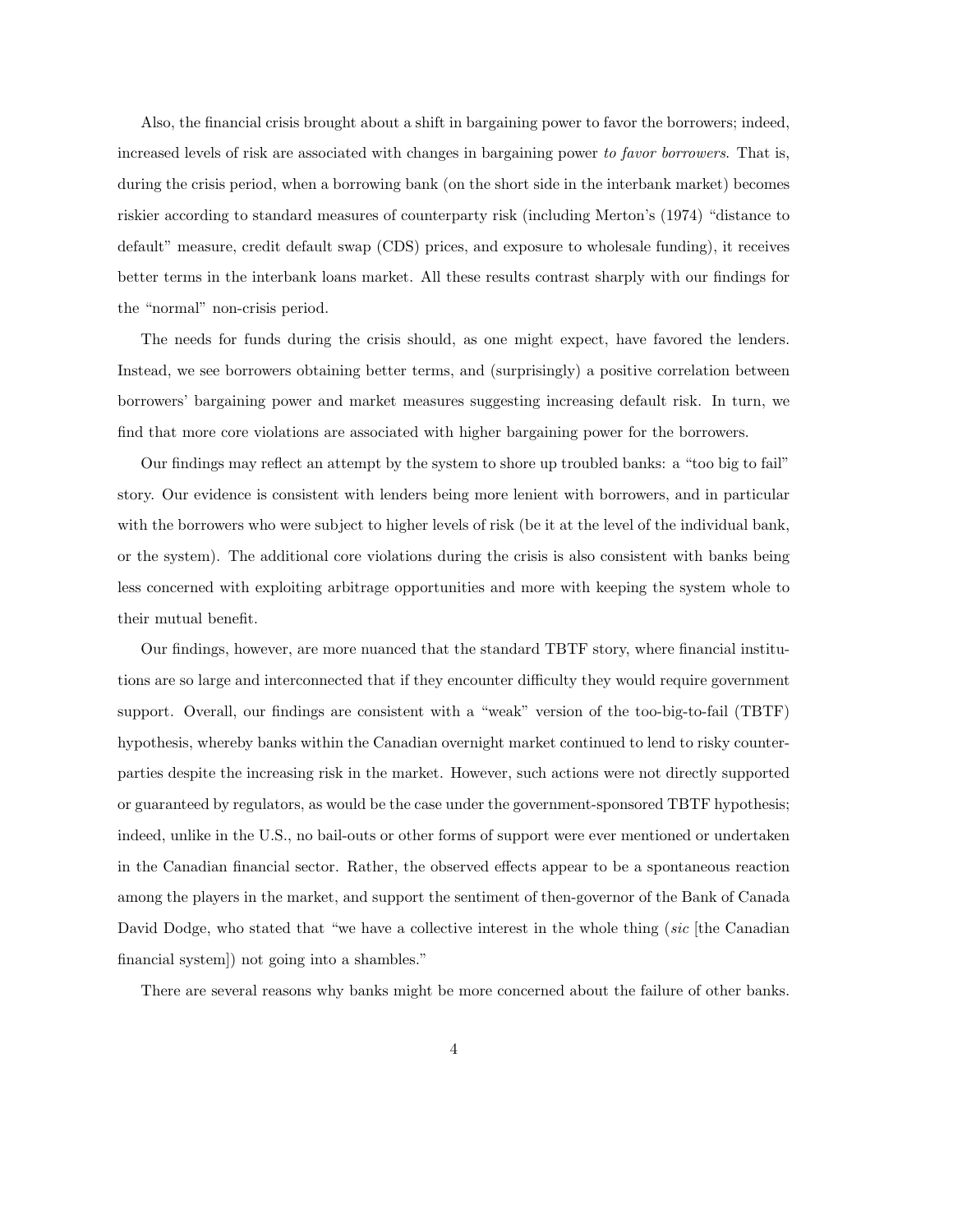One reason is that mark-to-market accounting and bank interconnectedness means that some banks were concerned with their positions vis- $\acute{a}$ -vis the riskier banks (e.g. Bond and Leitner (2010)). The short-term cost of lending to a risky interconnected bank at a discount might be far less than the cost of having to mark down assets linked to a failed institution.

At the same time, we also show that banks bounce bank and forth frequently between lending and borrowing in the interbank market. This fact, coupled with the repeated interaction which characterize the Canadian interbank market, may have led an outcome whereby lending banks refrain from exploiting borrowers during difficult times, instead lending to them at favorable rates under the consideration that such benevolent behavior may be reciprocated in the future when the banks find themselves on opposite sides of the market. This interpretation of our results is consistent with Carlin, Lobo, and Viswanathan's (2007) model of "apparent liquidity" in oligopolistic lending markets. Acharya, Gromb, and Yorulmazer (2012) construct a model in which "strong" banks exercise market power over "weak" banks which do not have other non-central bank outside options. Our findings suggest, to the contrary, that stronger lending banks appear to refrain from exercising market power over weaker borrowers.

Of course, the TBTF hypothesis has been widely discussed and circulated in both the academic (O'Hara and Shaw (1990), Rochet and Tirole (1996), Flannery (2010)) and nonacademic financial press (Sorkin (2009), Krugman (2010)). As far as we are aware, this paper presents some of the first quantitative evidence of such a hypothesis.

The remainder of the article is organized as follows. Section 2 presents the data. Section 3 discusses the methodology, both conceptually and how we implement it using the Canadian overnight interbank lending market. Section 4.3 presents the results while section 5 discusses their economic significance. Section 6 concludes.

## 2 The Canadian Large Value Transfer System (LVTS)

The primary data for our analysis comes from daily bank transactions observed in Canada's Large Value Transfer System (LVTS). LVTS is Canada's payment and settlement system and it is operated by the Canadian Payment Association. Similar to CHAPS in the United Kingdom, LVTS is a tiered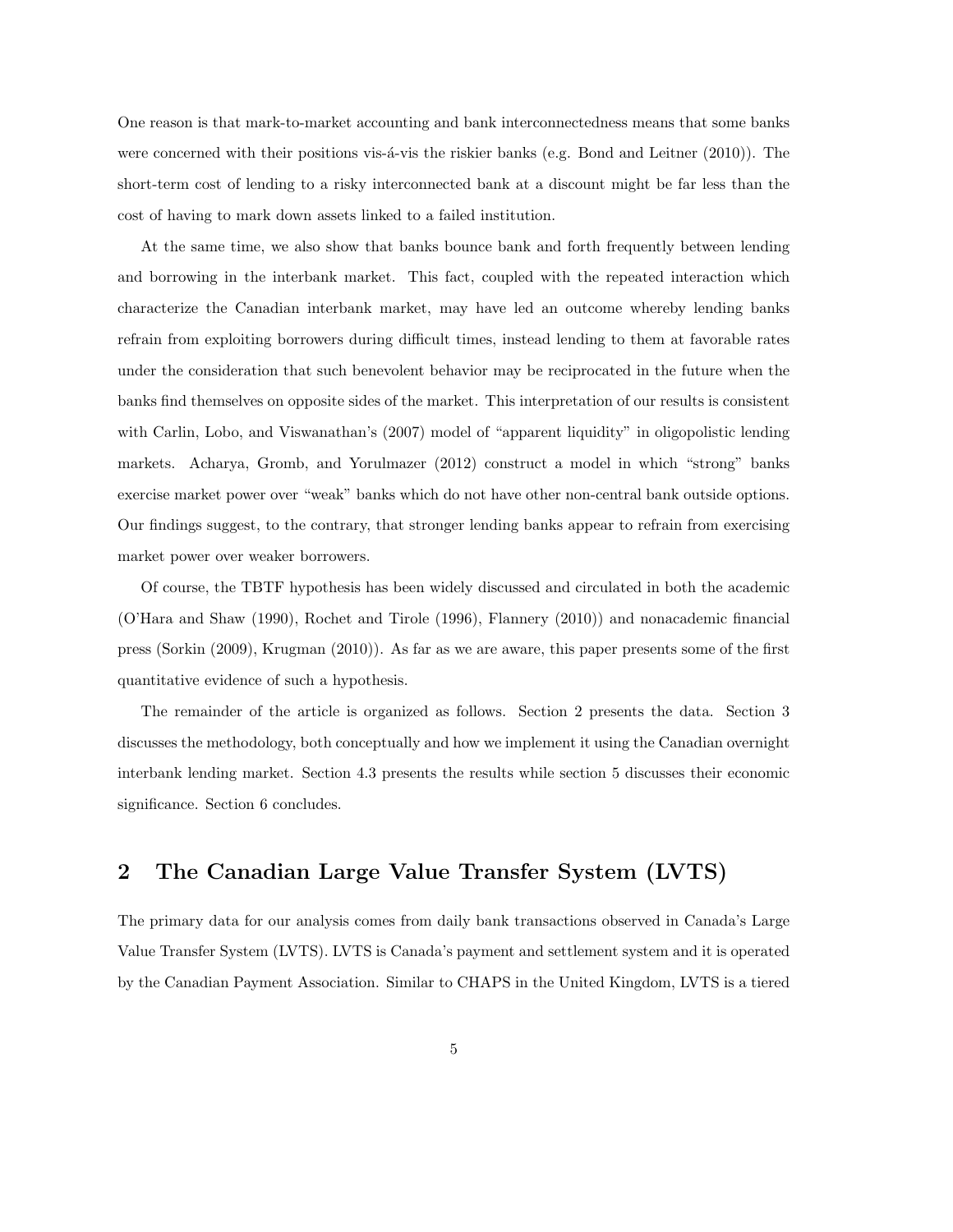system, unlike Fedwire in the United States. That is, there are a small number of direct participants and a larger number of indirect participants.<sup>3</sup> There are currently 15 direct participants in LVTS. These are the Big 6 Canadian banks (Banque Nationale, Bank of Montreal, Bank of Nova Scotia, Canadian Imperial Bank of Commerce, Royal Bank of Canada, Toronto-Dominion Bank), HSBC, ING Canada, Laurentian Bank, State Street Bank, Bank of America, BNP Paribas, Alberta Treasury Branches, Caisse Desjardins, and a credit union consortium (Central 1 Credit Union). State Street joined LVTS in October 2004 and ING joined in October 2010.

Throughout the day payments are sent back-and-forth between direct participants. Like real-time gross settlement systems (RTGS), finality of payment sent through LVTS is in real-time; however, settlement in LVTS occurs at the end of the day. Relative to a RTGS system, the LVTS system has higher cost for survivors given default, but also substantial cost savings since banks do not need to post as much collateral. This is because most transactions in Canada are sent via a survivors pay, or partially collateralized, tranche. The cost of a partially collateralized system is an increase in counterparty risk. Participants manage counterparty risk by setting bilateral credit limits at the beginning of each day and also manage these limits throughout the day.<sup>4</sup> Allen, Hortacsu, and Kastl (2011) find, however, that even during the financial crisis direct participants did not lower their credit limits. They take this as evidence that there was no meaningful increase in counterparty risk in the payments system during the crisis.

#### 2.1 Data Description

We are interested in studying the price and quantity of interbank overnight loans. Our period of analysis is April 1, 2004 to April 17, 2009. As flows in LVTS are not classified explicitly as either a payment or a loan, we follow the existing literature (eg. Acharya and Merrouche (2009), Afonso, Kovner, and Schoar  $(2011)$ , and Allen, Hortacsu, and Kastl  $(2011)$ ) and use the Furfine algorithm (Furfine (1999)) to extract transactions which are most likely to be overnight loans, among the thousands of daily transactions between the banks in the LVTS. The Furfine algorithm picks out overnight loans by focusing on transactions sent, for example, from bank  $A$  to  $B$  towards the end

<sup>&</sup>lt;sup>3</sup>Indirect participants are outside LVTS and are the clients of the direct participants.

<sup>&</sup>lt;sup>4</sup>There are additional limits on counterparty risk imposed in the system. For more details on LVTS see Arjani and McVanel (2010)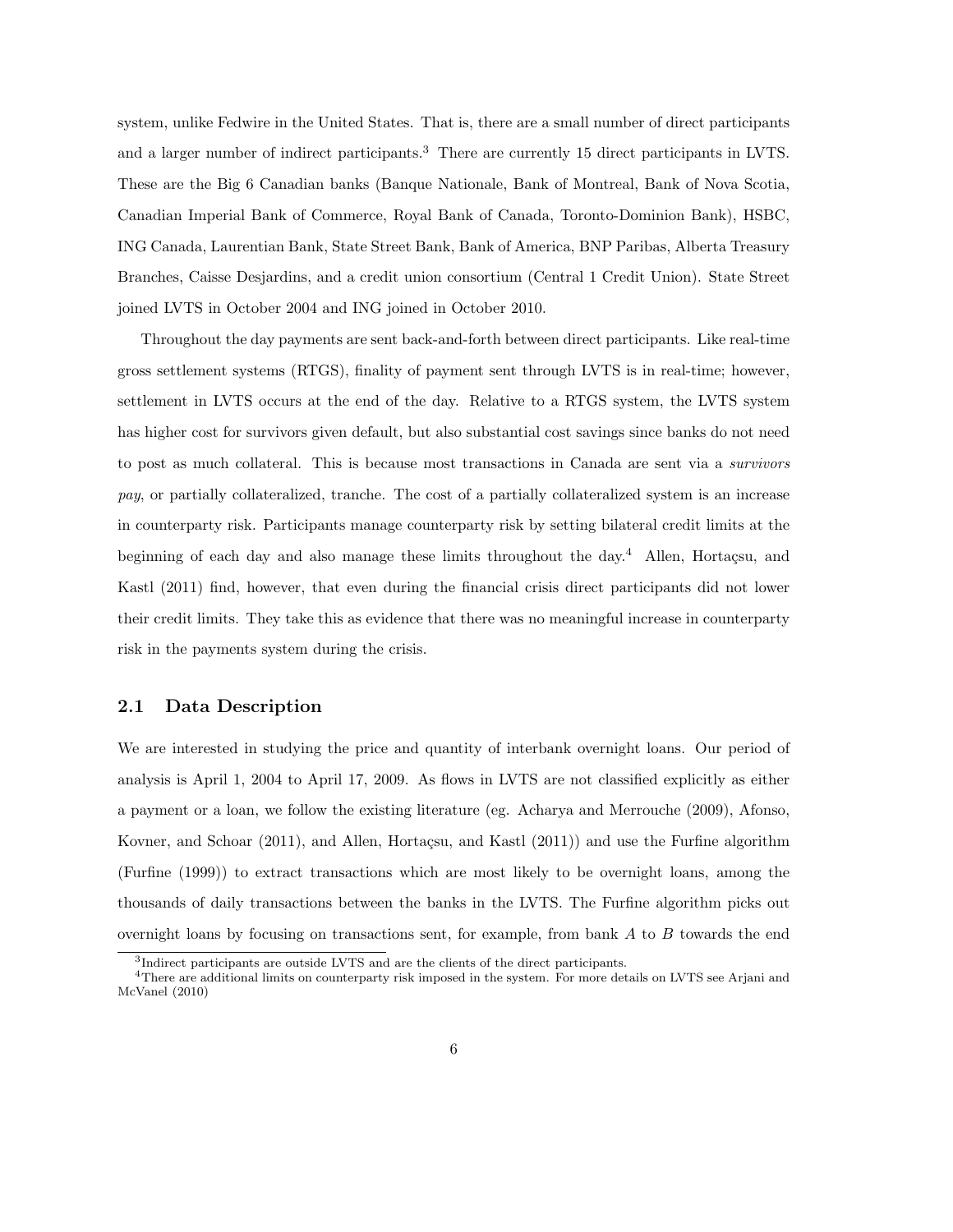of the day (for robustness we study two different windows: 4-6:30pm, and 5-6:30pm; but we only report results for the latter) and returned from  $B$  to  $A$  the following day before noon for the same amount plus a mark-up equal to a rate near the Bank of Canada's target rate. We are relatively loose with the definition of 'near', allowing financial institutions to charge rates plus or minus 50 basis points from target (financial institutions that are short can borrow from the central bank at plus 25 basis points and those that are long can lend to the central bank at minus 25 basis points). This approach allows us to identify both the quantity borrowed/lent and at what price.<sup>5</sup>



Figure 1: Loan Quantities in LVTS

Figure 1 plots both the total loan amounts and average loan size for transactions in LVTS after 5pm between April 2004 and April 2009. On the average day approximately 1.63 billion is transacted, about 184 million per financial institution. By construction the smallest loan is 50 million; the largest loan is 1.7 billion. Aside from the large spike in transactions in January 2007, the key noticeable pattern is the increase in loan amounts in the summer and fall of 2007. The sum of daily transactions in this period were consistently above \$3 billion. This coincides with the Asset-Backed Commercial

 $5$ The main issue with the Furfine algorithm is that it has the potential to identify some transactions as loans when they are indeed payments. This is particularly true when using the algorithm early in the day, or for small transactions. The situation with LVTS is less problematic than with Fedwire, which processes Euro-dollar transactions, tri-party repo legs and bank to non-fedwire institution transactions, which may or may not be considered loans. Therefore using the Furfine algorithm on LVTS transactions is less likely to lead to misclassification error. In addition, we only examine larger transactions (\$50 million or greater) late in the day, making misclassification even less likely.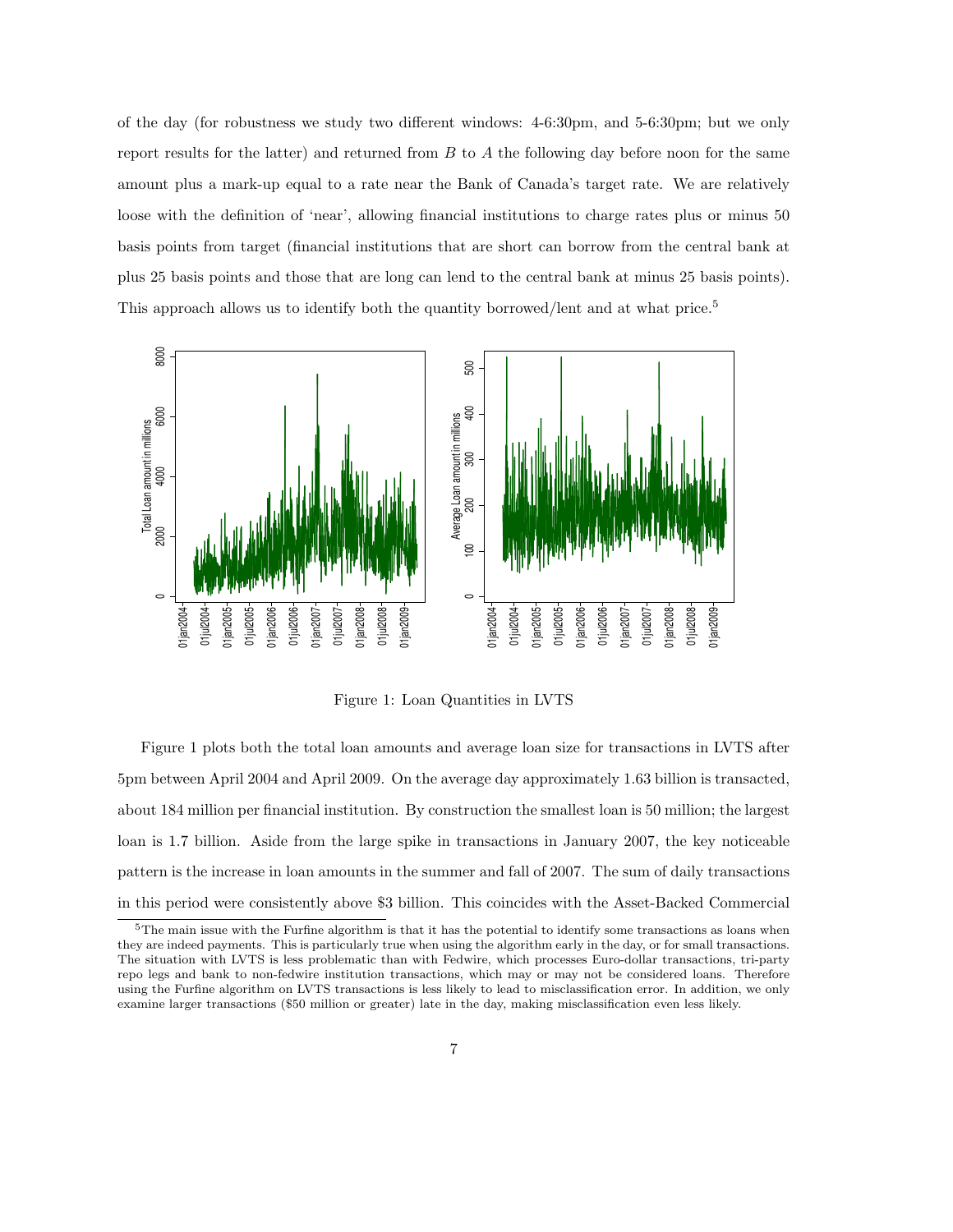Paper (ABCP) crisis in Canada.<sup>6</sup> At the time the market for non-bank issued ABCP froze and banks had to take back bank-issued ABCP on their balance sheet. By July 2007, the ABCP market was one-third of the total money market and when maturities came due and were not renewed this created substantial stress on other sources of liquidity demand. Irrespective of the freezing of the ABCP market, however, direct participants in LVTS continued lending to each other. But at what price did this lending occur?



Figure 2: Loan Prices in LVTS

Figure 2 plots the average spread to the target rate and its standard deviation for transactions sent after 5pm between April 2004 and April 21, 2009. Prior to the summer of 2007, i.e. normal times, the average spread to target is approximately 1 basis point. Throughout 2007, however, financial institutions did increase the price of an overnight uncollateralized loan. Between August 9th, 2007 and October 11th, 2007 the average spread to target was about 4.7 basis points.<sup>7</sup> Somewhat surprisingly the spread to target post-October 2007 is 0, and -0.6 basis points in the six weeks following the collapse of Lehman Brothers. Allen, Hortaçsu, and Kastl (2011) find that LVTS

<sup>6</sup>ABCP is a package of debt obligations typically enhanced with a liquidity provision from a bank. In Canada the bank providing the liquidity only has to pay out under catastrophic circumstances and was not even triggered during the financial crisis. In addition, the regulator did not require banks to hold capital against the provision. Under these rules the market approximately doubled between 2000 and 2007 to \$120 billion.

<sup>7</sup>The start of the ABCP crisis is recognized to be August 9th (Acharya and Merrouche (2009)). The Bank of Canada held its first liquidity auction on October 12th, 2007.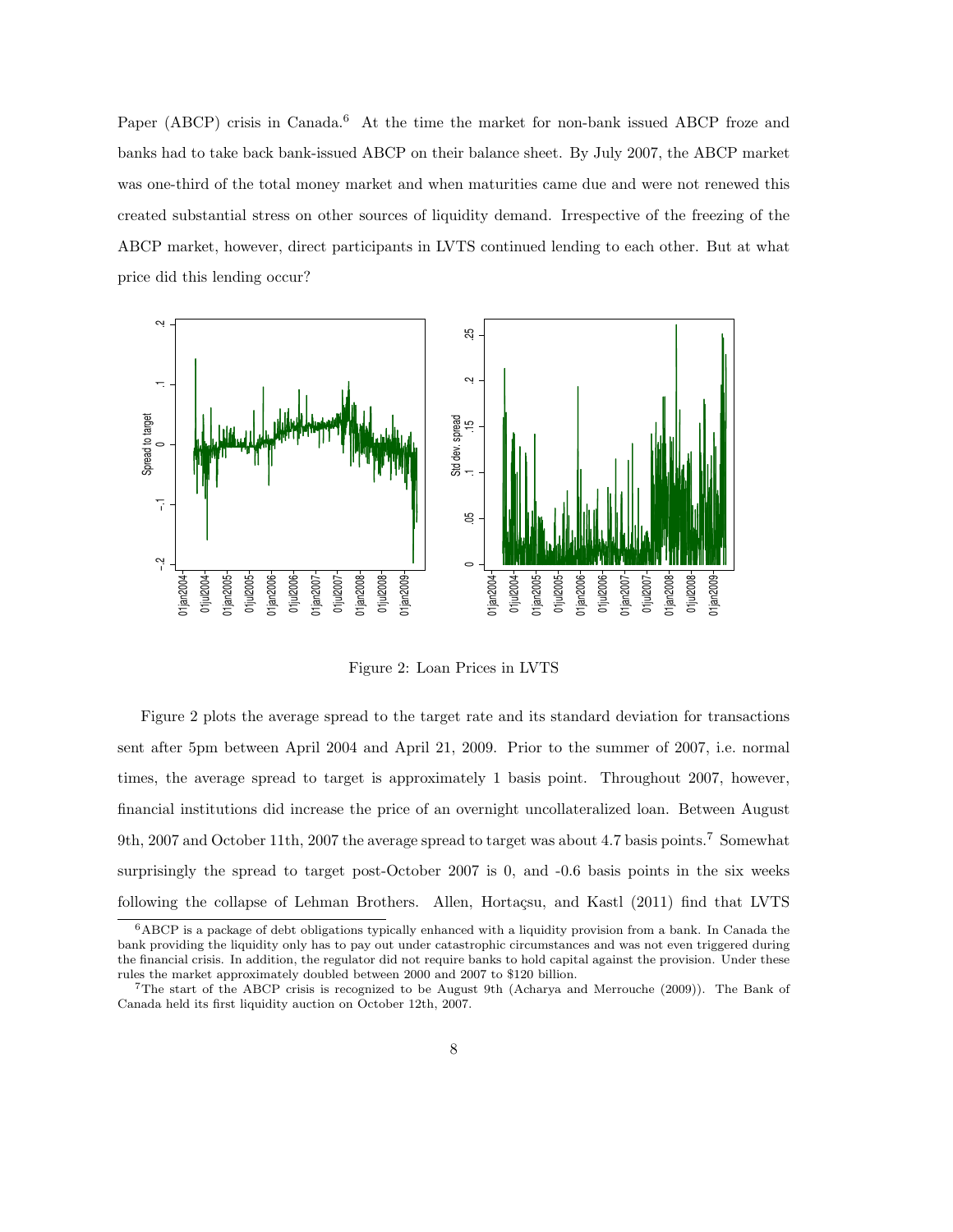participants demand for term liquidity was substantial only in this period.

#### 2.2 Monetary policy and Liquidity policy

Monetary policy has been implemented in Canada since 1999 through LVTS (Reid (2007), Engert, Gravelle, and Howard (2008)). At the end of the day any short or long positions in LVTS must be settled, either through interbank trades or with the central bank at a penalty rate.<sup>8</sup> The interest rate corridor (the difference between the rate on overnight deposits and overnight loans with the central bank) is set so that banks have the right incentives to find counterparties among themselves to settle their positions before close of LVTS. The midpoint of the corridor is the interest rate that the central bank targets in its execution of monetary policy.

The symmetry of the interest rate corridor is meant to encourage trading at the target rate. Within a corridor system a central bank can increase the supply of liquidity without lowering the target rate which is bounded below by the deposit rate. Therefore a central bank operating a corridor can provide liquidity to LVTS participants (liquidity policy) without lowering nominal rates "too much" (monetary policy).

When the Bank of Canada first implemented LVTS it set settlement balances to zero, which meant it required participants to close out their long and short positions completely – that is, the central bank targeted "zero excess liquidity" during this initial period. Upon implementation of LVTS, however, there was substantial volatility in the overnight (lending) rate, with the overnight rate tending to be above the mid-point of the corridor. Therefore, in 1999, the Bank started targeting positive "settlement balances". This meant that at the end of the trading day, market participants would, in aggregate, have long positions in LVTS settlement funds. That is, some participants in LVTS would end up with deposits at the central bank at the penalty deposit rate. This served to reduce the overnight rate toward the target rate at the middle of the corridor.

Effectively, then, controlling the amount of cash settlement balances was a means for the Bank of Canada to inject liquidity into this market as needed. Liquidity and cash settlement balances are therefore used interchangeably throughout the text. In November 1999 the target amount of liquidity was set to be around \$200 million.<sup>9</sup> In 2001 the Bank of Canada lowered the target amount

<sup>8</sup>All LVTS participants (foreign and domestic) have access to borrowing and lending facilities.

<sup>&</sup>lt;sup>9</sup>Liquidity is distributed among the 15 LVTS participants via a series of auctions that are also used for investing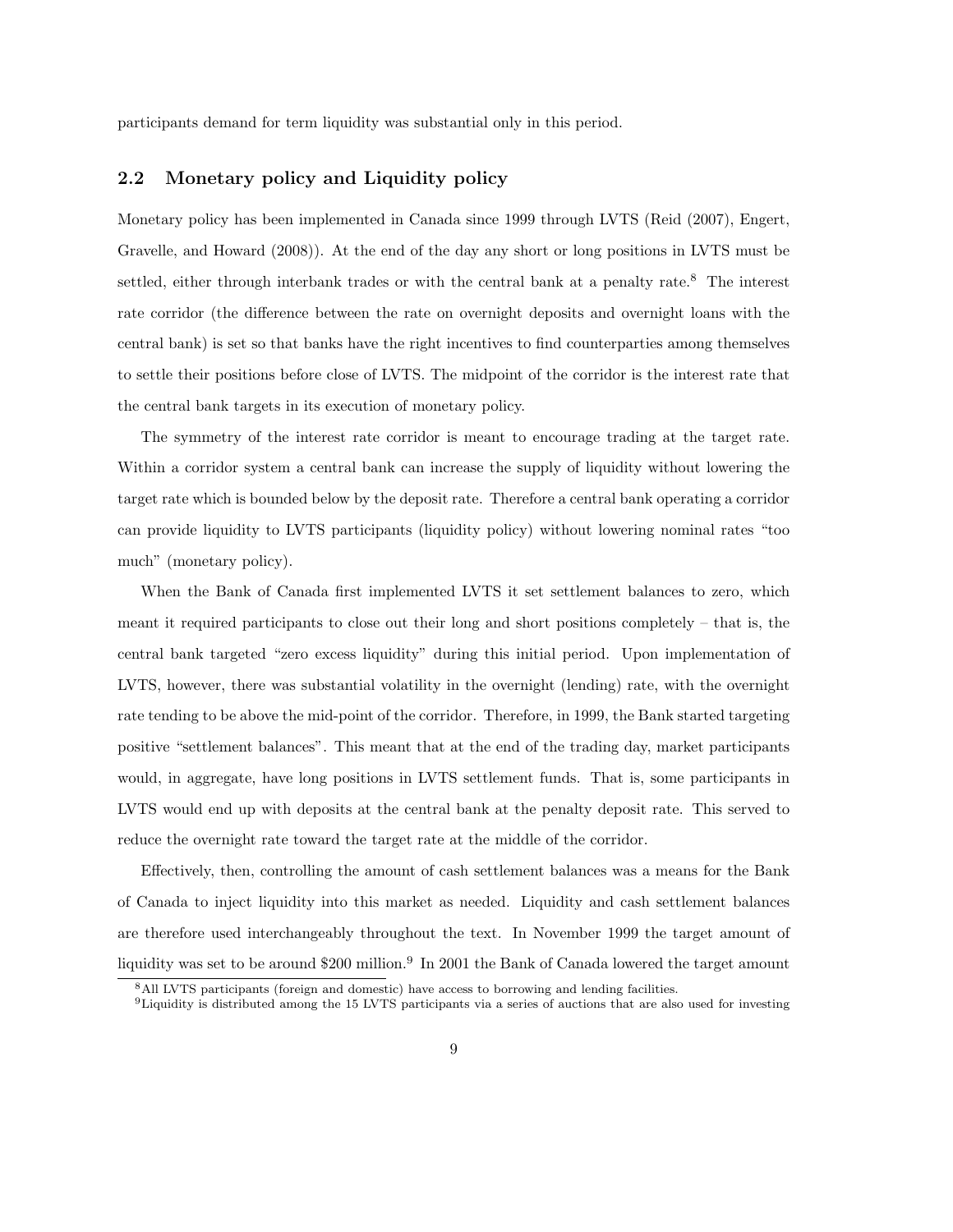

Figure 3: Actual Cash Settlement Balances in LVTS

of liquidity to \$50 million, and the volatility in the overnight rate fell until the end of 2005. Starting in March 2006, faced with strong downward pressure on the overnight rate, the Bank of Canada implemented a low liquidity policy by reducing the target amount of liquidity balances back to zero, thereby not allowing participants to be in an aggregate long position at the end of the day. This regime continued until the summer of 2007 when, on the eve of the financial crisis, the Bank of Canada joined other central banks in injecting liquidity into the banking system. Cash settlement balances were increased to \$500 million at this point. Figure 3 presents the cash settlement balances in LVTS at the end of each day between April 2004 and April 2009.<sup>10</sup>

Since we expect these shifts in liquidity policy would naturally affect efficiency in the LVTS, our subsequent empirical analysis focuses on how efficiency and bargaining power changed across the three periods just discussed: First, April 1, 2004 to February 28, 2006, a period of stability in the Canadian interbank market, i.e. when the overnight rate did not deviate substantially and

the Government of Canada's cash holdings. The Bank of Canada sometimes also uses repos. See Engert, Gravelle, and Howard (2008) for more details.

 $10$ We present actual cash balances since it conforms most closely with the model and with the timing of lending, i.e. after 5:30pm. If we were more interested in intra-day loans the settlement balances targeted at the beginning of the day by the central bank would be the variable of interest. However, these loans are more difficult to establish using the Furfine algorithm.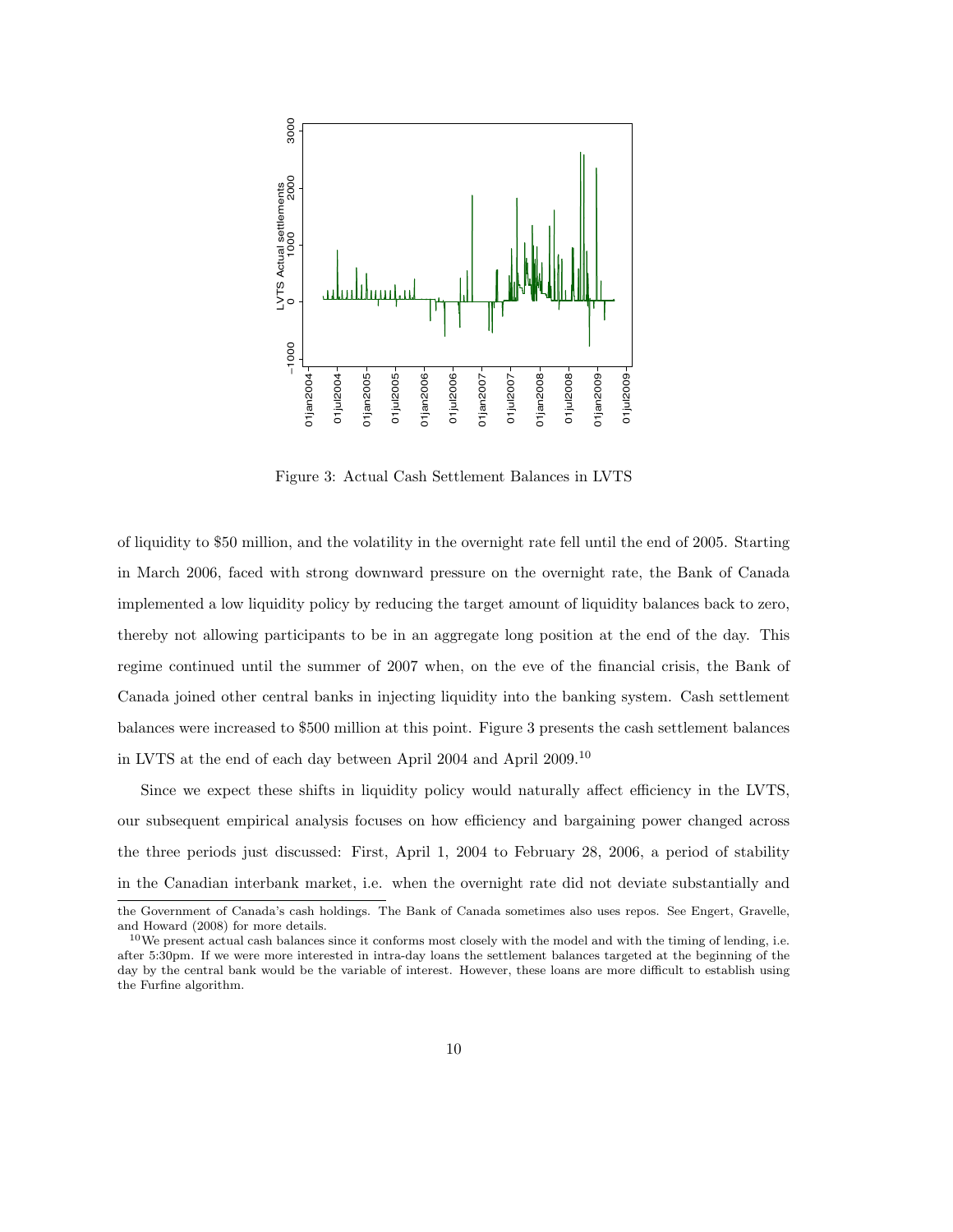persistently from the target rate. Second, March 1, 2006 to February 14, 2007, a period where the target level of liquidity in LVTS was set to zero. Third, the financial crisis: August 9, 2007 to April 20, 2009.

## 3 Methodology

We present a cooperative bargaining model of the market for overnight loans, and use it to study efficiency and bargaining power. We prefer this cooperative approach to a noncooperative (gametheoretic) model of bargaining which, as is well-known, very sensitive to the specific extensive-form which is assumed: it depends on the order in which offers are made, on the assumptions of player communication, and the information that they possess. Given that we study the volatile period surrounding the financial crisis of 2008, the assumption that a stable extensive form bargaining model is valid throughout this period would be quite strained. The crisis period is very unlikely to fit any version of known extensive-form bargaining models.

Instead of a game-theoretic model of bargaining, we apply the concept of the core to an interbank loan market. Essentially, the core is a basic "no-arbitrage" requirement; we show that it can used to investigate the bargaining power of the financial institutions in the system. We can estimate a simple measure of the bargaining power of the institutions who had a need for funds, versus those that held a positive position in the market for interbank loans.

The cooperative approach assumes that agents can make binding commitments. In contrast, a non-cooperative model would need to construct explicit commitments through repeated-game effects. Repeated games are empirically complicated because they tend to predict too little. Our approach gives a set-valued prediction (the core of the market), so we shall not predict a unique allocation of trades; but, as we shall see, the prediction is still quite sharp and useful. At the same time, for allocations which are within the core, we can naturally construct a measure of bargaining power, by looking at whether the observed allocation favors lenders or borrowers in the market more.

The market has n agents, each with a net position (at the end of the day) of  $\omega_i \in \mathbf{R}$ . The central bank sets a *target rate r*. It offers each bank (collateralized) credit at the *bank rate*  $b = r + 25$ , and pays the *deposit rate*  $d = r - 25 > 0$  on positive balances. These rates are fixed "take it or leave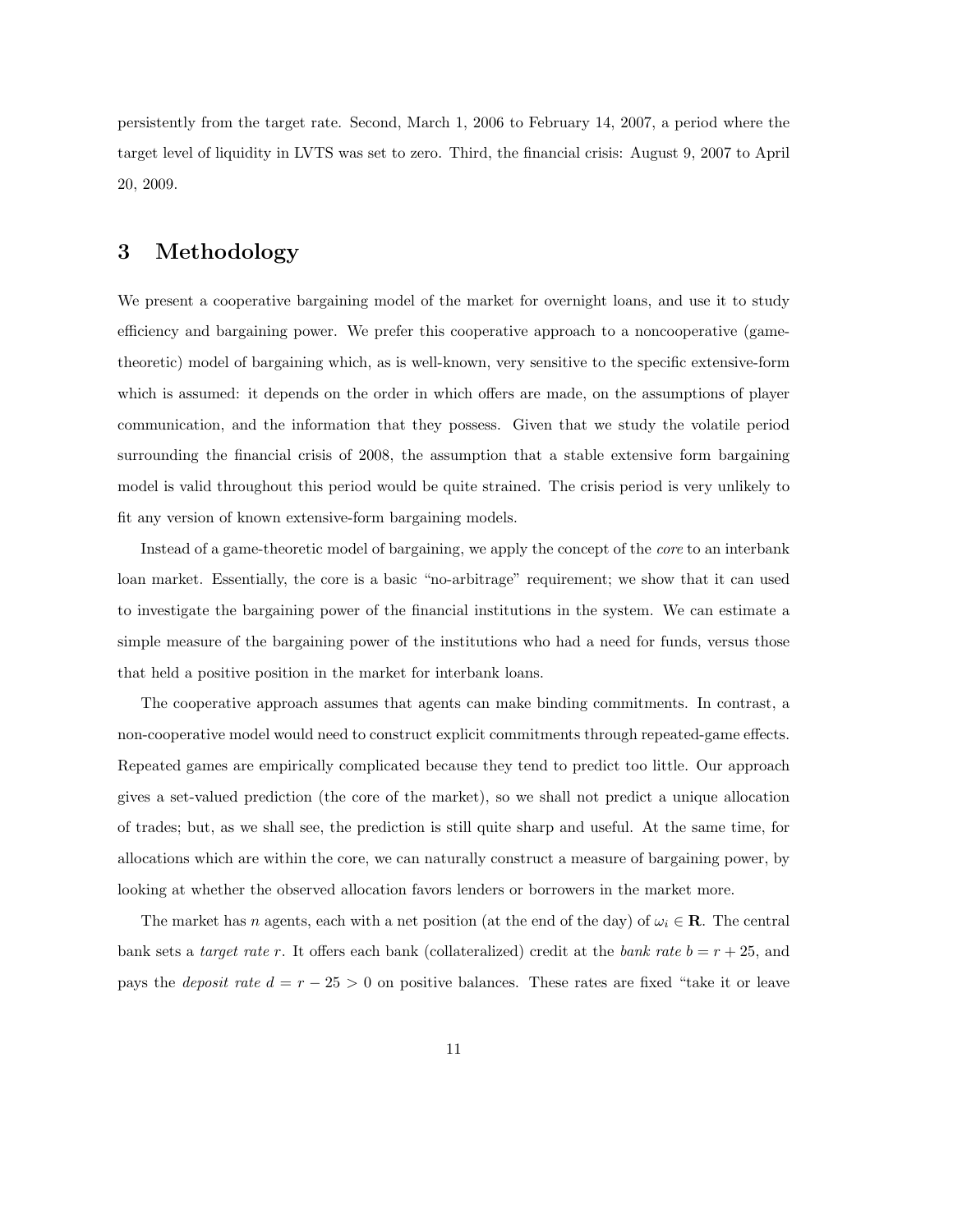it" offers, and hence we use these as the benchmark from which to calculate bargaining power. In a sense, the central bank has the maximum bargaining power in this market, and we use its rates to calibrate the bargaining power of other agents.

We assume that  $\sum_i \omega_i = 0$ , so that positive and negative balances in the aggregate cancel out.<sup>11</sup> In this setup, agents have incentives to trade with each other at rates somewhere in the band.

Define a characteristic function game by setting the stand alone value for a coalition  $S \subseteq N =$  $\{1, ..., n\}$  as:

$$
\nu(S) = \begin{cases} b \sum_{i \in S} \omega_i & \text{if } \sum_{i \in S} \omega_i \le 0 \\ d \sum_{i \in S} \omega_i & \text{if } \sum_{i \in S} \omega_i > 0 \end{cases}
$$
\n(1)

These inequalities present the idea that the best a coalition  $S$  can do is to use multilateral negotiations to pool their net positions, and then deposit (borrow) the pooled sum  $\sum_{i\in S}\omega_i$  at the Bank at the rate  $d(b)$ .

The payoff to a bank is simply a number,  $x_i$ , which is the net position of that bank,  $\omega_i$ , multiplied by the bank's negotiated rates  $(y_i)$ . The *core* of  $\nu$  is the set of rates  $(y_1, ..., y_n)$  such that: (i)  $\sum_{i\in N} y_i\omega_i = 0$  (this is just an accounting identity that among all the banks net payments and outlays must cancel out); and, (ii) for all coalitions  $S$ ,  $\sum_{i \in S} y_i \omega_i \geq \nu(S)$ . That is, any coalition must obtain a payoff exceeding its stand-alone value.

Intuitively, the core of this game is the set of rates which are "immune" to multilateral negotiations on the part of any coalition S (which would result in the coalition payoff  $\nu(S)$  defined in equation 1). A simpler approach is to calculate bilateral interest rates on specific loans between banks, and see how often they lie within the band  $(d, b)$ . We focus on the core instead because we want to look at the bank's daily operation, not at specific loans, and (more importantly) because we want to account for deals that may involve more than one bank and the central bank.

#### 3.1 The Core of the Interbank Market: Necessary Conditions

We first derive necessary conditions for a set of interest rates  $\{y_1, ..., y\}$  to be in the core.

1. Individual rationality requires that  $y_i \omega_i \ge \nu({i})$ . That is:  $y_i \ge d$  if  $\omega_i > 0$  and  $y_i \le b$  if

<sup>&</sup>lt;sup>11</sup>It is easy to accommodate  $\sum_i \omega_i$  of any magnitude in the analysis below, but since we calculate balances from transactions data,  $\sum_i \omega_i = 0$  is always satisfied automatically in our data.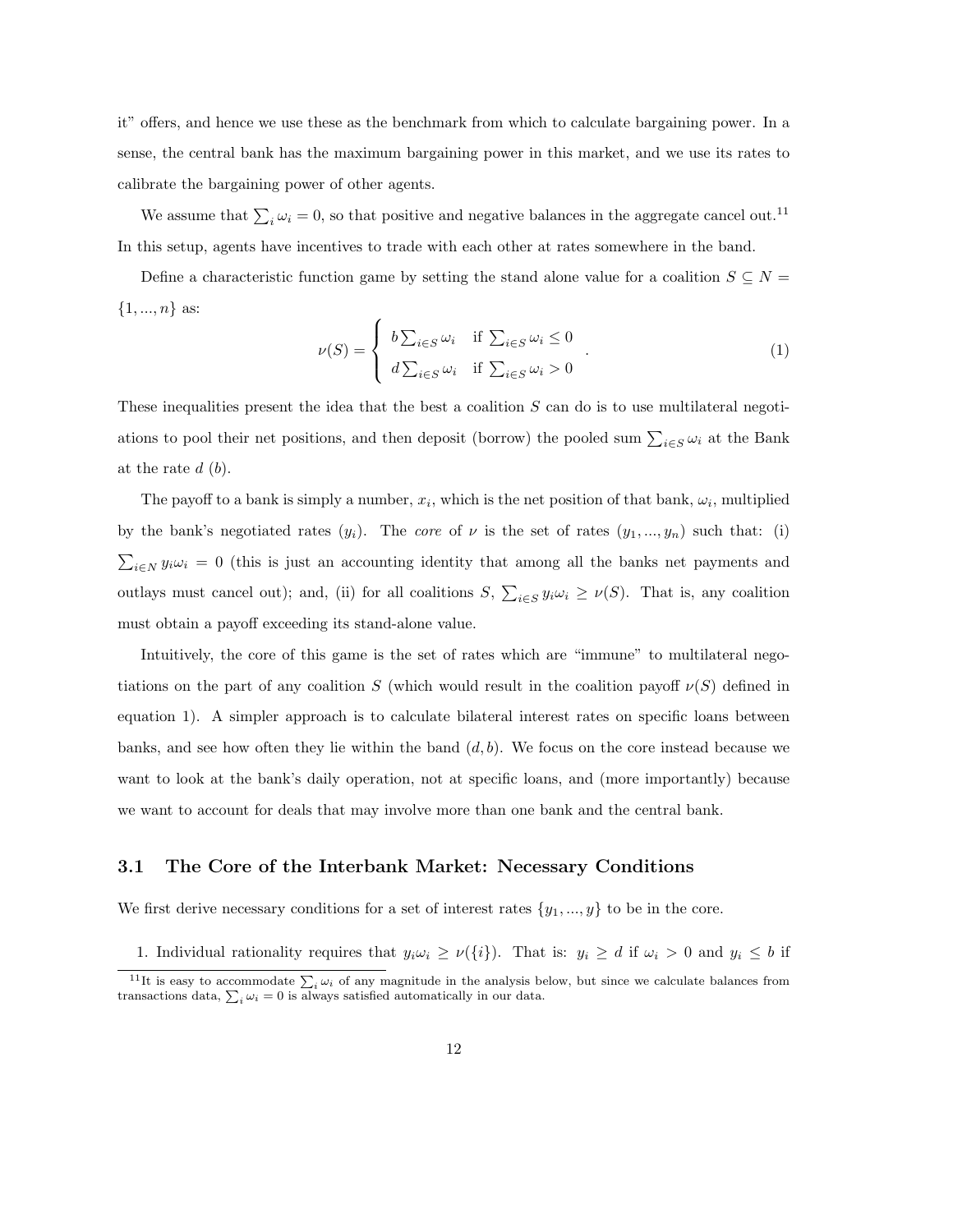$\omega_i < 0$ .

2. Similarly,  $\sum_{j \in N \setminus \{i\}} y_j \omega_j \ge \nu(N \setminus \{i\})$  implies the following: if  $\omega_i > 0$  then  $\sum_{j \in N \setminus \{i\}} \omega_j =$  $\sum_{j \in N} \omega_j - \omega_i = 0 - \omega_i < 0$ . Therefore,  $\nu(N\{\{i\}) = -b\omega_i$ . Hence,

$$
0 - y_i \omega_i = \sum_{j \in N \setminus \{i\}} y_j \omega_j \ge \nu(N \setminus \{i\}) = -b \omega_i,
$$

which implies that  $y_i \leq b$ . Therefore

$$
b \ge y_i \ge d. \tag{2}
$$

A similar argument implies that  $b \geq y_i \geq d$  when  $\omega_i < 0$ .

3. For a general coalition S, we require that

$$
\sum_{i \in S} y_i \omega_i \ge d \sum_{i \in S} \omega_i, \quad \text{for } \sum_{i \in S} \omega_i > 0
$$
\n
$$
\sum_{i \in S} y_i \omega_i \ge b \sum_{i \in S} \omega_i, \quad \text{for } \sum_{i \in S} \omega_i < 0.
$$
\n(3)

In the second inequality above, because  $b > 0$  (as is typically the case), the right-hand side of the inequality is negative. These two inequalities embody the intuition that a coalition which is collectively a net lender (resp. borrower) must obtain a higher payoff than lending to (resp. borrowing from) the central bank.

4. Finally, when  $\sum_{i\in S}\omega_i=0$  we need to impose that  $\sum_{i\in S}y_i\omega_i\geq 0$ . This just means that a coalition in which the members' balances cancel out should not be making a negative payoff.

#### 3.2 A measure of bargaining power  $\lambda$

It is easy to check that the vectors of rates  $(d, ..., d)$  and  $(b, ..., b)$  are both in the core.<sup>12</sup> The first is the best allocation for the debtors and the second is the best allocation for the creditors. All the allocations  $\lambda(b,\ldots,b) + (1-\lambda)(d,\ldots,d)$  for  $\lambda \in (0,1)$  are in the core as well. In fact, when the allocation lies on this line, or close to it, the we can interpret  $\lambda$  as a measure of bargaining power

 $12$ Thus, the core is always non-empty. A necessary and sufficient condition for the non-emptiness of the core is that the game be balanced. A basic exposition of the theory is in Osborne and Rubinstein (1994).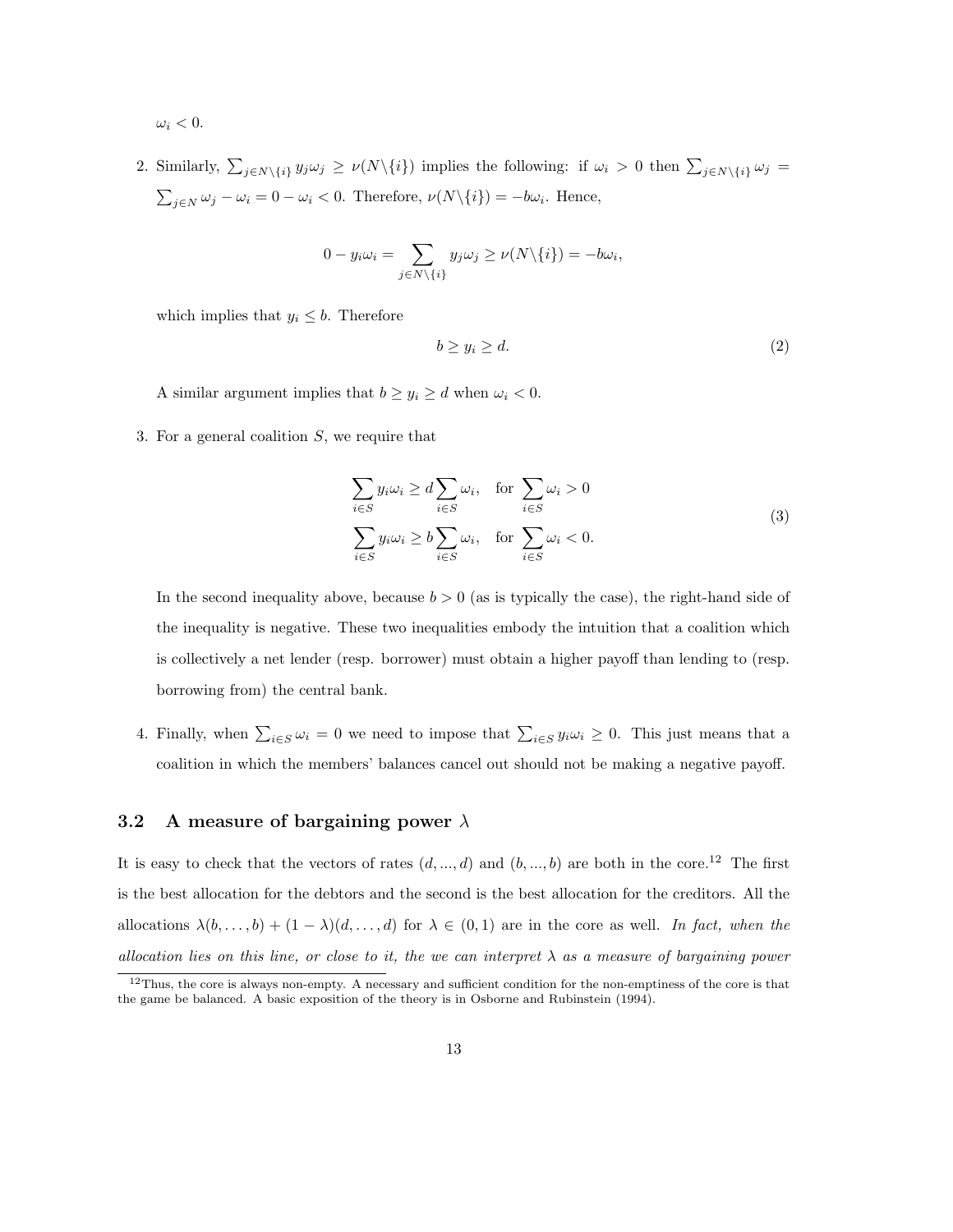

Figure 4: Goodness of Fit

for the creditors. When  $\lambda \sim 1$  we obtain the core allocations that are best for the creditors; note that in this case the creditors are obtaining a deal which is similar to the "take it or leave it" offer of the central bank. It makes sense to interpret such an allocation as reflective of a high bargaining power on the side of creditors. Similarly, when  $\lambda \sim 0$  we obtain the core allocations that are best for the borrowers. In this case, they are getting a similar deal to the one obtained by the central bank in its role as borrower.<sup>13</sup>

As Figure 4 illustrates,  $\lambda$  provides a reasonable measure of bargaining power for the LVTS trades. In that figure, we plot (on the y-axis) the actual interest rates received by the LVTS participants, versus (on the x-axis) the linear projection of this rate on the line segment between  $(b, b, \ldots, b)$  and  $(d, d, \ldots, d)$ . That is, for the interest rate  $y_{it}$  received by bank i on date t, the projected rate is  $\hat{y}_{it} = \hat{\lambda}_t * b + (1 - \hat{\lambda}_t) * d$  where  $\hat{\lambda}_t$  denotes the bargaining power measure estimated for day t. (Note that the projected rate  $\hat{y}_{it}$  is the same for all banks i trading on day t, because  $\lambda_t$  does not vary across banks.) Figure 4 shows that, for the vast majority of trades, the projected rate is quite close

<sup>13</sup>An alternative would be to look at bilateral interest rates on individual loans, and gauge bargaining power depending on whether the lender or the borrower gets a better deal. Our measure represents a way of aggregating up to a daily market-wide measure. It looks at the market outcome, and sees if it is closer to the best outcome for lenders or borrowers across the market as a whole.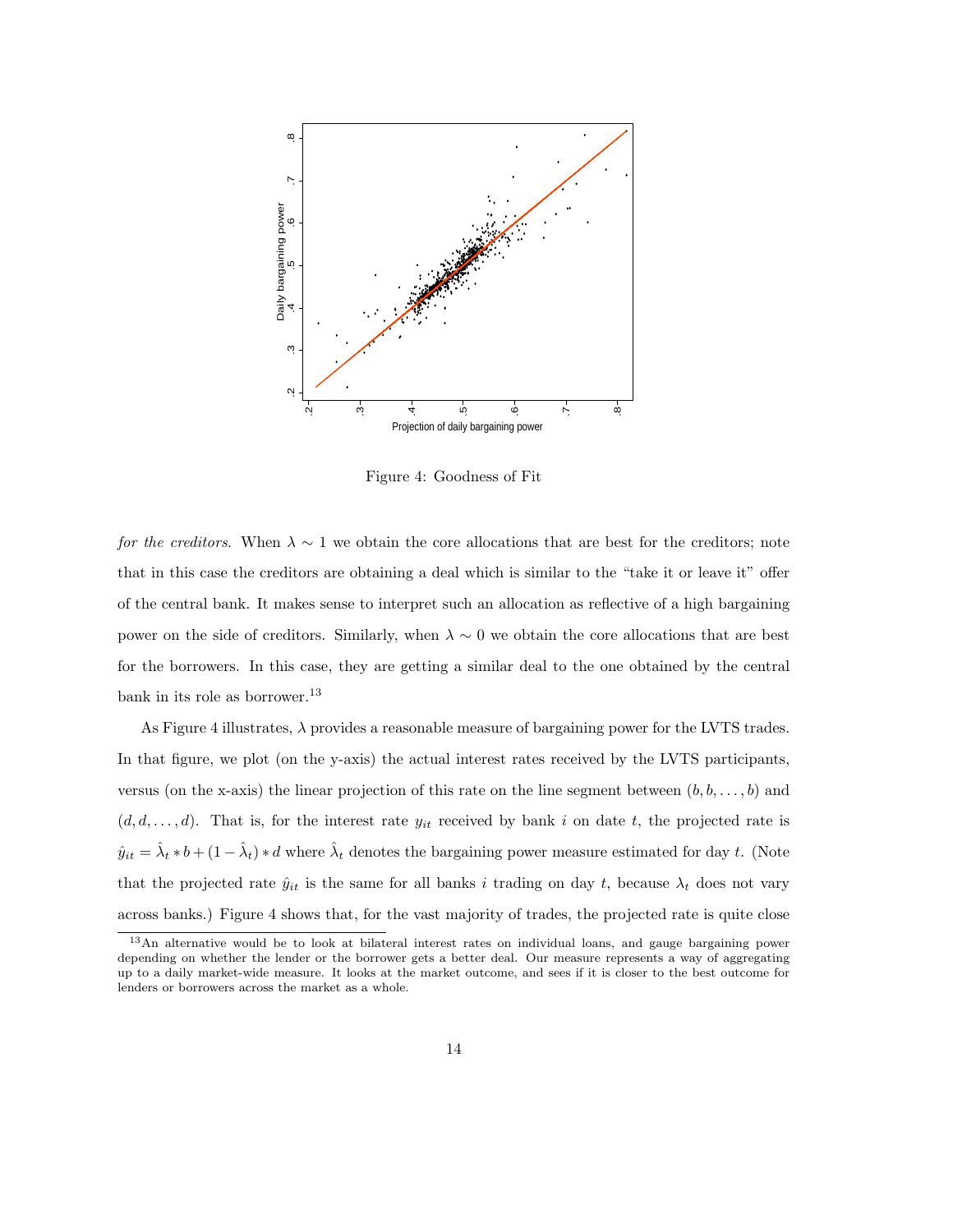

Figure 5: An illustration of Example 2.

to the actual rate. This provides reassurance that  $\lambda_t$  serves as an adequate measure of bargaining power for this market.

#### 3.3 The Core of the Interbank Market: some examples

Next, we provide several examples of the core of markets.

*Example 1*: Suppose that  $|\omega_i| = 1$  for all i. Then if  $\omega_i = 1$  and  $\omega_j = -1$  we require  $y_i - y_j \ge 0$ , as  $\nu(\{i, j\}) = 0$ . Similarly, reasoning from  $N\setminus\{i, j\}$  we get  $y_i - y_j \leq 0$ , so  $y_i - y_j = 0$ . Then the core is exactly the allocations  $\lambda * (b, \ldots, b) + (1 - \lambda) * (d, \ldots, d)$  for  $\lambda \in (0, 1)$ .

*Example 2*: Suppose that there are three agents, and that the agents' net positions are  $(\omega_1, \omega_2, \omega_3)$  $(-1, -1, 2)$ . The core is the set of points  $(y_1, y_2, y_3)$  that satisfy the core constraints. First, no individual agent must be able to block a core allocation, hence all the points in the core are in  $[d, b]^3$ . Second, we obtain that  $2y_3 - y_1 \ge d$  and  $2y_3 - y_2 \ge d$  for coalitions  $\{1,3\}$  and  $\{2,3\}$ , respectively. Finally, the coalition of the whole requires that  $-y_1 - y_2 + 2y_3 = 0$ . The latter condition, together with  $(y_1, y_2, y_3) \in [d, b]^3$ , imply the conditions for coalitions  $\{1, 3\}$  and  $\{2, 3\}$ . Thus the inequalities  $2y_3 - y_1 \ge d$  and  $2y_3 - y_2 \ge d$  are redundant.

We illustrate the core in Figure 5. Allocations are points in  $\mathbb{R}^3$ , as there are three agents in the example. The shaded region is the set of points that satisfy the core constraints. Geometrically, it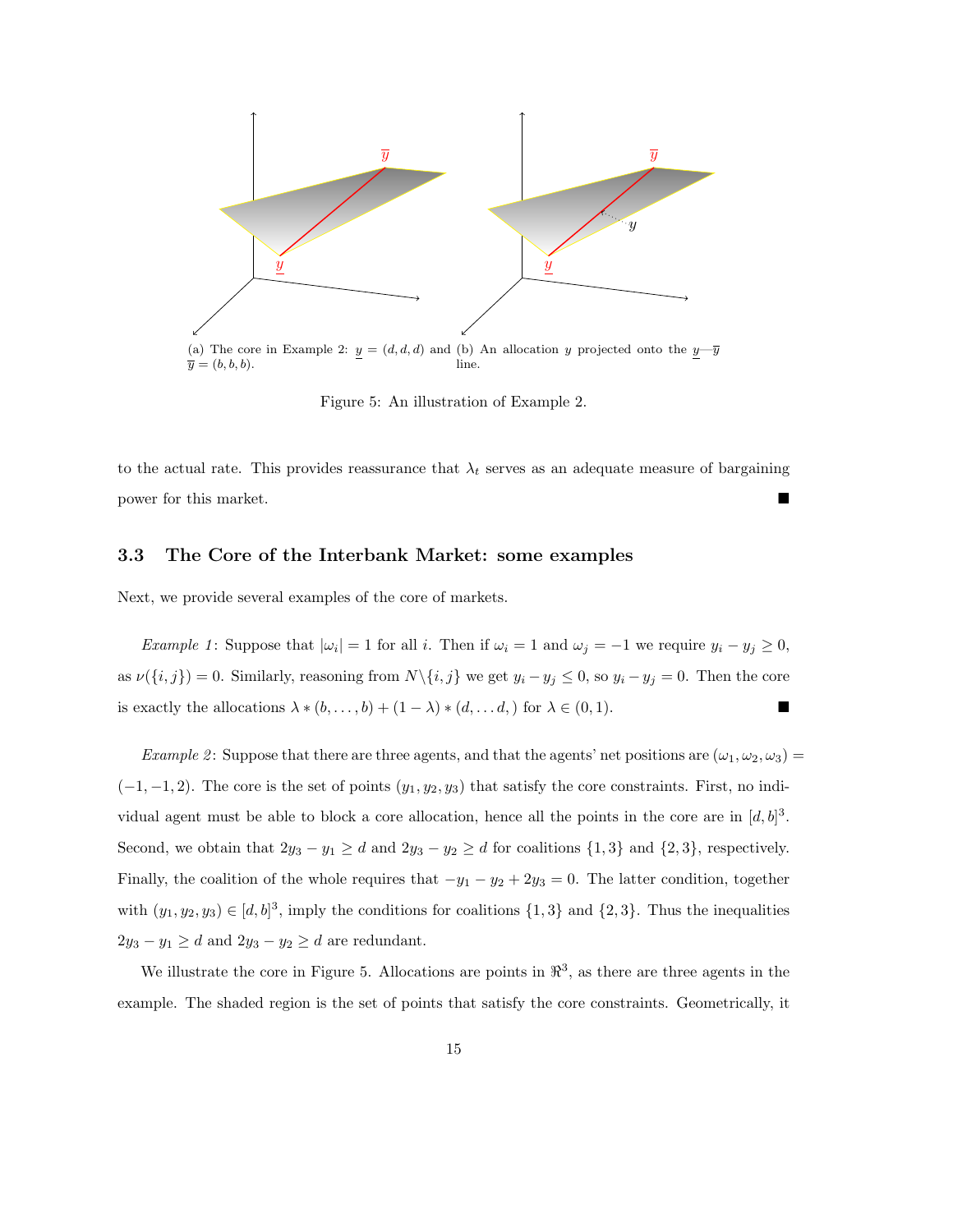Table 1: Sample trades

|    |    |      | Borrower Lender Amount Interest Rate (rel. to target rate) |
|----|----|------|------------------------------------------------------------|
|    | н: | 1.00 | $-0.0077$                                                  |
| Н. |    | 1.29 | $-0.0581$                                                  |
| K  |    | 1.00 | 0.0022                                                     |

Table 2: Banks positions and prices

| Bank | $\iota$ | Ų         |
|------|---------|-----------|
| А    | 1.00    | 0.0022    |
| B    | $-1.00$ | $-0.0077$ |
| F,   | $-0.29$ | $-0.2319$ |
| K    | 0.29    | $-0.2660$ |

consists of the points on the plane  $-y_1 - y_2 + 2y_3 = 0$  that have all their coordinates larger than d and smaller than b. The half-line  $\lambda(b, b, b) + (1 - \lambda)(d, d, d)$  is indicated in red in the figure and is a proper subset of the core. There are then core allocations, such as  $(b, d, (b + d)/2)$ , which are not symmetric.

Figure  $5(b)$  also illustrates how we calculate bargaining power. A point y is projected onto the line  $\lambda(b, b, b) + (1 - \lambda)(d, d, d)$ . The value of  $\lambda$  corresponding to the projection is a measure of the bargaining power of the creditors in the bargaining process that resulted in the allocation  $y$ .

Example 3: Finally, we consider one illustrative example of an actual allocation from the LVTS. On this particular day, there were four banks (labeled A,B,E,K) involved, and a total of three trades. Because we have normalized the target rate to zero, the values of  $(b, d)$  are  $(0.25, -0.25)$ .

Based on these trades, we can construct the bank-specific balances and prices  $(\omega_i, y_i)$ . For concreteness, consider bank E, which is both a lender (to B) and a borrower (from K). The value of  $\omega$  for E is just its net position, which is  $-0.29 = 1 - 1.29$ . Correspondingly, its price y is the trade-weighted interest rate:

$$
y_E = \frac{(1.0) * (-0.0077) + (-1.29) * (-0.0581)}{1 - 1.29} = -0.2319.
$$

Similarly, Table 2 contains the positions and prices for all four banks.

For these four banks, there are  $2^4 - 1 = 15$  coalitions to check. The different possible coalitions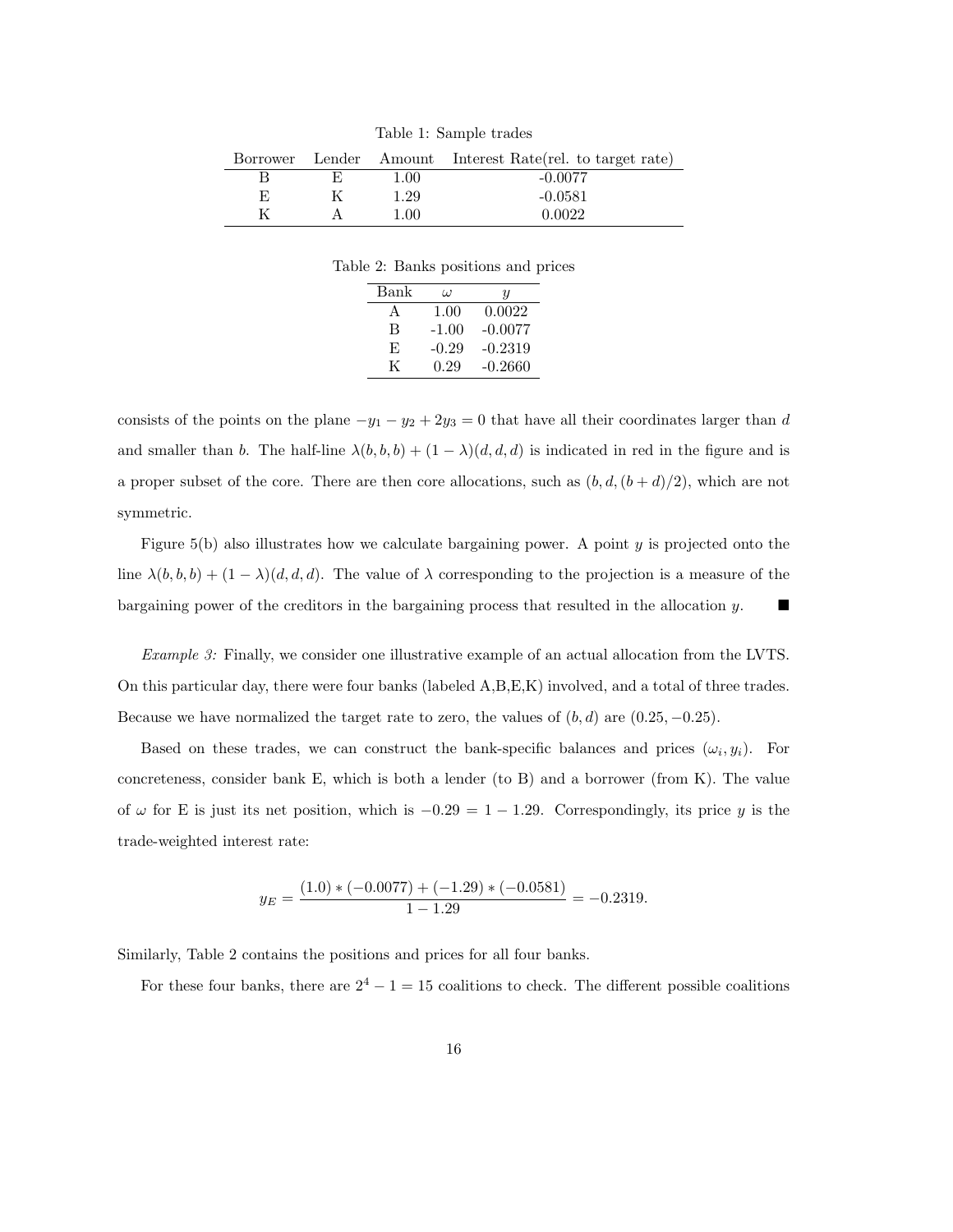|                | rapic o, moduancio      |
|----------------|-------------------------|
| Coalition      | Satisfies inequalities? |
| ${A, B, E, K}$ | Yes                     |
| ${B, E, K}$    | Yes                     |
| ${A}$          | Yes                     |
| ${A, E, K}$    | Yes                     |
| ${B}$          | Yes                     |
| $\{A, B, E\}$  | Yes                     |
| ${K}$          | No                      |
| $\{A, B, K\}$  | Yes                     |
| ${E}$          | Yes                     |
| ${B, E}$       | Yes                     |
| ${A,K}$        | Yes                     |
| $\{E,K\}$      | No                      |
| ${A, B}$       | Yes                     |
| ${A, E}$       | Yes                     |
| $\{B,K\}$      | Yes                     |

Table  $3$  Inequalities

are listed in Table 3 along with whether they satisfy the core inequalities defined in section 3 above.

First, note that, by construction,  $\sum_{i=A,B,E,K} \omega_i = 0$  and  $\sum_{i=A,B,E,K} y_i \omega_i = 0$ . Second, we can see by examining the positions in Table 1 for the reasons that the three coalitions fail to satisfy the inequalities. In the data, bank K is a net lender of 0.29, at a price of -0.2660, which is lower than the rate of  $d = -0.25$  it could have obtained by depositing the net amount of 0.29 at the Bank of Canada. Also, the coalition of  $\{E, K\}$  has a net zero balance, but a payoff of  $\sum_{i=E,K} \omega_i y_i = 0.29 * (0.2319 - 0.2660) < 0$ , which is negative. They could have done better if K had not lent the amount of 0.29 to E at any rate, in which case their payoff would have been zero.

On the other hand, consider the coalition  $\{A, B, E\}$ , with a net position of  $\sum_{i=A, B, E} \omega_i = -0.29$ . The payoff for this coalition at the observed allocation is  $\sum_{i=A,B,E} \omega_i y_i = 0.0771$  which exceeds  $b * (-0.29) = -0.0725$ . That is, on net, this coalition, despite having a negative net balance, obtains a positive net payoff, which is of course preferable to borrowing 0.29 from the Bank of Canada at the rate  $b = 0.25$ . This also implies that the banks who are borrowing from the coalition  $\{A, B, E\}$ – here it is just bank  $K$  – must be paying too much for borrowing; this is indeed the case, as the singleton coalition  $\{K\}$  violates the inequalities.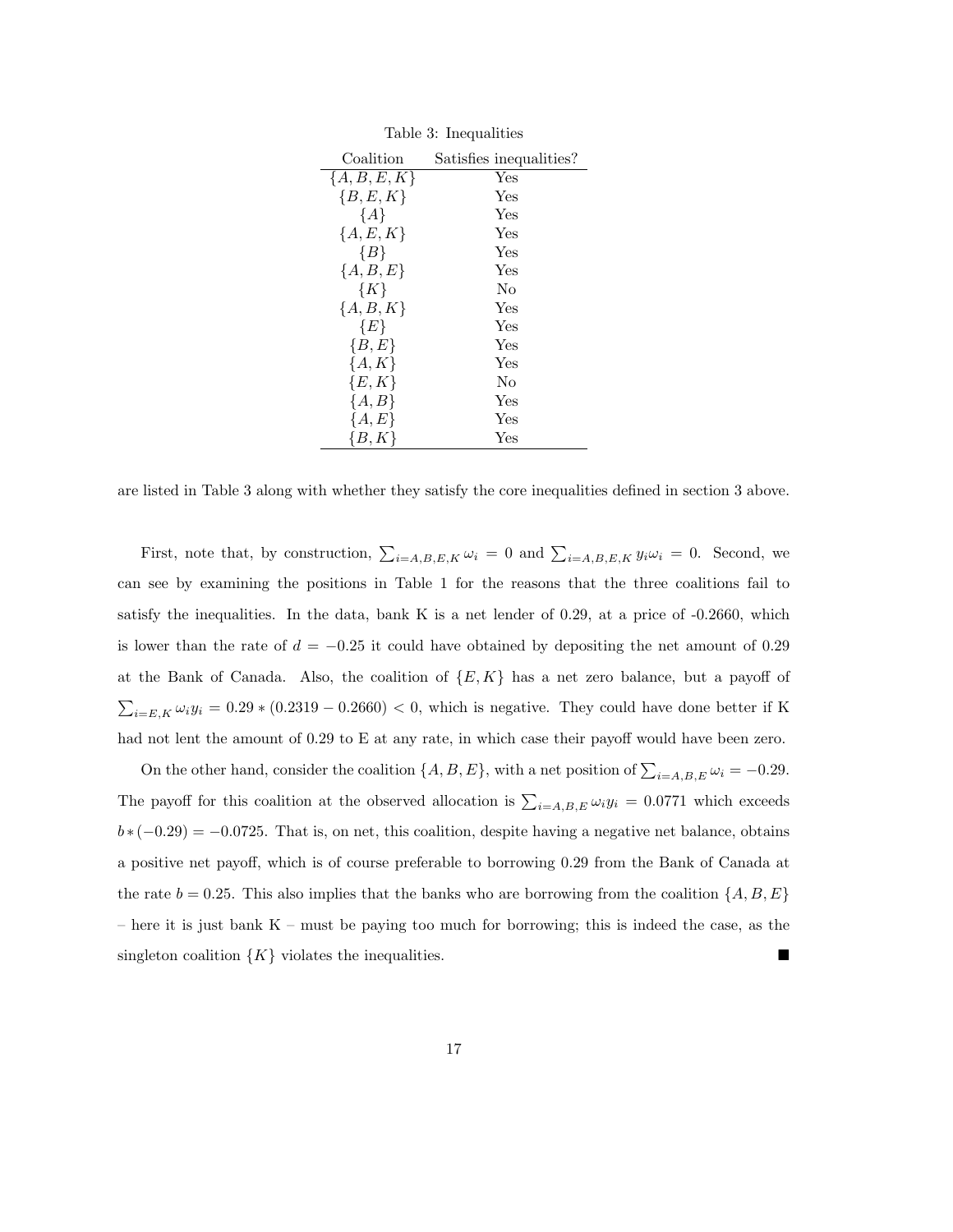#### 4 Empirical results

In the dataset, we observe  $(\omega_{it}, y_{it})$  for banks  $i = 1, ..., n$  and days  $t = 1, ..., T$ . This corresponds to the outstanding balance at bank  $i$  at the end of day  $t$  and the interest rate that bank  $i$  either paid (if  $\omega_{it} < 0$ ) or earned (if  $\omega_{it} > 0$ ) by borrowing or lending in LVTS. Given the prices and quantities from LVTS, our approach allows us to solve for the percentage of transactions that are violations of core (denoted by  $av$ ), as well as the bargaining power ( $\lambda$ ) of lenders relative to borrowers on each day.

#### 4.1 Interbank Market Efficiency: Are Trades in the Core?

Necessary conditions for the day t participants settlement interest rates  $\{y_{it}\}_{i=1}^n$  to be in the core of the game are the inequalities (2) and (3) sketched above. Figure 6 plots the degree to which each day's allocation violates the core inequalities. It presents a plot of the percent of coalitions on each day that violate the core inequalities. On most days the vast majority of overnight loans do not violate our core equilibrium restrictions and are therefore deemed efficient. However, on approximately 54 per cent of days there is at least one core restriction that is violated: at least one coalition could do better by trading among themselves. There are only 9.4 per cent of days where more than 10 per cent of trades violate the core inequality restrictions. The percent of inefficient coalitions, however, increases in the fall of 2007 and throughout most of 2008.

One may want to know by how much a coalition could gain. Since, as we emphasized above, the core restrictions are essentially no-arbitrage conditions imposed on coalitions of banks, one way to quantify the severity of the violations is to copute how much a coalition could gain if it were to deviate from the observed allocation, thereby exploiting the arbitrage opportunity implied by the violation of the core inequalities. If the gain is small it might not be worthwhile for lenders and borrowers to negotiate a better allocation. We can think of the gain as the distance of the allocation to the core, or as the *cost* of the bargaining outcome relative to full efficiency. We calculate the cost by measuring the distance between the allocation  $x$  at any give date and the closest core allocation. To determine this distance we need to solve the problem of minimizing  $||x - z||$ , which is the Euclidean distance between the observed allocation x and any alternative allocation z which lies within the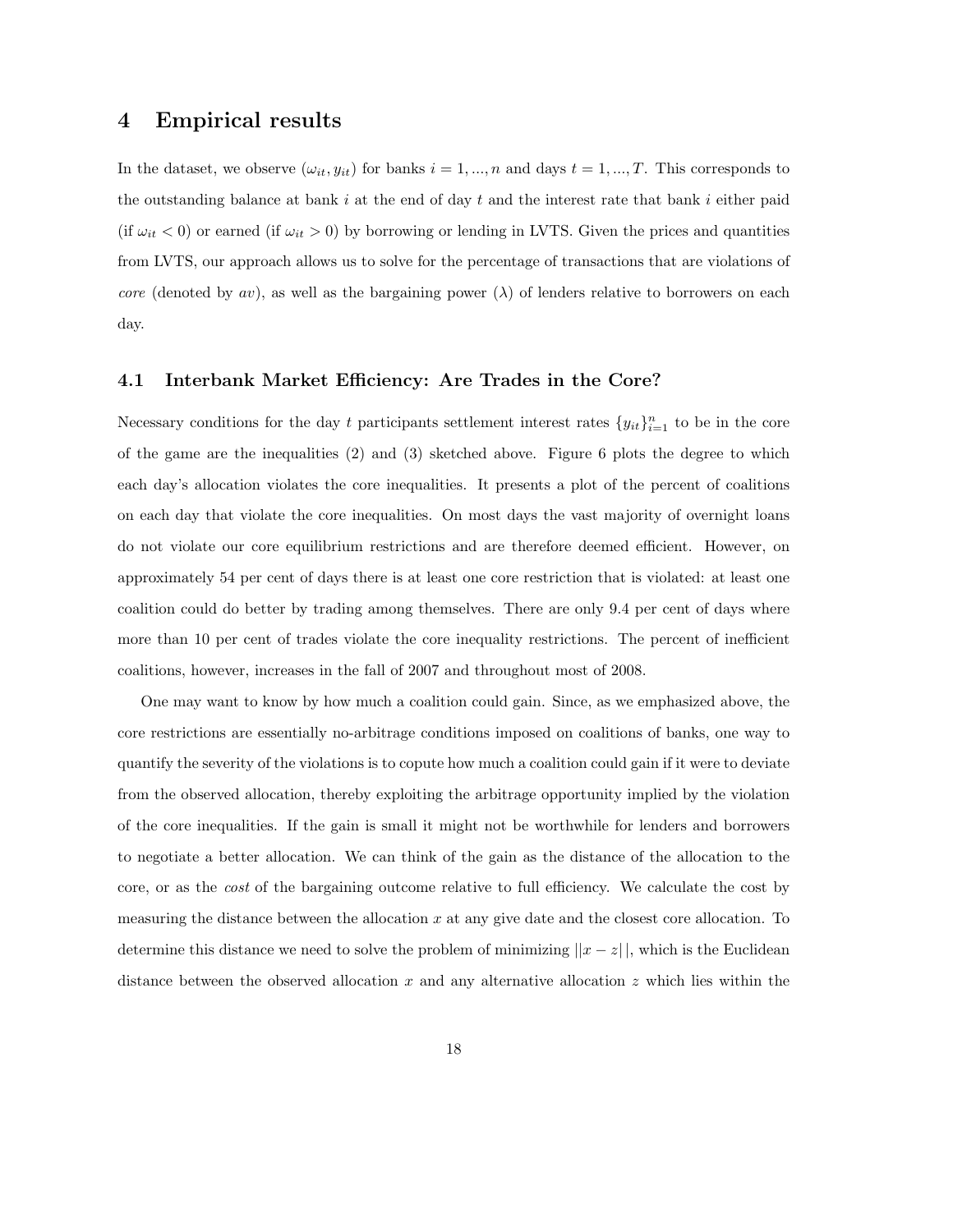

Figure 6: Fraction of non-core violating coalitions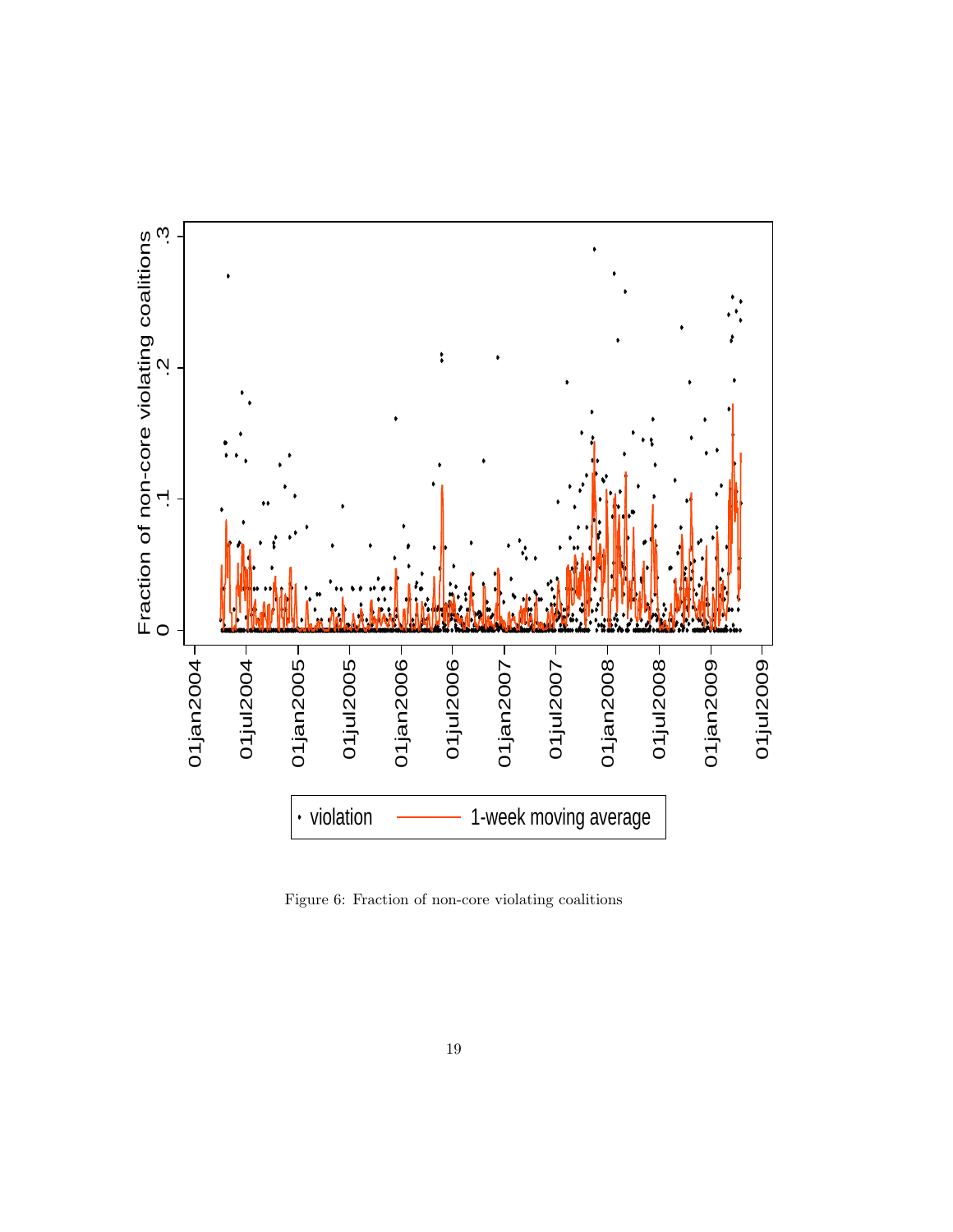

Figure 7: Costs of Overnight Loan Outside the Core

core.

The overnight costs are plotted in Figure 7. The average cost of correcting a violating allocation is \$636 and the maximum is \$2495. These costs are larger than those presented elsewhere, eg. in Chapman, McAdams, and Paarsch  $(2007).<sup>14</sup>$  To give some context, note that the dollar value of these costs translates roughly to two basis points.<sup>15</sup> While at first glance this may seem small when compared to other, more volatile, markets, it is actually large in this instance where the

<sup>&</sup>lt;sup>14</sup>Chapman, McAdams, and Paarsch (2007) studies the bidding behavior of these same participants in daily 4:30pm auctions for overnight cash, and find that, while there are persistent violations of best-response functions in these auctions, the average cost of these violations is very small, only a couple of dollars.

 $15$ This is found by multiplying the average number of trades by the average loan size and finding the dollar cost of one basis point for this amount.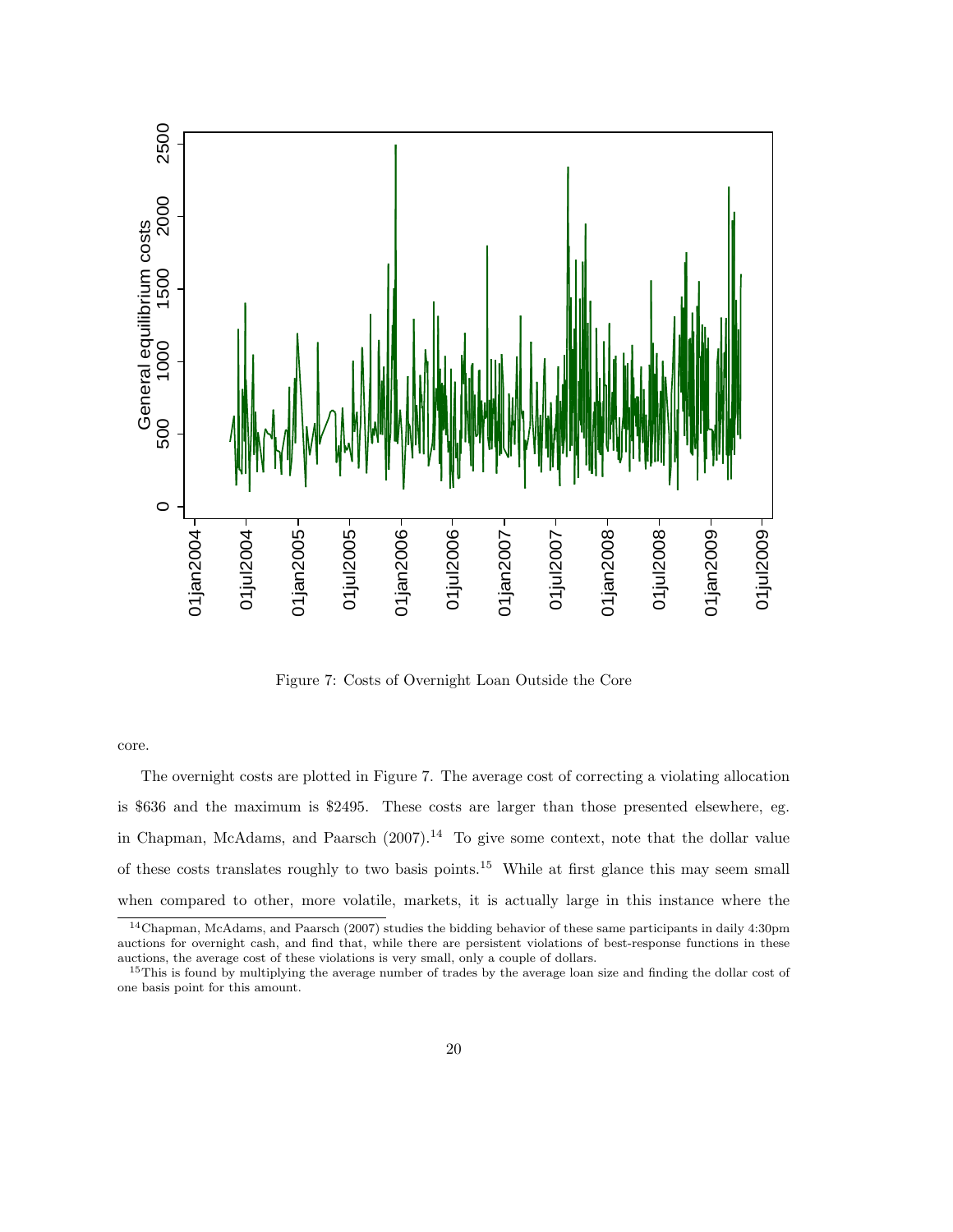standard deviation of the overnight rate around the overnight target is one basis point. Therefore, our estimates suggest that the expected costs due to inefficiency dwarf the expected risk in this market.

#### 4.2 Bargaining Power

We construct a measure of bargaining power for lenders relative to borrowers for each day, and then evaluate how it evolves over time. Specifically, we project each daily allocation onto the line  $\lambda(b, \ldots, b) + (1 - \lambda)(d, \ldots, d)$ . This gives us an estimate of  $\lambda$  for each day.

Figure 8 plots the bargaining power of the lenders. When  $\lambda$  equals 1 the lender has all the bargaining power and when it is 0 the borrower has all the bargaining power. The bargaining power of lenders and borrowers is roughly equal between April 2004 and January 2006. Then it moves in favor of lenders until January 2008. Lenders' bargaining power is the greatest from August to October of 2007 following the closure of two hedge funds on August 9, 2007 by BNP Parisbas and statements by several central banks, including the Bank of Canada, that they would inject overnight liquidity.<sup>16</sup> Starting in January 2008 the bargaining power of borrowers is greater than that of the lenders. We analyze the determinants of bargaining power in section 4.3.

#### 4.3 Regression Results

This section explores how av and  $(1 - \lambda)$ , i.e., the borrowers' bargaining power, are correlated with bank and LVTS characteristics. We also analyze how costs are related to violations and bargaining power.

#### 4.3.1 Explanatory Variables

Table 4 presents summary statistics of our variables of interest and explanatory variables for three sub-samples: (i) April 1, 2004 to February 28, 2006, (ii) March 1, 2006 to February 14, 2007, and

<sup>&</sup>lt;sup>16</sup>On August 9th, 2007 the Bank of Canada issued a statement that they were ready to provide liquidity. The ECB injected  $\text{\large\ensuremath{\in}} 95$  billion over<br>night.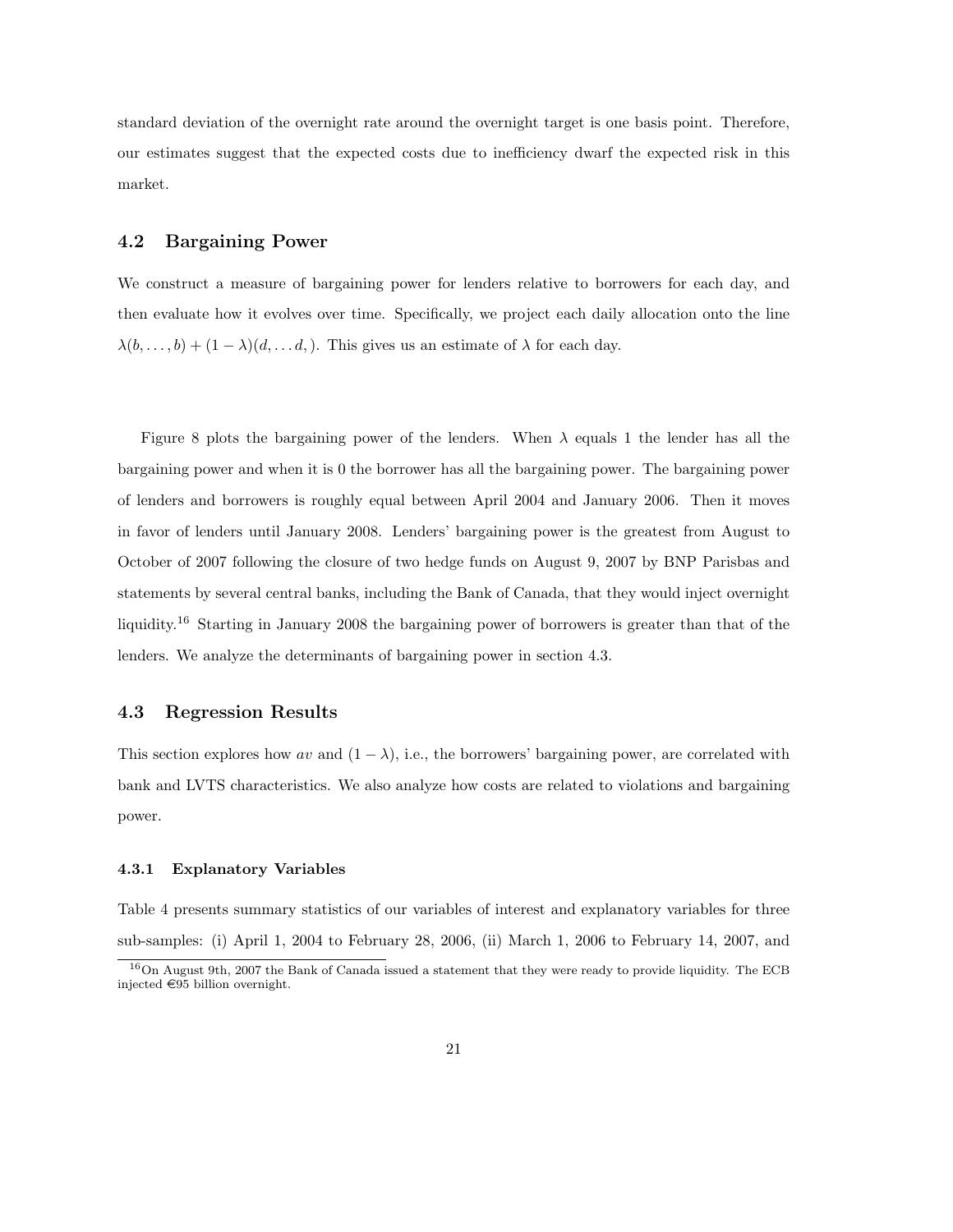

Figure 8: Bargaining Power of the Lender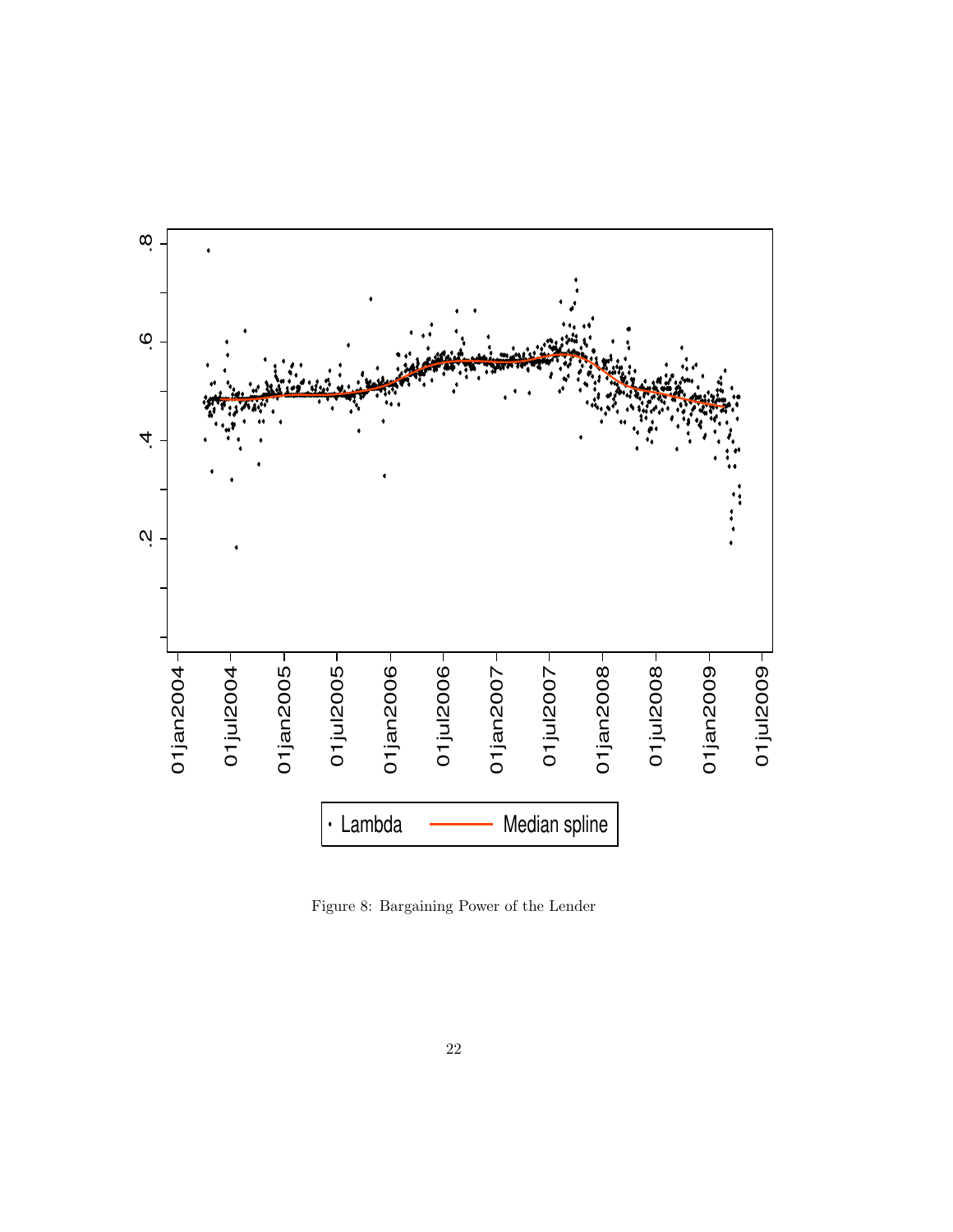(iii) August 9, 2007 to April 20, 2009. The samples are chosen based on important demarcations of events. April 1, 2004 is when our sample begins. The final sample date, April 20, 2009, was chosen because it is the day before the Bank of Canada instituted an interest rate policy at the effective lower bound, making analysis after this day more complicated. From March 1, 2006 to February 14, 2007, the Bank of Canada targeted cash settlement balances to be zero, i.e. did not injecting liquidity (Reid (2007)). Finally, the financial crisis commenced on August 9th, 2007, so the final sub-sample is the economic crisis period.

Our analysis includes bank risk measures such as credit default swap (CDS) spreads, Merton's (1974) distance-to-default  $(DD)$ , balance sheet measures of risk such as liquidity over assets  $(L/A)$ , and wholesale funding over assets  $(WF/A)^{17}$  DD measures the market value of a financial institutions assets relative to the book value of its liabilities. An increase in DD means a bank is less likely to default. Furthermore, institutions with high liquidity ratios are considered less risky and those with high wholesale funding ratios are considered more risky. We also include an indicator variable for whether or not a financial institution accessed the Bank of Canada's term liquidity facility during the crisis (see Allen, Hortaçsu, and Kastl (2011)), or the Canadian government's Insured Mortgage Purchase Program (IMPP).<sup>18</sup>

Market trend or risk variables include the spread between the one month Canadian Dealer Offered Rate and one month Overnight Indexed Swap rate  $(CDOR - OIS)$ , total number of lenders, borrowers and trades in LVTS on each day, and actual cash settlement balances in LVTS. The one month CDOR is similar to one month LIBOR in that it is indicative of what rate surveyed banks are willing to lend to other banks for one month. OIS is an overnight rate and is based on expectations of the Bank of Canada's overnight target rate. The spread is a default risk premium. We interpret increases in the  $CDOR - OIS$  spread as increases in default risk of the banking industry generally and not related to any specific institution such as is the case for DD, CDS,  $L/A$ , or  $WF/A$ .

As discussed in section 2.2, cash settlement balances are important since they are actively man-

<sup>&</sup>lt;sup>17</sup>Wholesale funding is defined as fixed term and demand deposits by deposit-taking institutions plus banker acceptances plus repos.

<sup>&</sup>lt;sup>18</sup>The IMPP is a government of Canada mortgage buy-back program aimed at adding liquidity to banks' balance sheets. On October 16, 2008 the government announced it would buy up to \$25 billion of insured mortgages from Canadian banks. This represented about 8.5% of the banking sectors on-balance sheet insured mortgages. On November 12, 2008 this was raised to \$75 billion, and subsequently raised to \$125 billion on January 28, 2009.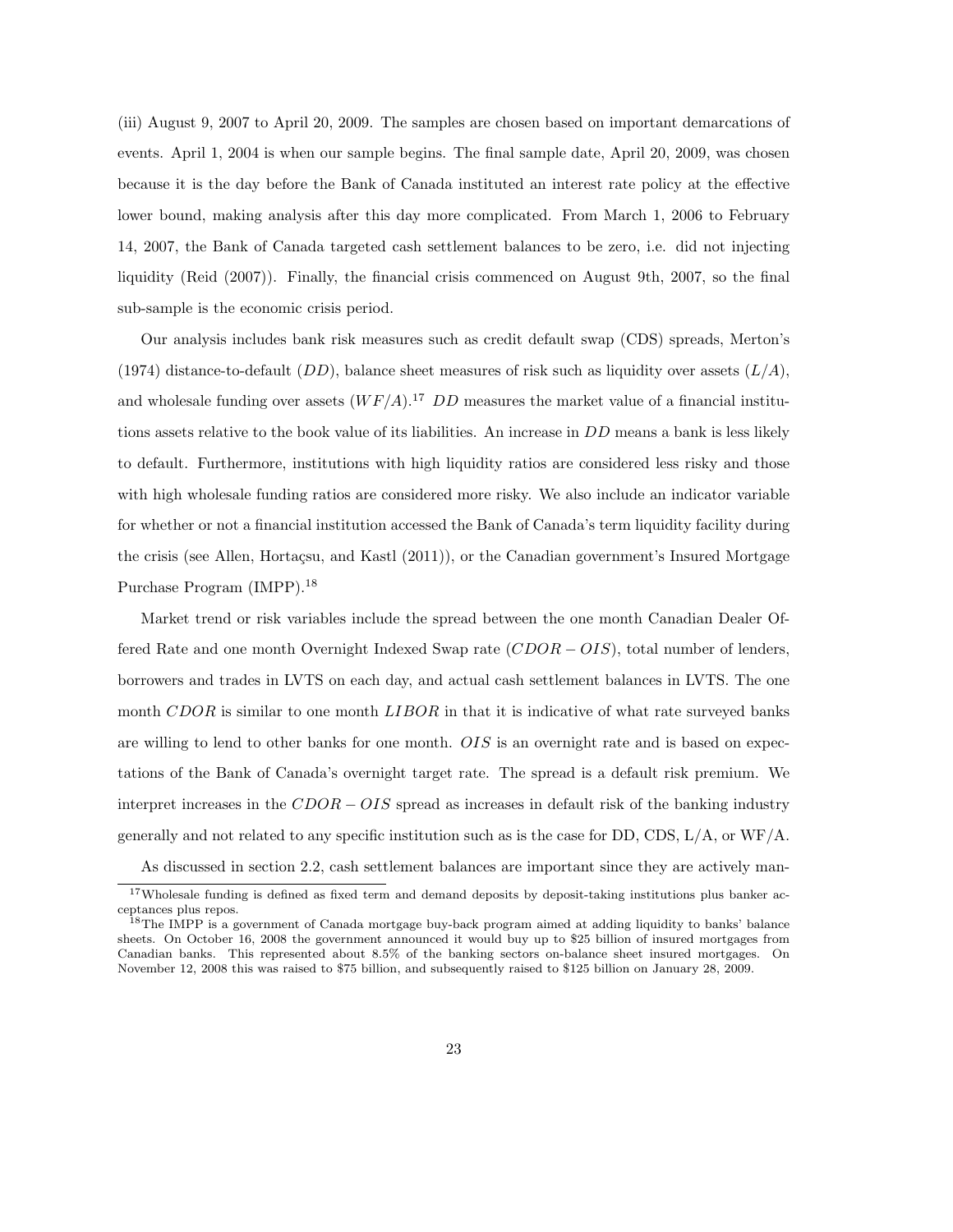aged by the Bank of Canada.<sup>19</sup> To manage minor frictions and offset transactions costs the Bank typically leaves excess balances of \$25 million in the system. Figure 3 shows this to be the case. The figure also shows that balances can be negative (that is, the Bank of Canada left the system short), which they were 15 times between March 2006 and February 2007. Figure 3 also shows that the Bank injected liquidity substantially above \$25 million for almost the entire time between the summer of 2007 and early 2009.

Another potentially important factor determining the fraction of efficient coalitions and bargaining power is pledgable collateral. Each day LVTS participants pledge collateral to the system in case of default. At the end of the day participants who have long or net zero positions withdraw their collateral, possibly using it in the overnight repo market. Participants that are short must borrow from the central bank at unfavorable rates and pledge collateral. Depending on the amount of collateral pledged to the LVTS intraday, and the size of their short position, a participant might not have sufficient collateral already pledged with the central bank for an overnight loan.<sup>20</sup> If this is the case, a participant negotiating for an overnight loan is in a relatively weak bargaining position with the long participant. The long participant knows that if the short participant does not have sufficient collateral to borrow from the central bank they can charge a premium for lending unsecured. The mean loan to collateral value presented in Table 4, however, suggests collateral is not an important concern.

<sup>&</sup>lt;sup>19</sup>There are occasions when the Bank of Canada cannot achieve its desired target level of settlement balances (see Engert, Gravelle, and Howard (2008).

 $^{20}$ This could occur because of the collateral savings present in the survivor pay tranche of LVTS.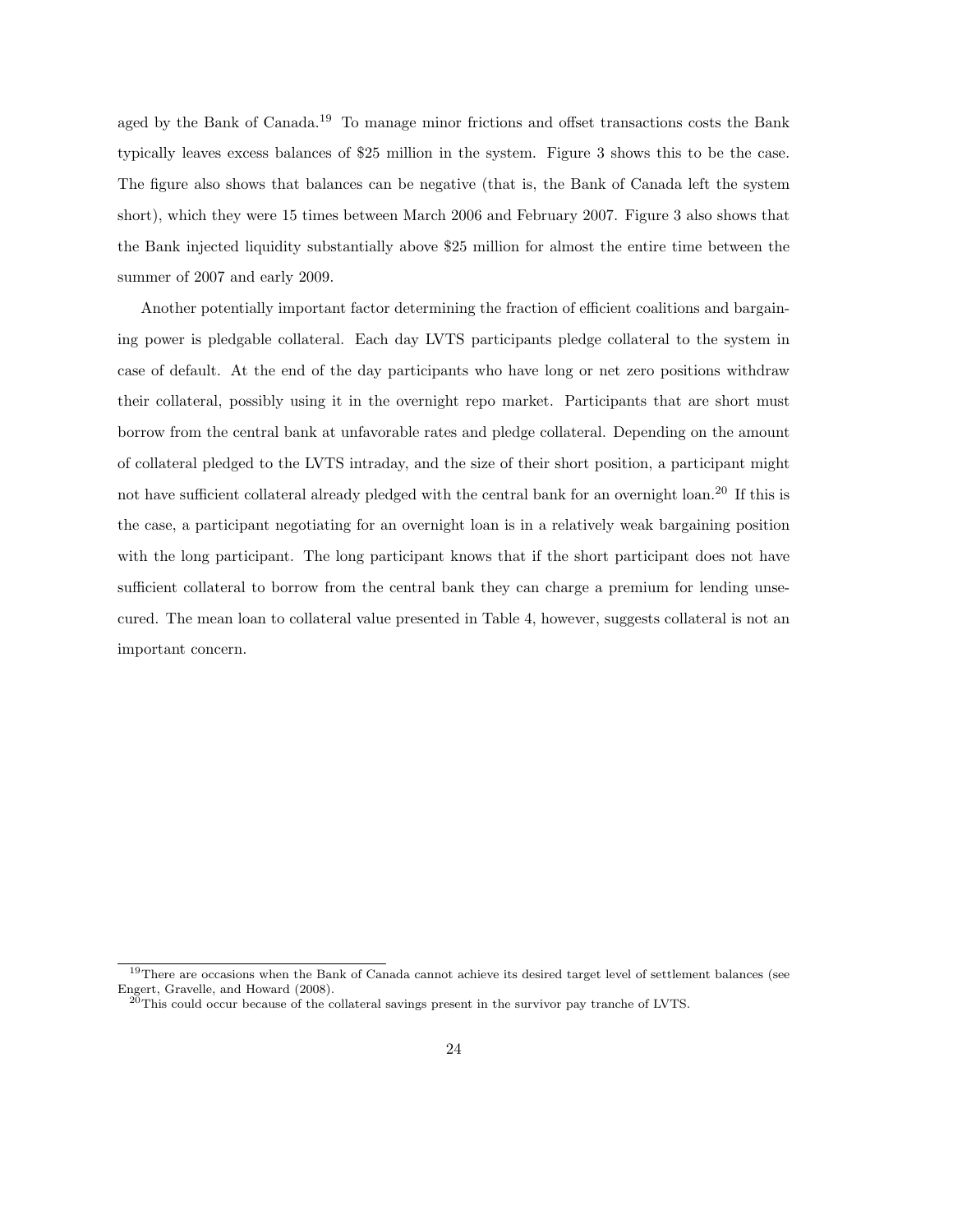|                             | <b>2009</b><br>$\tilde{a}$ |                                                                                                                                                      |                                                                                                                  | 3,760<br>3,760<br>2,848<br>3,760<br>3,760<br>3,760                                                       |                                                                                                     |                           |                      |           |                  |                          |                            |                     | 3,760<br>3,760<br>3,760<br>3,787<br>3,881<br>3,512<br>3,512                                                            |                  |                            |                |                     |                            |                               |              |                                                                       |
|-----------------------------|----------------------------|------------------------------------------------------------------------------------------------------------------------------------------------------|------------------------------------------------------------------------------------------------------------------|----------------------------------------------------------------------------------------------------------|-----------------------------------------------------------------------------------------------------|---------------------------|----------------------|-----------|------------------|--------------------------|----------------------------|---------------------|------------------------------------------------------------------------------------------------------------------------|------------------|----------------------------|----------------|---------------------|----------------------------|-------------------------------|--------------|-----------------------------------------------------------------------|
|                             | 2007-Apr                   | Std. Dev                                                                                                                                             | 0.067                                                                                                            |                                                                                                          | $\frac{5.4}{5.6}$<br>$\frac{167.93}{0.017}$<br>$\frac{15.03}{0.076}$                                |                           |                      |           |                  |                          |                            |                     | $\begin{array}{l} 1.49 \\ 1.39 \\ 2.77 \\ 0.155 \\ 0.112 \\ 0.003 \\ \end{array}$                                      |                  |                            |                |                     |                            |                               |              |                                                                       |
|                             |                            | Aug 9,<br>Mean                                                                                                                                       | $\begin{array}{c} 0.504 \\ 4.0 \\ 5.3 \\ 198.51 \\ 0.012 \\ 5.27 \text{pm} \\ 0.002 \\ 1.70 \\ 1.70 \end{array}$ |                                                                                                          |                                                                                                     |                           |                      |           |                  |                          |                            |                     | 6.19<br>$\begin{array}{c} 6.19 \\ 4.64 \\ 9.5539 \\ 0.286 \\ 0.183 \\ 0.116 \\ 0.116 \\ 0.116 \\ 77.96 \\ \end{array}$ |                  |                            |                |                     |                            |                               |              |                                                                       |
|                             | 2007                       | $\mathsf{z} $                                                                                                                                        |                                                                                                                  | 2,161<br>2,161<br>1,407<br>2,161<br>2,161<br>2,161                                                       |                                                                                                     |                           |                      |           |                  |                          |                            |                     | 2,161<br>2,161 51 51 52 53<br>2,161 51 50 51 55<br>2,160 52 53 54 560 52<br>2,160 52 54 550 52                         |                  |                            |                |                     |                            |                               |              | or after 5:00pm                                                       |
|                             | $2006$ -Feb 14             | Std. Dev.                                                                                                                                            |                                                                                                                  | $\begin{array}{c} 0.020 \\ 3.12 \\ 3.6 \\ 162.92 \\ 0.016 \\ \text{fomins} \\ 0.27 \\ 1.63 \end{array}$  |                                                                                                     |                           |                      |           |                  |                          |                            |                     | $\begin{array}{l} 1.55 \\ 1.55 \\ 1.30 \\ 0.027 \\ 0.027 \\ 0.011 \\ 0.002 \\ 0.003 \\ 2.81 \end{array}$               |                  |                            |                |                     |                            |                               |              | at                                                                    |
| Table 4: Summary Statistics | Mar 1,                     | Mean                                                                                                                                                 | 0.558                                                                                                            |                                                                                                          | $\begin{array}{c} 1.40 \\ 2.1 \\ 192.69 \\ 0.012 \\ \textrm{5:31pm} \\ 0.029 \\ 0.0171 \end{array}$ |                           |                      |           |                  |                          |                            |                     | $6.48$<br>$4.39$<br>$7.575$<br>$7.20$<br>$7.173$<br>$1.13$<br>$1.13$<br>$1.13$                                         |                  |                            |                |                     |                            |                               |              |                                                                       |
|                             | 2006                       |                                                                                                                                                      |                                                                                                                  |                                                                                                          |                                                                                                     |                           |                      |           |                  |                          |                            |                     | 88<br>888888887<br>25888887785588<br>2588888788                                                                        |                  |                            |                |                     |                            |                               |              |                                                                       |
|                             | 2004-Feb 28.               | Std. Dev                                                                                                                                             |                                                                                                                  | $\begin{array}{c} 0.033 \\ 3.1 \\ 4.0 \\ 142.28 \\ 0.013 \\ 4 \text{min} \\ 0.035 \\ 0.0722 \end{array}$ |                                                                                                     |                           |                      |           |                  |                          |                            |                     | $\begin{array}{l} 1.53 \\ 1.34 \\ 2.58 \\ 0.0587 \\ 1.20 \\ 0.028 \\ 1.20 \\ 0.058 \\ 0.058 \\ \end{array}$            |                  |                            |                |                     |                            |                               |              | These are summary statistics for loans of 50 million dollar and above |
|                             |                            | $\frac{\text{Mem}}{\text{Mean}} \frac{1}{0.498}$<br>$\frac{1.4}{1.72.96}$<br>$\frac{3.4}{1.72.96}$<br>$\frac{0.011}{0.011}$<br>$\frac{0.011}{0.001}$ |                                                                                                                  |                                                                                                          |                                                                                                     |                           |                      |           |                  |                          |                            |                     | $\begin{array}{c} 4.39 \\ 3.60 \\ 6.51 \\ 1,719 \\ 0.056 \\ 7.22 \\ 0.200 \\ 0.122 \\ 14.12 \end{array}$               |                  |                            |                |                     |                            |                               |              |                                                                       |
|                             |                            | Variable                                                                                                                                             | Neargaining power of lender                                                                                      | $av$ (% of core violations)                                                                              | $\mathit{av}_2$ (% of core violations $ \mathit{av}$                                                | Loan amount (in millions) | Loan over collateral | Hour sent | Spread to target | Cash settlement balances | $(in 100 \text{ million})$ | Number of borrowers | Number of lenders                                                                                                      | Number of trades | Average coalitions per day | $CDOR1 - OIS1$ | Distance to default | Liquid assets/total assets | wholesale funding/total asset | $_{\rm CDS}$ | Notes:                                                                |

| wistir<br>$\frac{1}{2}$<br>5 |
|------------------------------|
| ing monday<br>{<br>उ<br>ì    |
| i<br>$_{\text{label}}$       |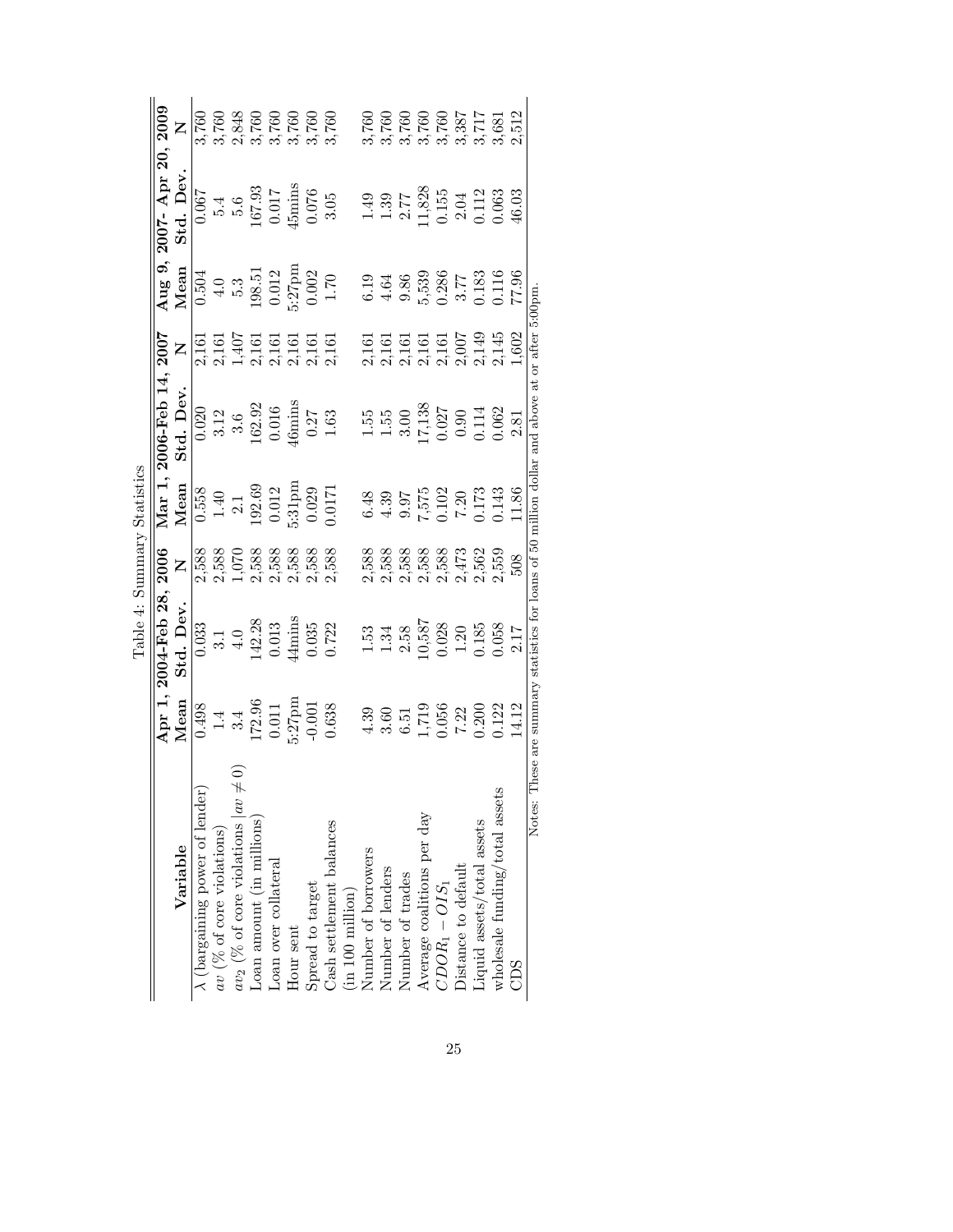#### 4.3.2 Determinants of Violations of Core Inequalities

We consider Poisson regressions for the percent of violations in a day and probit regressions for whether or not there was a violation on a given day. We present results for our three sub-samples, where an observation is a day in one of the following periods: (i) April 1, 2004 to February 28, 2006, (ii) March 1, 2006 to February 14, 2007, and (iii) August 9, 2007 to April 20, 2009.

The explanatory variables used to explain violations of the core restrictions (equations (2) and (3)) are at the market level. We include  $CDOR - OIS$ , as well as the number of borrowers, lenders, and trades. We also include actual cash settlement balances in the system.<sup>21</sup> The results are presented in Table 5. The percentage of violations we observe in the data are decreasing in the  $CDOR - OIS$  spread and increasing the number of participants. These findings are reasonable as they first suggests that multilateral bargaining becomes more focused as market risk increases and therefore it is more likely that the bargaining mechanism results in an efficient outcome. The opposite is true when there are a large number of participants. The more players involved in the game, the greater the percentage of violations, which suggests there is more likely to be an inefficient outcome when a larger group tries to negotiate than when there is a smaller group. Finally, we find that liquidity injections by the central bank is correlated with an increase in core violations. The results in column (1) of Table 5 suggest that this effect is not the result of the crisis but from the liquidity injections themselves.<sup>22</sup> Liquidity injections, therefore, appear to increase the probability of inefficiency as well as the number of inefficient allocations. Consistent with Goodfriend and King (1988), the financial market is efficient at allocating credit without the central bank holding large cash settlement balances.

<sup>21</sup>In regressions not reported here we also analyzed the importance of operational risk. This risk includes the occasional system failure due to process, human error,etc. Operational risk also excludes 6 days where the trading period was extended beyond 6:30pm. The average extension was 45 minutes. Internal operational risk measures were not significant in explaining core violations or bargaining power.

 $22$ This is somewhat in contrast to Freixas, Martin, and Skeie (2012) who show that a central bank which controls both the level of the interbank rate and the amount of liquidity injected can achieve efficiency in the interbank market. Our empirical results imply that regardless of what level (i.e. when it is constant and decreasing) the interbank rate is, increasing liquidity decreases efficiency. That is, we not only find a correlation between liquidity injections (high cash settlement balances) and the percentage of core violations during the crisis, but also during the first pre-crisis sub-period, when the Bank of Canada was actively injecting liquidity into the interbank market.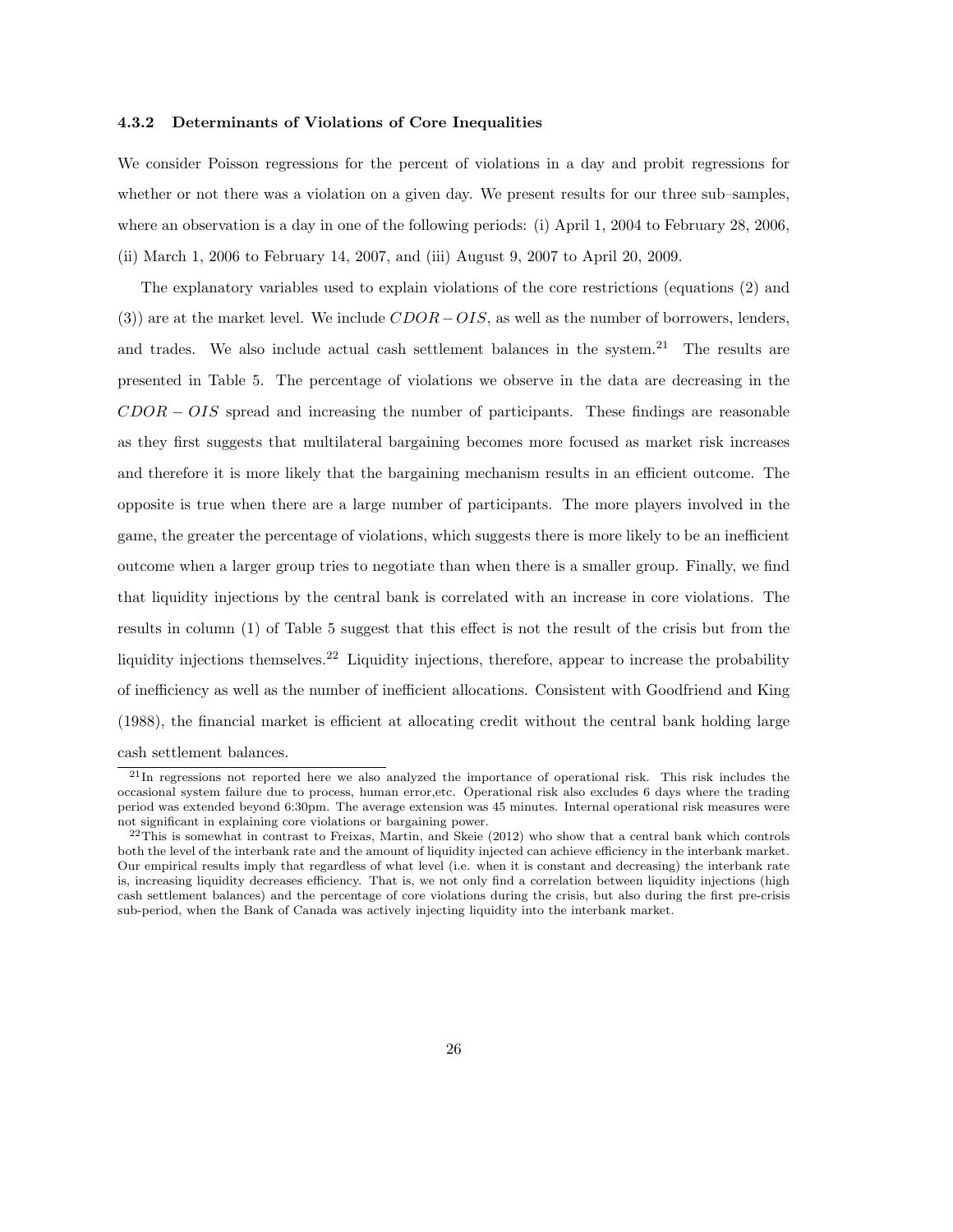|                           | (1)         | (2)                        | (3)         | (4)         | (5)               | (6)         |
|---------------------------|-------------|----------------------------|-------------|-------------|-------------------|-------------|
|                           |             | Percent of core violations |             |             | Violation $(Y/N)$ |             |
|                           | Apr 1 2004- | Mar 1 2006-                | Aug 9 2007- | Apr 1 2004- | Mar 1 2006-       | Aug 9 2007- |
| VARIABLES                 | Feb 28 2006 | Feb 14 2007                | Apr 20 2009 | Feb 28 2006 | Feb 14 2007       | Apr 20 2009 |
|                           |             |                            |             |             |                   |             |
| Lagged violations         | $0.0295^b$  | $0.0868^a$                 | $0.0382^a$  |             |                   |             |
|                           | (0.0119)    | (0.0120)                   | (0.00374)   |             |                   |             |
| 1 month CDOR minus OIS    | $-16.37^a$  | 0.798                      | $-0.584^a$  | $-6.247b$   | $-2.170$          | 0.281       |
|                           | (1.826)     | (2.227)                    | (0.182)     | (2.477)     | (3.301)           | (0.485)     |
| Number of lenders         | $0.454^a$   | $0.190^a$                  | $0.315^{a}$ | $0.357^a$   | $0.373^{\rm a}$   | $0.344^a$   |
|                           | (0.0466)    | (0.0589)                   | (0.0230)    | (0.0807)    | (0.0930)          | (0.0732)    |
| Number of borrowers       | $0.470^{a}$ | 0.0534                     | $0.200^a$   | $0.337^{a}$ | $0.180^{b}$       | $0.164^b$   |
|                           | (0.0491)    | (0.0556)                   | (0.0253)    | (0.0806)    | (0.0886)          | (0.0746)    |
| Number of trades          | $-0.267^a$  | 0.0302                     | $-0.128^a$  | 0.0338      | 0.0264            | 0.0588      |
|                           | (0.0400)    | (0.0377)                   | (0.0169)    | (0.0631)    | (0.0669)          | (0.0532)    |
| Actual LVTS cash balances | 0.0773c     | 0.0294                     | $0.0393^a$  | 0.170       | 0.00613           | $0.0547^b$  |
| $(100 \text{ millions})$  | (0.0439)    | (0.0312)                   | (0.00690)   | (0.122)     | (0.0721)          | (0.0272)    |
| Constant                  | $-1.027^a$  | $-1.565^a$                 | $-0.191$    | $-3.015^a$  | $-2.346^{\circ}$  | $-2.497^a$  |
|                           | (0.174)     | (0.373)                    | (0.139)     | (0.313)     | (0.526)           | (0.379)     |
| Observations              | 463         | 231                        | 397         | 469         | 240               | 416         |

Table 5: Regressions on Violations of Core Inequality Restrictions

The dependent variable in columns  $(1)-(3)$  is av, which is the percentage of violations of the core restrictions per day. The dependent variable in columns (4)-(6) is  $I(av \neq 0)$ .  $a p < 0.01$ ,  $b p < 0.05$ ,  $c p < 0.1$ . Standard errors are in parentheses.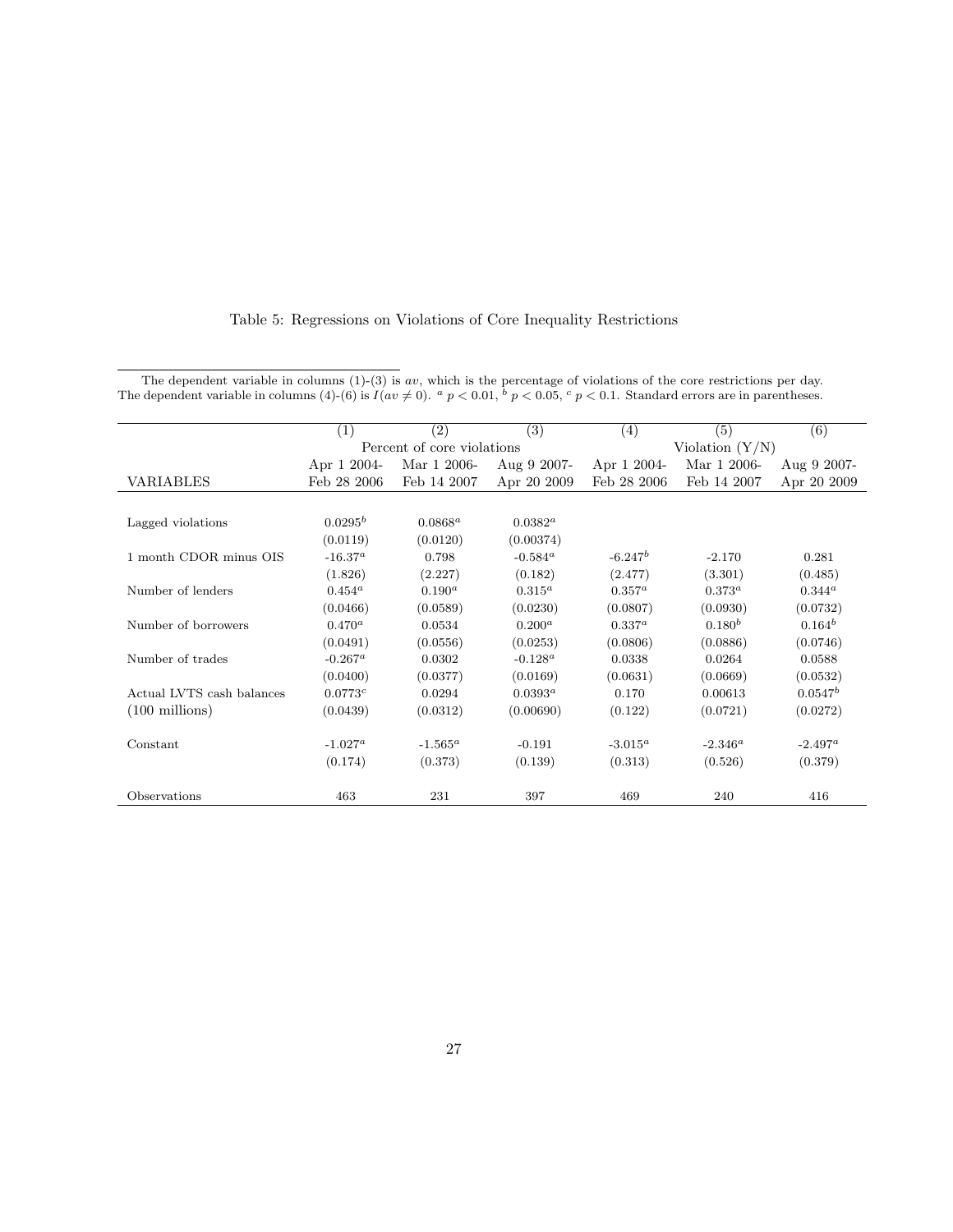#### 4.3.3 Determinants of Bargaining Power

For bargaining power we estimate a linear time-series regression with a long list of explanatory variables: these include the number of lenders, number of borrowers, total number of transactions, actual LVTS cash settlement balances (liquidity injections) in the system, one month CDOR−OIS spread, cash allocations from the Bank of Canada liquidity facility (term PRA), IMPP allocations, distance-to-default, CDS spreads, liquidity to assets at month  $t - 1$ , wholesale funding to assets at month  $m-1$ , and borrower fixed effects. In addition, we also include a lagged dependent variable  $(\lambda_{t-1})$  to accommodate the persistence of bargaining power.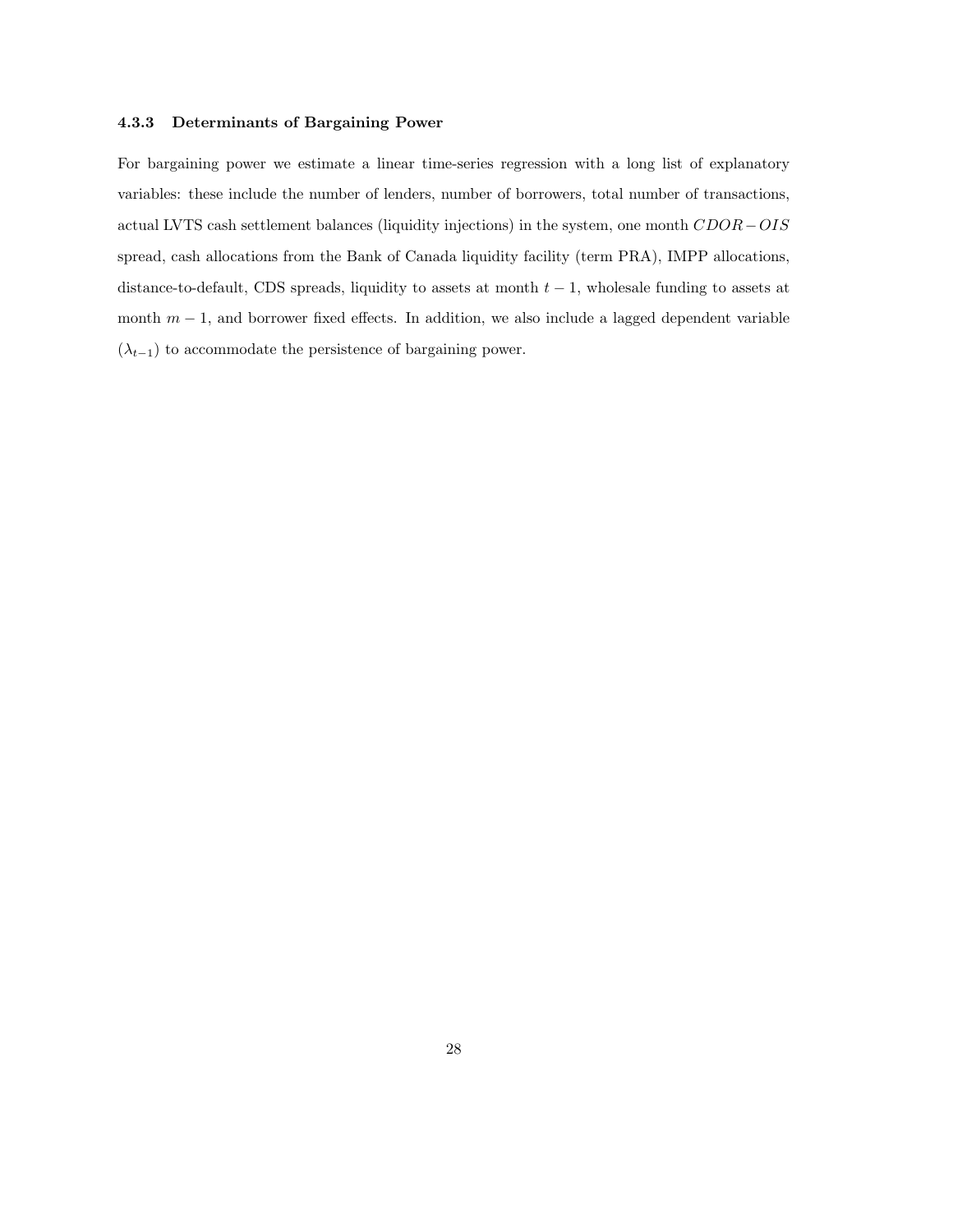The sample is from April 1, 2004 to April 20, 2009. The dependent variable is  $100*(1-\lambda)$ , i.e. the bargaining power of the borrowers. Robust standard errors are in parentheses.  $a$  $p < 0.01$ ,  $\frac{b}{p} < 0.05$ ,  $\frac{c}{p} < 0.1$ .

|                                          | $\overline{(1)}$      | $\overline{(2)}$ | $\overline{(3)}$        | $\overline{(4)}$       |
|------------------------------------------|-----------------------|------------------|-------------------------|------------------------|
| <b>VARIABLES</b>                         |                       |                  |                         |                        |
| $(1-\lambda)_{t-1}$                      | $0.411^a$             | $0.513^a$        | $0.378^{a}$             | $0.375^{a}$            |
|                                          | (0.0415)              | (0.0430)         | (0.0428)                | (0.0431)               |
| Percent of core violations               | $0.159^{a}$           | $0.193^{a}$      | $0.180^{a}$             | $0.188^{a}$            |
|                                          | (0.0614)              | (0.0638)         | (0.0635)                | (0.0635)               |
| Number of lenders                        | $-0.0860$             | $-0.107$         | 0.115                   | 0.0832                 |
|                                          | (0.148)               | (0.154)          | (0.146)                 | (0.146)                |
| Number of borrowers                      | $-0.306$              | $-0.202$         | $-0.118$                | $-0.384$               |
|                                          | (0.485)               | (0.510)          | (0.577)                 | (0.580)                |
| Number of trades                         | $-0.202^b$            | $-0.200^b$       | $-0.233^{b}$            | $-0.203^{b}$           |
|                                          | (0.0927)              | (0.0994)         | (0.0989)                | (0.0983)               |
| Actual LVTS cash balances (100 millions) | 0.00549               | $-0.0254$        | $-0.0183$               | $-0.0195$              |
|                                          | (0.0828)              | (0.0875)         | (0.0819)                | (0.0838)               |
| 1 month CDOR minus OIS                   | $-6.139^{a}$          | $-1.573$         | $-5.573^a$              | $-5.320^a$             |
|                                          | (1.438)               | (1.322)          | (1.431)                 | (1.450)                |
| I(Term PRA allocation at $t-1>0$ )       | 0.897                 | $2.126^a$        | 0.408                   | 0.210                  |
|                                          | (0.652)               | (0.721)          | (0.673)                 | (0.631)                |
| I(IMPP allocation at $t-1>0$ )           | 0.00662               | 1.376            | $-0.617$                | $-0.979$               |
|                                          | (2.200)               | (2.139)          | (2.046)                 | (2.079)                |
| Distance to default                      | $-0.846^a$<br>(0.119) |                  |                         | $-0.406$<br>(0.258)    |
| Liquidity/assets at m-1                  | 1.425                 | $-5.169c$        | 0.878                   | 2.490                  |
|                                          | (3.172)               | (3.070)          | (4.720)                 | (4.854)                |
| Loan amount/borrower's LVTS collateral   | $-31.69$              | $-69.44^{b}$     | 1.438                   | 5.159                  |
|                                          | (26.63)               | (27.68)          | (32.50)                 | (33.37)                |
| Wholesale funding/assets at m-1          | $-5.086$              | $-31.45^a$       | $-8.525$                | $-2.205$               |
|                                          | (8.992)               | (8.718)          | (11.20)                 | (11.41)                |
| <b>CDS</b>                               |                       |                  | $0.0516^a$<br>(0.00647) | $0.0288^c$<br>(0.0172) |
| Constant                                 | $37.43^a$             | $30.89^a$        | $29.01^a$               | $31.48^a$              |
|                                          | (3.141)               | (3.326)          | (3.089)                 | (3.505)                |
| Observations                             | 1208                  | 1208             | 862                     | 862                    |
| $R^2$                                    | 0.498                 | 0.464            | 0.589                   | 0.603                  |
| Borrower FE                              | $\checkmark$          | ✓                | ✓                       | $\checkmark$           |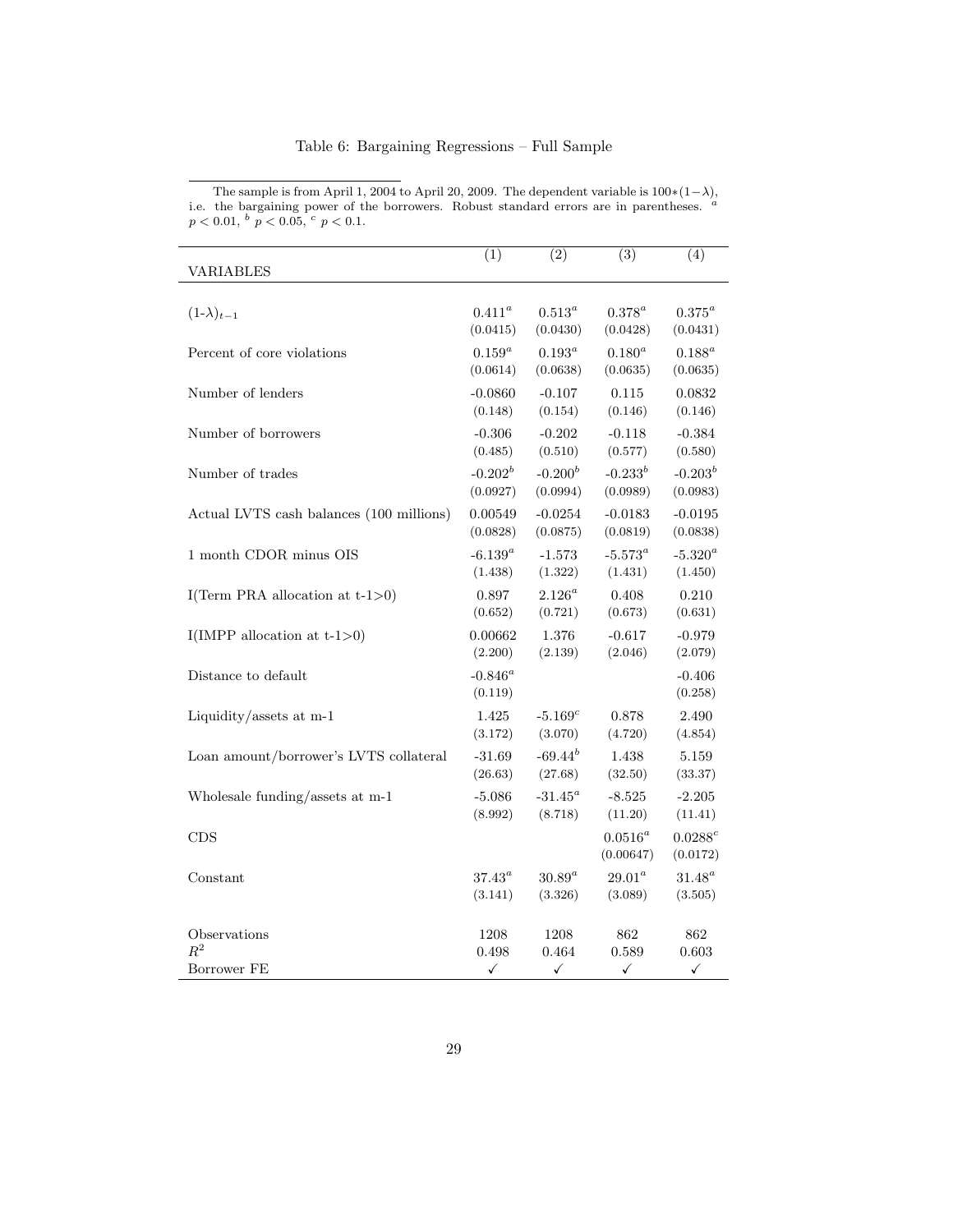Table 7: Bargaining Regressions Table 7: Bargaining Regressions The dependent variable is 100  $*(1 - \lambda)$ , i.e. the bargaining power of the borrowers. Robust standard errors are in parentheses. <sup>a</sup>  $p < 0.01$ , <sup>b</sup>  $p < 0.05$ , <sup>c</sup>  $p < 0.1$ . The dependent variable is 100 ∗ (1 − λ), i.e. the bargaining power of the borrowers. Robust standard errors are in parentheses. a  $p < 0.01$ ,  $^{b} p < 0.05$ ,  $^{c} p < 0.1$ .

|                                                       | Apr 1 2004-<br>Feb 28 2006 | Apr 1 2004-            | Apr 1 2004                  | Mar 1 2006-                      | Mar 1 2006-             | Mar 1 2006              | Aug 9 2007-                   | Aug 9 2007-               | Aug 9 2007-            |
|-------------------------------------------------------|----------------------------|------------------------|-----------------------------|----------------------------------|-------------------------|-------------------------|-------------------------------|---------------------------|------------------------|
| VARIABLES                                             |                            | Feb 28 2006            | Feb 28 2006                 | Feb 14 2007                      | Feb 14 2007             | Feb 14 2007             | Apr 20 2009                   | Apr 20 2009               | Apr 20 2009            |
| $(1-\lambda)_{t-1}$                                   | (0.0470)<br>$0.116^b$      | 0.0606<br>0.0893       | (0.0596)<br>0.0901          | 0.0889<br>$-0.0690$              | 0.00182<br>(0.0884)     | 0.0896<br>$-0.0717$     | (0.0628)<br>$0.282^{a}$       | (0.0592)<br>$0.338^{a}$   | $(0.282^a)$            |
| Percent of core violations                            | (0.170)<br>0.0632          | $\binom{0.465}{0.370}$ | (0.373)<br>0.466            | $-0.201$ <sup>c</sup><br>(0.112) | (0.112)<br>$-0.181$     | $-0.203^c$<br>(0.111)   | (0.0702)<br>$0.242^a$         | 0.0711<br>$0.207^{a}$     | (0.0705)<br>$0.242^a$  |
| Number of lenders                                     | (0.269)<br>$-0.354$        | $-0.0680$<br>(0.288)   | $-0.0665$<br>(0.291)        | (0.149)<br>0.0465                | $-0.0357$<br>(0.141)    | (0.149)<br>0.0534       | (0.268)<br>0.250              | (0.278)<br>0.343          | (0.267)<br>0.253       |
| Number of borrowers                                   | (0.560)<br>$-0.515$        | $-0.203$<br>(0.787)    | $-0.188$<br>$(0.825)$       | $(0.435)$<br>$(0.429)$           | (0.534)<br>0.416        | (0.425)<br>0.399        | (0.962)<br>$-0.995$           | (1.008)<br>$-0.551$       | (0.967)<br>$-0.986$    |
| Number of trades                                      | $-0.00713$<br>(0.166)      | $-0.228$<br>(0.241)    | (0.242)<br>$-0.232$         | 0.0706<br>(0.129)                | 0.0174<br>(0.115)       | (0.128)                 | (0.165)<br>$-0.101$           | (0.173)<br>$-0.229$       | (0.165)<br>$-0.103$    |
| Actual LVTS cash balances<br>$(100 \text{ millions})$ | $-0.108$                   | 0.0118                 | 0.0295                      | 0.132                            | 0.106                   | 0.134                   | 0.00878                       | 0.0348                    | 0.00867                |
|                                                       | (0.186)                    | (0.300)                | (0.340)                     | (1.0984)                         | (0.102)                 | (0.103)                 | (0.0938)                      | (0.100)                   | (0.0938)               |
| 1 month CDOR minus OIS                                | $\frac{-15.73^b}{(7.206)}$ | (13.73)<br>$-17.34$    | (15.23)<br>$-16.88$         | (5.519)<br>$-1.191$              | $\binom{0.958}{5.412}$  | (5.449)<br>$-1.481$     | $-2.646^{\circ}$<br>(1.532)   | (1.610)                   | $-2.689^c$<br>(1.563)  |
| I(Term PRA allocation at t-1>0)                       |                            |                        |                             |                                  |                         |                         | $-0.0664$<br>(0.646)          | $-0.0133$<br>(0.700)      | $-0.0747$<br>(0.653)   |
| I(IMPP allocation at t-1>0)                           |                            |                        |                             |                                  |                         |                         | (1.985)<br>$-1.452$           | (1.896)<br>$-0.812$       | (1.989)<br>$-1.447$    |
| Liquidity/assets at m-1                               | (4.920)<br>$-1.621$        | $-28.43$<br>(17.23)    | $-28.75^{\circ}$<br>(16.59) | (5.674)<br>$-6.508$              | $-15.61^{b}$<br>(7.236) | (6.304)<br>$-8.314$     | (10.76)<br>2.926              | $-4.930$<br>(10.95)       | (10.84)<br>2.746       |
| Distance to default                                   | (0.546)                    |                        | (1.292)<br>$-0.171$         | (0.474)<br>$2.011^{\,a}$         |                         | $1.951^{a}$<br>(0.471)  | $-2.197^{a}$<br>(0.272)       |                           | $-2.155^a$<br>(0.448)  |
| Wholesale funding/assets at m-1                       | (14.83)<br>$-21.35$        | (48.16)<br>$-67.07$    | (51.32)<br>$-66.28$         | $-32.21^a$<br>(12.37)            | $-30.38^{b}$<br>(13.20) | $-35.38^{a}$<br>(13.22) | (22.02)<br>$58.69^{a}$        | (20.53)<br>15.41          | $58.09^a$<br>(21.87)   |
| Loan amount/borrower's<br>LVTS collateral             | $-33.55$                   | 61.21                  | 62.32                       | $-31.47$                         | $-30.00$                | $-30.04$                | 44.82                         | 37.37                     | 45.43                  |
|                                                       | (25.63)                    | (66.63)                | (66.71)                     | (38.16)                          | (40.29)                 | (38.14)                 | (57.03)                       | (58.31)                   | (57.61)                |
| CDS                                                   |                            | (0.612)<br>$-0.136$    | (0.649)<br>$-0.126$         |                                  | (0.217)<br>$-0.307$     | (0.200)<br>$-0.170$     |                               | (0.00989)<br>$0.0685^{a}$ | 0.00176<br>(0.0154)    |
| Constant                                              | (5.195)<br>$44.35^{a}$     | $59.79^{a}$<br>(16.42) | $60.81^{a}$<br>(15.11)      | (4.744)                          | $54.65^a$<br>(6.893)    | $41.32^a$<br>(6.352)    | (5.284)<br>34.33 <sup>a</sup> | (5.364)<br>$25.12^a$      | (5.662)<br>$34.15^{a}$ |
| Observations                                          | 463                        | 117                    | 117                         | 231                              | 231                     | 231                     | 397                           | 397                       | 397                    |
| Borrower FE                                           | 0.134                      | 0.324<br>↘             | 0.324<br>↘                  | 0.215<br>$\checkmark$            | 0.152<br>↘              | 0.218<br>$\checkmark$   | 0.596<br>↘                    | 0.572<br>↘                | 0.596<br>↘             |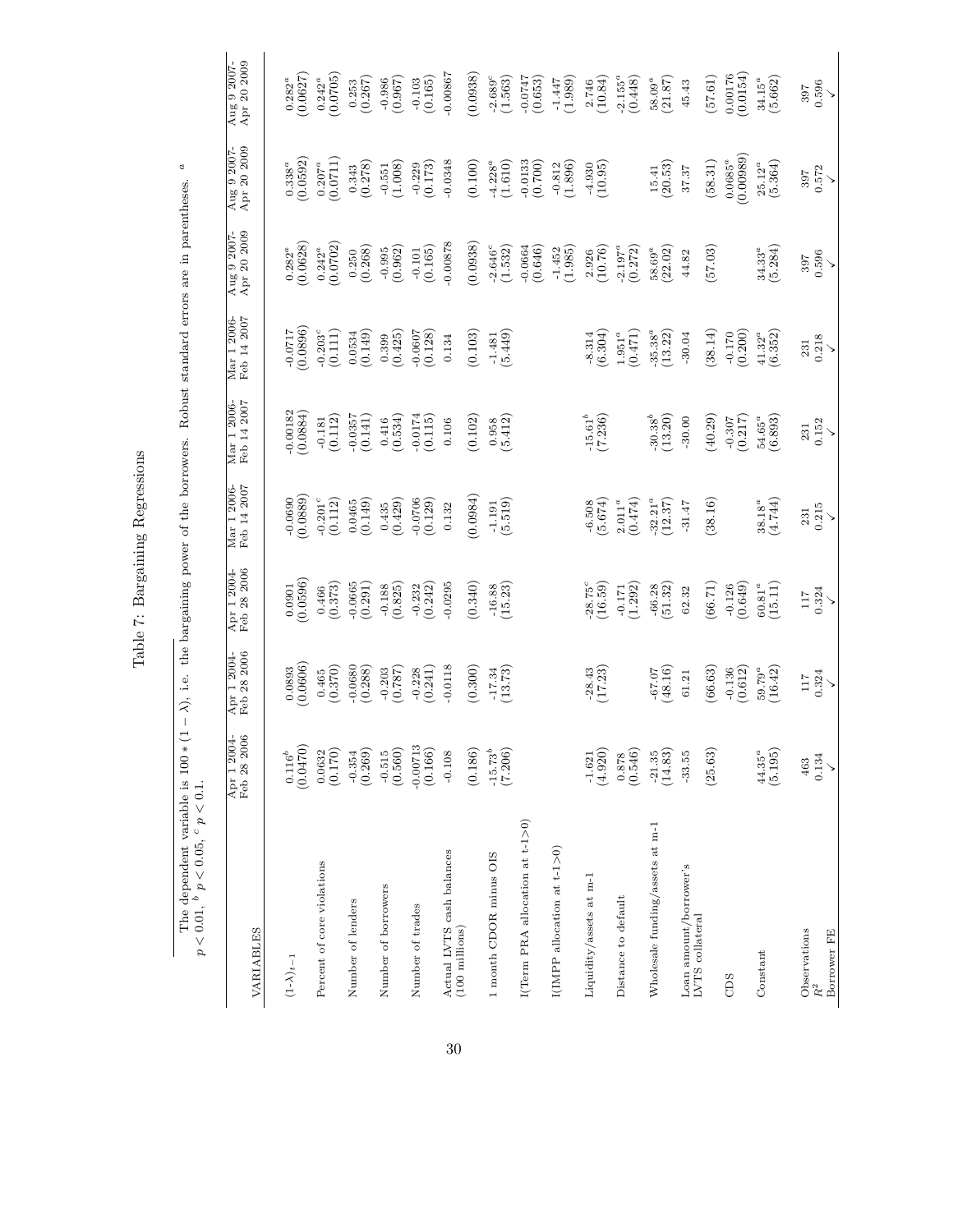We present two tables of results. We report the full sample results in Table 6 and sub-sample results in Table 7. Table 6 column (4) includes the full set of variables but because some of the risk variables are highly collinear in columns  $(1)-(3)$  we present slight deviations, dropping one or more of these risk factors in each specification. Overall, we find that the bargaining power of the borrower is persistent, increasing in the number of core violations (inefficiency), and decreasing in the number of trades. The negative coefficient on the  $CDOR - OIS$  spread suggests that bargaining power is decreasing in market risk.<sup>23</sup> There are negative correlations between the borrower's distance-todefault and bargaining power and their wholesale funding and bargaining power. At the bank-level, therefore, an increase in risk is correlated with less bargaining power. However, we find a positive correlation between CDS spreads and bargaining power, suggesting the opposite effect of the other risk factors - that an increase in risk is correlated with an increase in bargaining power.

Table 7 presents estimates of the regression, broken down by the three sub-samples as in the previous regressions in Table 5 above. Very striking contrasts across sub-periods emerge in these specifications – especially during the financial crisis period. In the "normal" periods 2004-2006 and 2006-2007, the coefficients attached to the risk measures suggest that riskier institutions enjoy less bargaining power. However, during the financial crisis period (post-2007), bargaining power becomes negatively correlated with distance-to-default and positively correlated with CDS spreads and wholesale funding exposure. Thus riskier institutions enjoyed more bargaining power during these troubled times.

Too big to fail? What are possible explanations? One possibility is that mark-to-market accounting and bank interconnectedness means that some banks were concerned with their positions vis- $\acute{a}$ -vis the riskier banks (e.g. Bond and Leitner (2010)). The short-term cost of lending to a risky bank at a discount to an interconnected bank might be far less than the cost of having to mark down assets linked to a failed institution. Another reason is that market participants may simply want to prevent government intervention. The cost of government intervention might be deemed too high for many participants, given the future regulatory burden that would come with the failure of a Canadian financial institution would likely be high. Note, that unlike the risk variables, the coefficient on the collateral variable is insignificant in every period. Although the Bank of Canada

<sup>23</sup>A further interpretation is that a borrower's bargaining power is decreasing as financial stress of the system increases.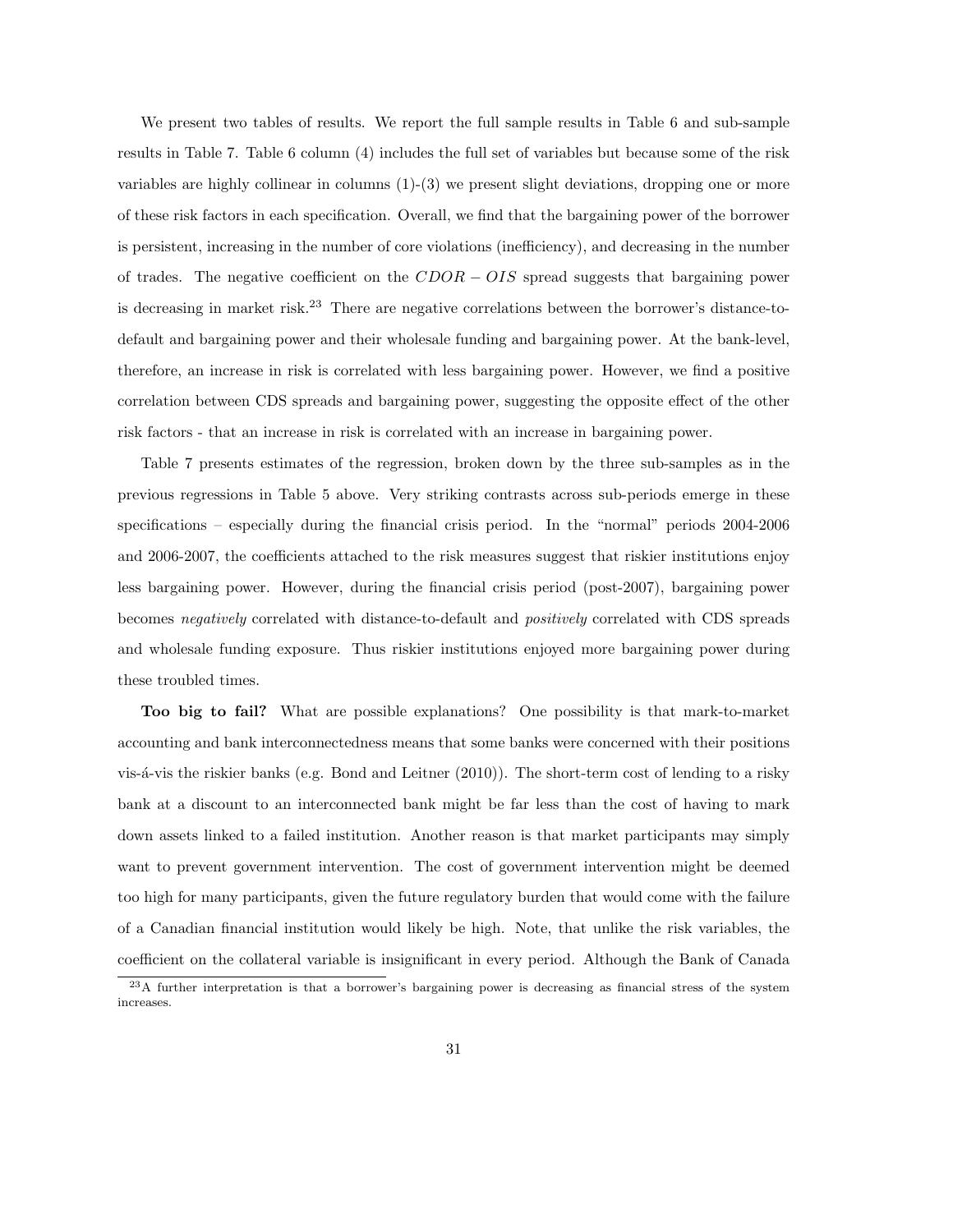relaxed its collateral policies, during the crisis there was no significant effect on bargaining power. This is probably because the collateral constraints are far from binding for LVTS participants.

Next, we explore this possibility that financial institutions were lending to riskier institutions out of self-interest by looking at the probabilities that banks' positions in the interbank market can switch from the lending side one day to the borrowing side the next day. Table 8 presents summary statistics of these transition probabilities for both borrowers transitioning to lenders  $(Pr(X' > 0|X < 0))$  and lenders transitioning to borrowers  $(Pr(X' < 0|X > 0))$ . The top panel presents transitions using the full set of data while panels 2-4 present information on sub-periods. The median probability in the first case is approximately 68% where the median probability in the latter case is approximately 45%. This indicates that the incidence that a particular institution is a "lender" or "borrower" is not persistent, and suggests that lenders may, in fact, be willing to support or subsidize troubled borrowers out of concern that they might find themselves in a similar situation in the future.<sup>24</sup> These results are also in line with Carlin, Lobo, and Viswanathan's (2007) "episodic illiquidity" model, in which repeated interaction sustains firms' provision of "apparent liquidity" to each other.

The summary statistics from the sub-periods suggests there is not a great deal of change in persistence over time, except for the probability of transitioning from lender to borrower is smaller at the lower quantile in period 3. Overall the lack of any significant change in the transition probabilities suggests that bargaining power increased for borrowers in general, and not for any particular set of borrowers. A careful look at the bank-level transition probabilities, not presented here, does not reveal overwhelming evidence to suggest any particular borrower received preferential treatment.

Another reason for the concern of an individual bank failure is that entry into the Canadian banking system is regulated. The result is an oligopolistic market where banks can exploit monopoly rent. The failure of one bank might have opened the door for the entry of new players into the market, something that the existing banks would not be favorable to. It is therefore plausible that the banks who were relatively better off could have offered better terms to the most troubled banks during the crisis. This interpretation is in the long tradition of the theory of regulation presented in Becker

<sup>&</sup>lt;sup>24</sup>Such reciprocal relationships among financial institutions has been documented elsewhere by Ashcraft and Duffie (2007) as well as in the popular press, cf. the importance placed on relationships among U.S. investment banks during the collapse of Long-Term Capital Management in 1998 and the more recent financial crisis.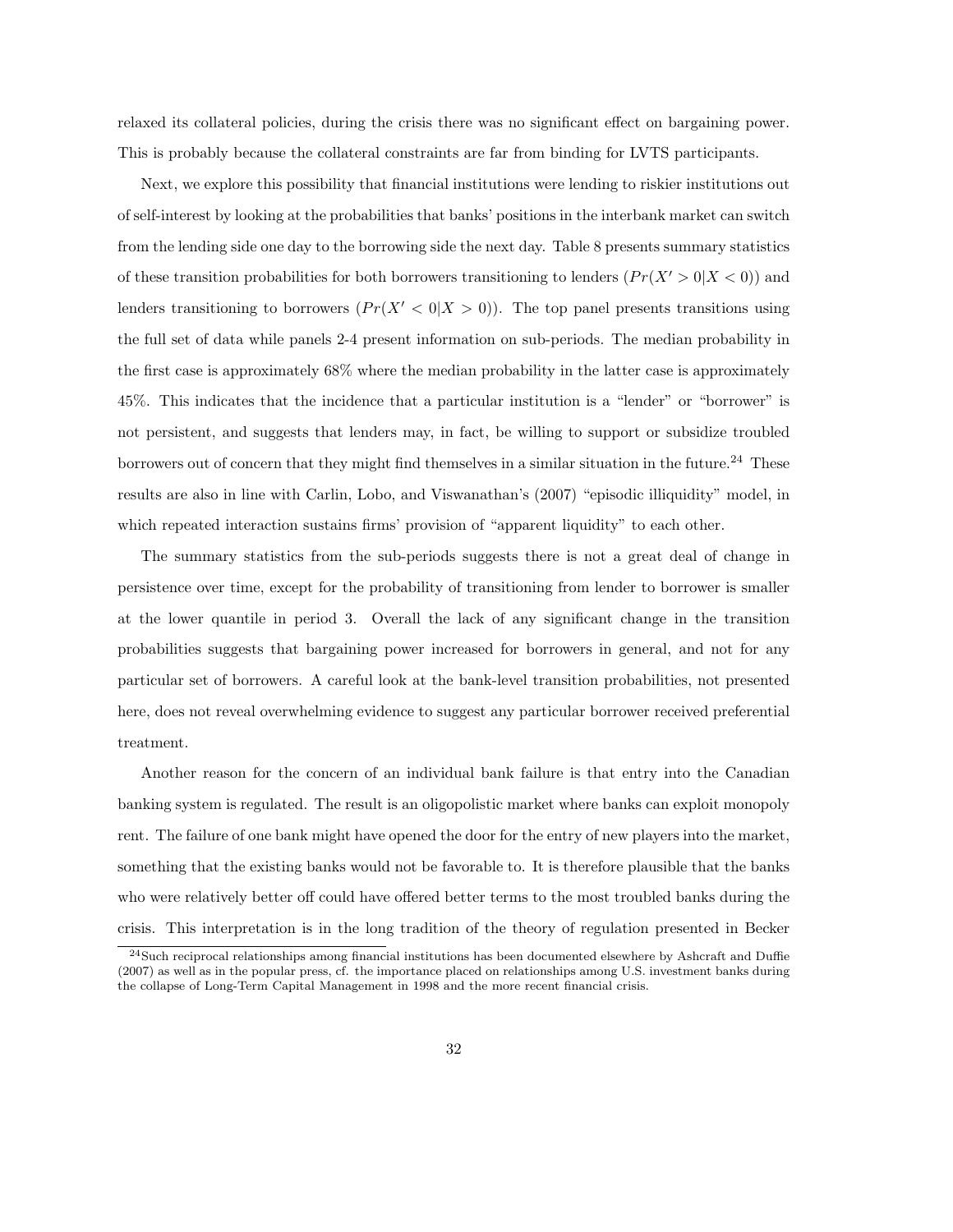(1983) and Becker (1985).

|                                           |                                        | Table 8: Transition Probabilities |        |      |              |         |  |  |  |  |  |
|-------------------------------------------|----------------------------------------|-----------------------------------|--------|------|--------------|---------|--|--|--|--|--|
|                                           | Minimum                                | 1st Quartile                      | Median | Mean | 3rd Quartile | Maximum |  |  |  |  |  |
|                                           |                                        | Full Sample                       |        |      |              |         |  |  |  |  |  |
| Pr(X' > 0   X < 0)                        | 0.37                                   | 0.56                              | 0.68   | 0.69 | 0.86         | 0.96    |  |  |  |  |  |
| Pr(X' < 0 X > 0)                          | 0.00                                   | 0.20                              | 0.45   | 0.40 | 0.60         | 0.77    |  |  |  |  |  |
| Period 1: April 1, 2004 - Feb 28, 2006    |                                        |                                   |        |      |              |         |  |  |  |  |  |
| Pr(X' > 0   X < 0)                        | 0.33                                   | 0.50                              | 0.70   | 0.69 | 0.87         | 1.0     |  |  |  |  |  |
| Pr(X' < 0 X > 0)                          | 0.00                                   | 0.22                              | 0.39   | 0.40 | 0.66         | 0.72    |  |  |  |  |  |
|                                           | Period 2: March 1, 2006 - Feb 14, 2007 |                                   |        |      |              |         |  |  |  |  |  |
| Pr(X' > 0   X < 0)                        | 0.31                                   | 0.54                              | 0.64   | 0.68 | 0.87         | 0.95    |  |  |  |  |  |
| Pr(X' < 0 X > 0)                          | 0.00                                   | 0.17                              | 0.45   | 0.40 | 0.63         | 0.82    |  |  |  |  |  |
| Period 3: August 9, 2007 - April 20, 2009 |                                        |                                   |        |      |              |         |  |  |  |  |  |
| Pr(X' > 0   X < 0)                        | 0.28                                   | 0.50                              | 0.63   | 0.66 | 0.87         | 1.0     |  |  |  |  |  |
| Pr(X' < 0 X > 0)                          | 0.00                                   | 0.06                              | 0.41   | 0.37 | 0.65         | 0.73    |  |  |  |  |  |

Notes:  $Pr(X' > 0 | X < 0)$  denotes the probability an FI is a lender today conditional on that FI being a borrower the last time they were in the overnight market.  $Pr(X' < 0|X > 0)$  denotes the probability of an FI being a borrower today conditional on that FI being a lender the last time they were in the overnight market.

## 5 Economic Significance of Results

Given the results from the regressions above, especially the evidence supporting a (weak) "too big to fail" story, we next quantify the size of these effects. First, consider a two-standard deviation decrease in a bank's distance-to-default, which implies an increase in this bank's riskiness as a borrower. If we use the estimated coefficient in column  $(6)$  of Table 7  $(1.951)$  – for the pre-crisis period – this leads to an 8.86% decrease in bargaining power. By construction, there is a linear relationship between the bargaining power measure  $\lambda$  and the interest rate y; specifically, a movement from  $\lambda = 0$  to  $\lambda = 1$  corresponds to the 50 basis point movement from the bank rate b to the deposit rate d. Hence, each percentage point decrease in bargaining power for the borrower corresponds to a half basis point increase in the implied interest rate. Therefore, the 8.86% decrease in bargaining power here corresponds to a 4.4 basis point increase in the interest rate faced by the borrowers.

In contrast, during the crisis period, we find that the same decrease in distance-to-default leads to an increase in borrower bargaining power of 9.78% (using the point estimate 2.155) – this was the TBTF results that we highlighted earlier. This corresponds to a 4.9 basis point decrease in the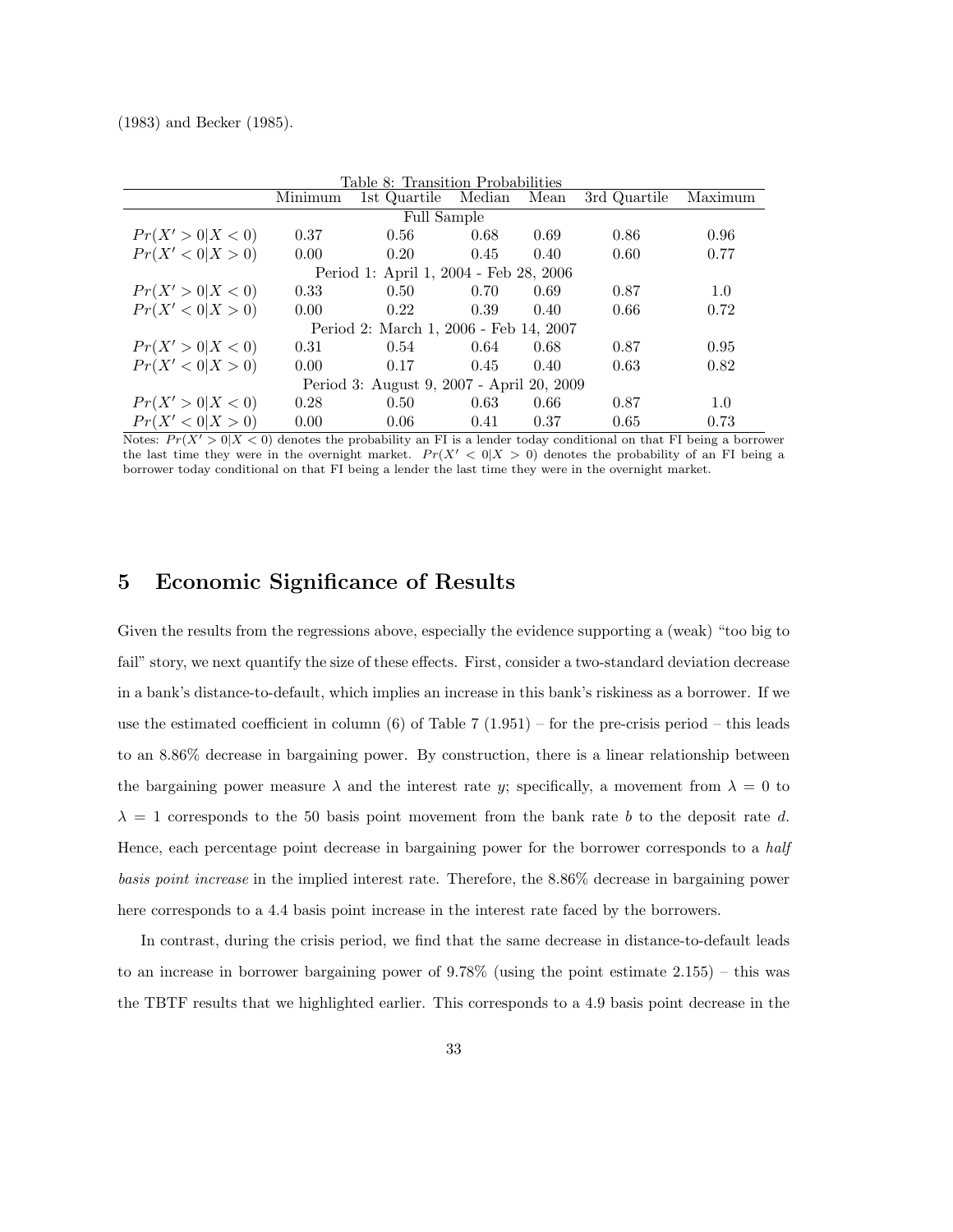interest rate faced by borrowers. Evaluated at the average overnight loan size of \$190 million, this implies that lending banks reduced interest payments for risky borrowers during the crisis period by an amount of  $259$  (=(0.00049/360)\*\$190 mill). This is roughly equal to 1.6% of the average cost of an overnight loan (assuming the sample average overnight rate of 3.16%).

Similarly, calculations can be done with the other risk measures used in the bargaining regressions. Using the wholesale funding variable, we find that, during the crisis period, a two-standard deviation increase in this variable would lead to a 7.32% increase in bargaining power, corresponding to a 3.66% decrease in the interest rate. This implies that, on average, lenders "cut some slack" for risky borrowers by an amount of \$187.40 during the crisis.

To highlight the magnitudes of these effects, we perform a counterfactual exercise in which we use the second-period (pre-crisis) regression coefficients, coupled with the observed loans in the third period, to predict what bargaining power would have been in the third period, in the absence of the TBTF results in the third period regressions. These counterfactual bargaining power measures are presented in Figure 9. The top line in this graph presents the counterfactual values of  $\lambda$ . Obviously, this line trends upward over time, reaching the upper bound of 1 near the end of the sample, indicating that, in the absence of the TBTF effects, bargaining power would have shifted almost entirely to lenders between August 2007 and February 2009.

For comparison, the actual bargaining weights for the crisis-period loans, computed using the third-period regression coefficients, are also presented in the graph. The divergence between the actual and counterfactual results is remarkable: the actual bargaining weights steadily become more favorable to the borrowers, as the crisis proceeds.

To put this in monetary terms, we plot, in Figure 10, the "costs" of the TBTF effects, in terms of the difference in interest payments which borrowers would have had to pay if their bargaining power followed the counterfactual path during the crisis, as compared to the actual path. Corresponding to the results in Figure 9, we find that these costs increase steadily over the crisis period. A cost of \$10,000 represents 60% of the average cost of an overnight loan at the sample average target rate of 3.16%. Measured this way, the effects of TBTF on bargaining are substantial.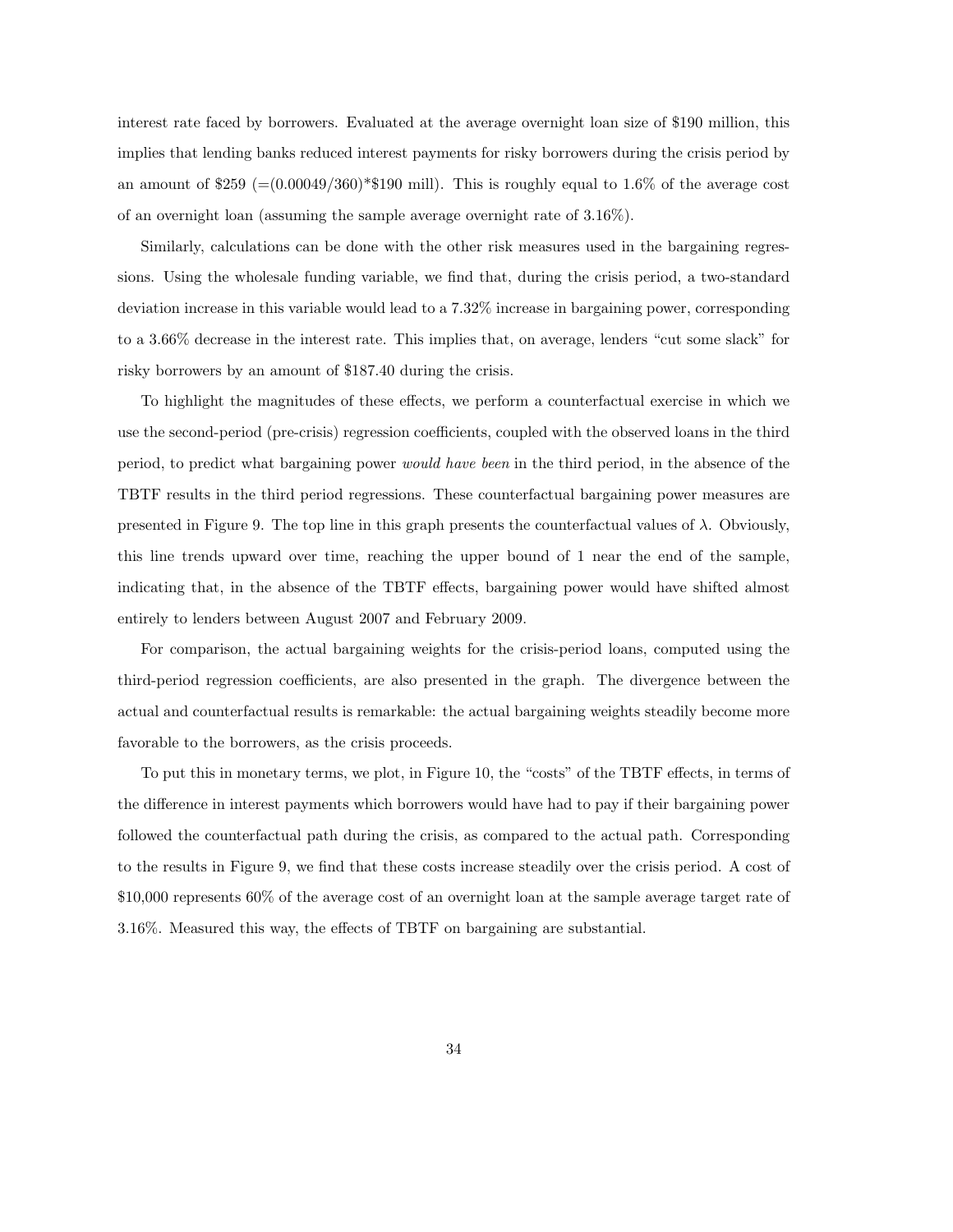

Figure 9: Actual versus counterfactual bargaining power for crisis-period loans

Top line: counterfactual bargaining weights  $(\lambda)$  using second-period regression coefficients; Middle line: counterfactual bargaining weights  $(\lambda)$  using first-period regression coefficients; Bottom line: actual bargaining weights (λ) using third-period regression coefficients.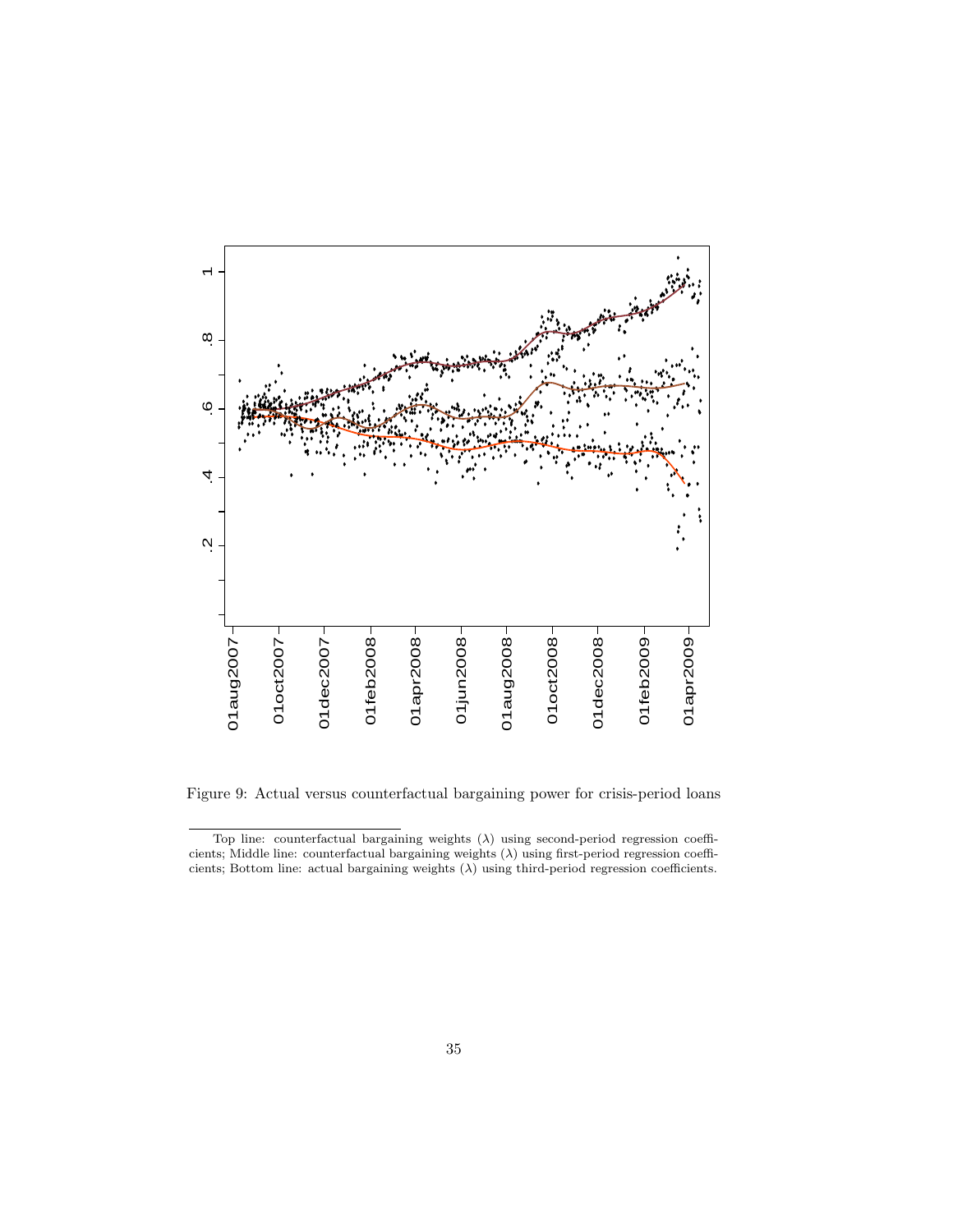

Figure 10: Costs of TBTF

This is a graph of the difference in the second-period counterfactual bargaining power and the actual bargaining power multiplied by the average loan size on each day and the one-day interest cost, i.e. 50bps/360.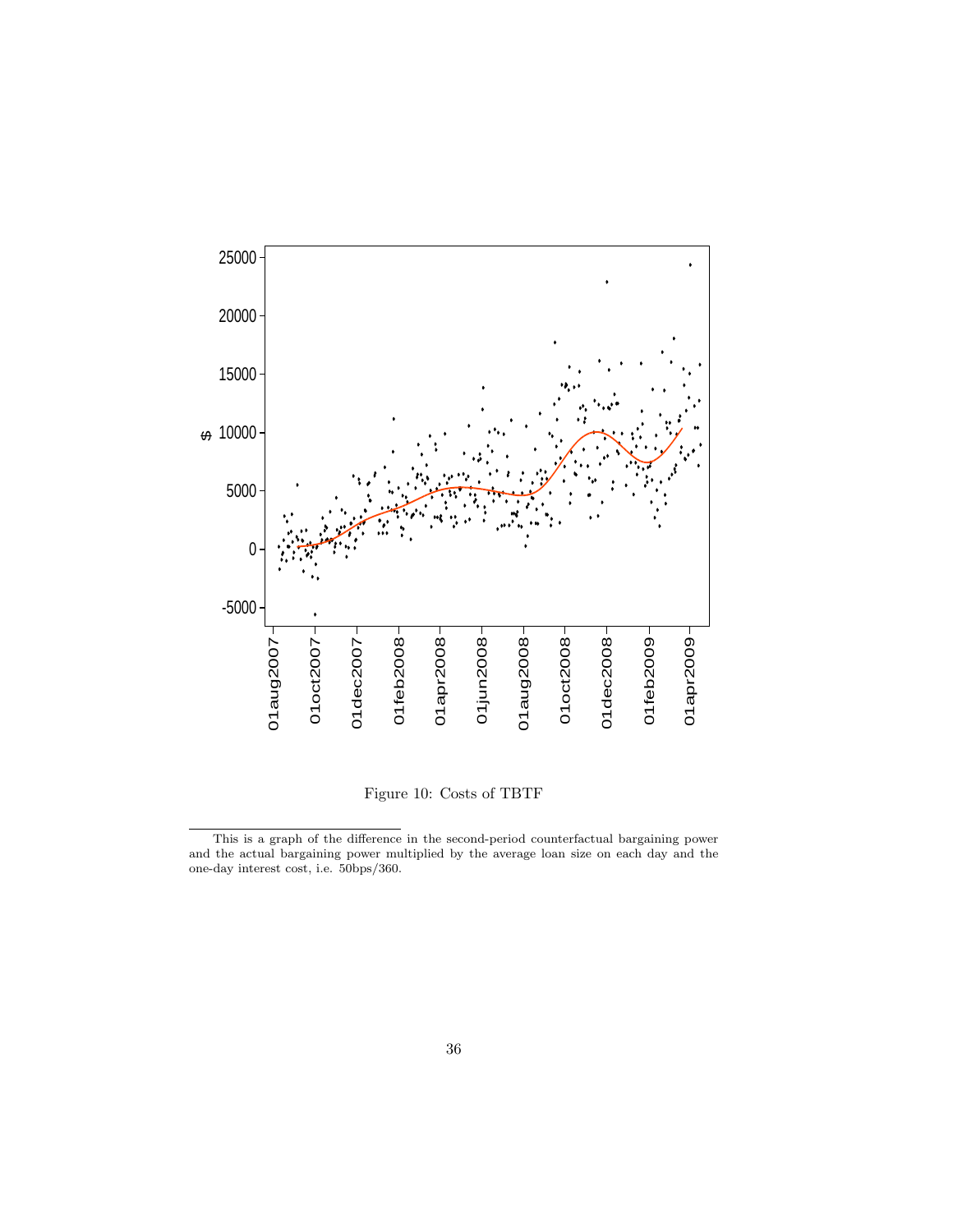### 6 Conclusion

In this paper we examine efficiency and bargaining power in the Canadian interbank loan market. This market, however, is complicated. The players are engaged in an imperfect competition game in which their actions are restricted by trading conventions making it difficult to characterize the equilibrium of such a game, which is a prerequisite to any analysis of bargaining and efficiency. Instead of modeling the multilateral trading environment in detail, we instead impose a very general and classical equilibrium concept: that of the *core*. This simply imposes a type of ex-post no-arbitrage condition on the observed outcomes.

We study efficiency and bargaining power of financial institutions in the Large Value Transfer System (LVTS) in Canada. Our results indicate that while the interbank market in Canada is fairly efficient, there is a systemic inefficiency that is persistent through our sample. Importantly, the efficiency of the system deteriorates with the liquidity interventions of the central bank. This result is in line with the views put forth by Goodfriend and King (1988) on the efficiency of the interbank market.

While we find that bargaining power is about equal between lenders and borrowers throughout the sample, during the financial crisis there was a shift in bargaining power favoring borrowers. Regressions confirm that as counterparty risk increased during the financial crisis, the riskier borrower banks were able to obtain better rates. There are a number of possible explanations, however, our findings are most consistent with a "weak" version of the too-big-to-fail (TBTF) hypothesis whereby banks within the Canadian overnight market continued to lend to risky counterparties despite the increasing risk in the market. The main hypothesis put forth is that banks are tightly interconnected, which we confirm using borrower-to-lender transition probabilities. A more speculative view is that financial institutions acted to conserve the existing market structure rather than risk the possibility of one institution defaulting and the survivor's facing more stringent regulation.

In ongoing work, we plan to explore the extent to which the repeated and dynamic interactions among the banks underly this result.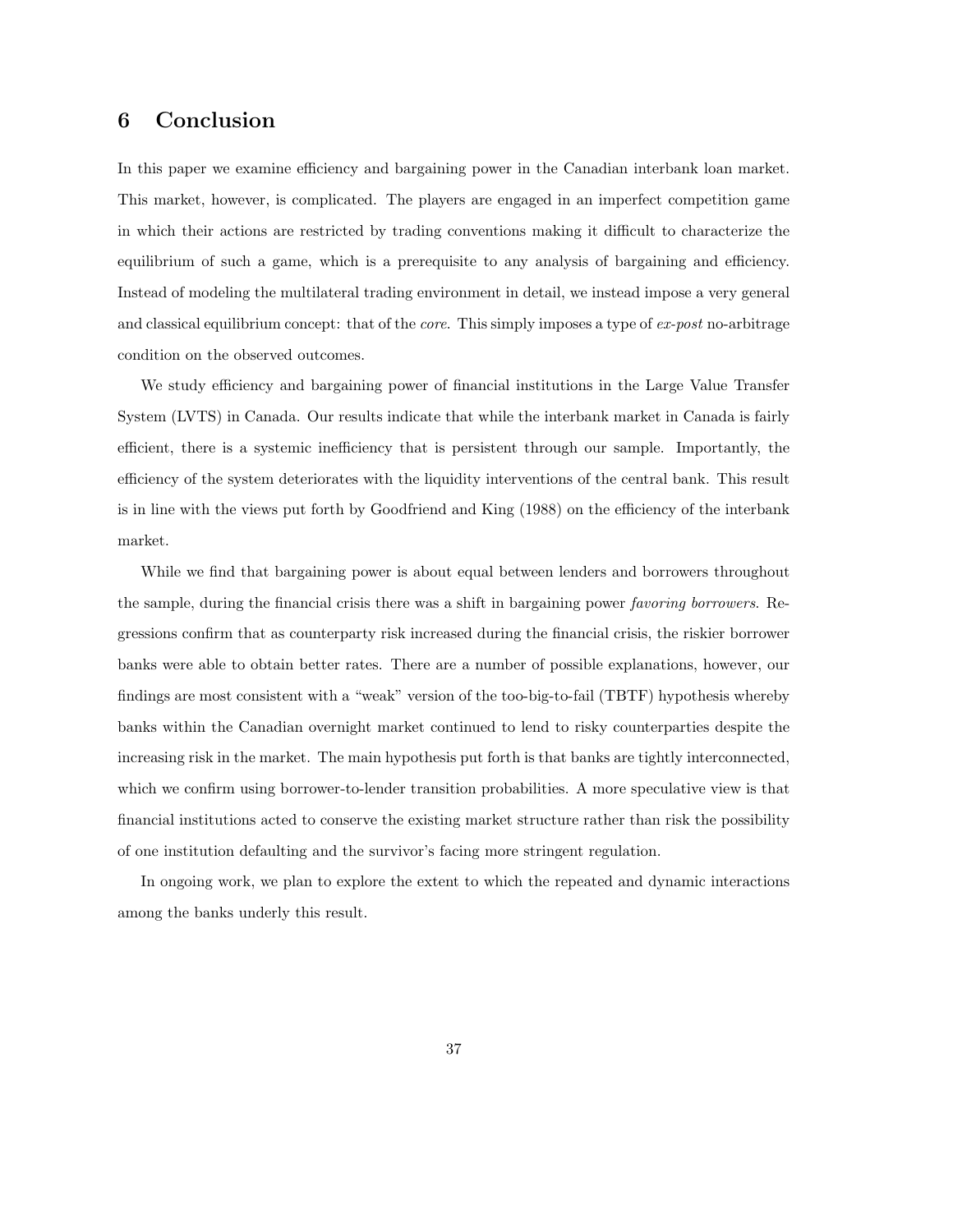## References

- Acharya, V., D. Gromb, and T. Yorulmazer (2012). Imperfect competition in the inter-bank market for liquidity as a rationale for central banking. American Economic Journal: Macro 4, 184–217.
- Acharya, V. and O. Merrouche (2009). Precautionary hoarding of liquidity and inter-bank markets: Evidence from the sub-prime crisis.
- Afonso, G., A. Kovner, and A. Schoar (2011). Stressed, not frozen: The federal funds market in the financial crisis. Journal of Finance 66, 1109–1139.
- Afonso, G. and R. Lagos (2011). Trade dynamics in the market for federal funds. mimeo.
- Allen, J., A. Hortaçsu, and J. Kastl (2011). Crisis management: Analyizing default risk and liquidity demand during financial stress. mimeo.
- Arjani, N. and D. McVanel (2010). A primer on Canada's large value transfer system. Bank of Canada technical note.
- Ashcraft, A. and D. Duffie (2007). Systemic illiquidity in the federal funds market. American Economic Review 97, 221–225.
- Bech, M., J. Chapman, and R. Garratt (2010). Which bank is the "central" bank? Journal of Monetary Economics  $57(3)$ , 352-363.
- Becker, G. S. (1983). A theory of competition among pressure groups for political influence. Quarterly Journal of Economics 98, 371–400.
- Becker, G. S. (1985). Public policies, pressure groups, and dead weight costs. Journal of Public Economics 28, 329–347.
- Bond, P. and Y. Leitner (2010). Market run-ups, market freezes, and leverage. Federal Reserve Bank of Philadelphia Working Paper No. 10-36.
- Carlin, B., M. Lobo, and S. Viswanathan (2007). Episodic liquidity crisis: Cooperative and predatory trading. Journal of Finance 62, 2235–2274.
- Chapman, J., D. McAdams, and H. Paarsch (2007). Bounding best-response violations in discriminatory auctions with private values. mimeo.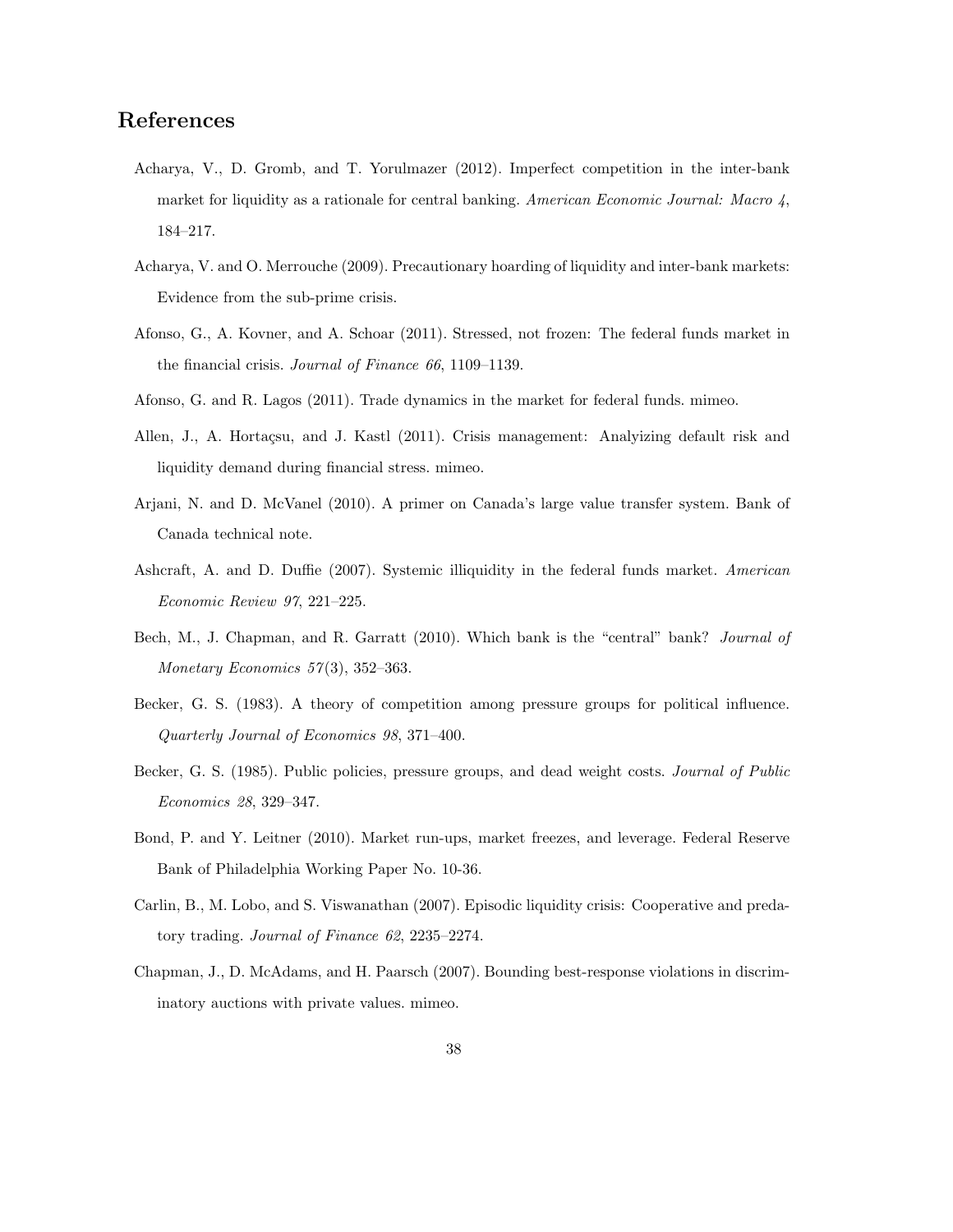- Duffie, D. (2012). Dark Markets: Asset Pricing and Information Transmission in Over-the-Counter markets. Princeton University Press.
- Duffie, D. and N. Gârleanu (2005). Over-the-counter markets. Econometrica 73, 1815–1844.
- Duffie, D., N. Gârleanu, and L. Pedersen (2007). Valuation in over-the-counter markets. Review of Economic Studies 20, 1865–1900.
- Engert, W., T. Gravelle, and D. Howard (2008). The implementation of monetary policy in canada. Bank of Canada discussion paper No. 2008-9.
- Flannery, M. (2010). What to do about TBTF? mimeo.
- Freixas, X., A. Martin, and D. Skeie (2012). Bank liquidity, interbank markets, and monetary policy. Review of Financial Studies 25, 2655–2692.
- Furfine, C. (1999). The microstructure of the federal funds market. Financial Markets, Institutions, and Instruments 8, 24–44.
- Goodfriend, M. and R. King (1988). Financial dergulation, monetary policy, and central banking. Federal Reserve Bank of Richmond Economic Review, 3–22.
- Gromb, D. and D. Vayanos (2010). Limits of arbitrage. Annual Review of Financial Economics 2, 251–75.
- Hendry, S. and N. Kamhi (2009). Uncollateralized overnight lending in Canada. Applied Financial Economics, 869–880.
- Ho, T. and A. Saunders (1985). A micro model of the federal funds market. Journal of Finance  $\mu_0$ , 2977–988.
- Krugman, P. (2010). Financial crisis 101. New York Times Op-Ed.
- Merton, R. (1974). On the pricing of corporate debt: The risk structure of interest rates. Journal of Finance 2, 449–470.
- O'Hara, M. and W. Shaw (1990). Deposit insurance and wealth effects: The value of being "too big to fail". Journal of Finance 45, 1587–1600.
- Osborne, M. and A. Rubinstein (1994). A Course in Game Theory. MIT Press.